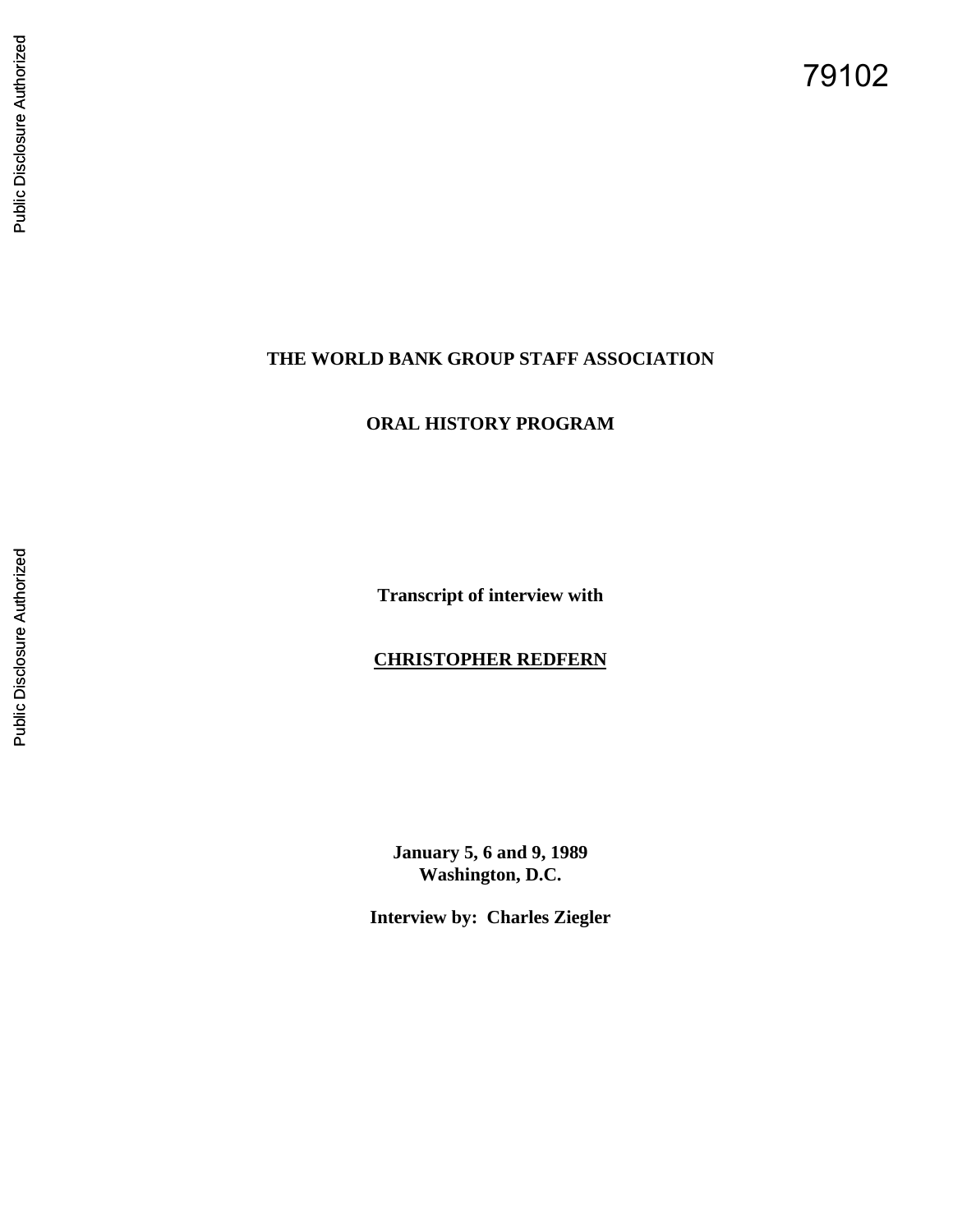#### **Session 1 January 5, 1989**

**[Begin Tape 1, Side A]** 

**ZIEGLER:** Today is January 5, 1989. I have with me here at the Headquarters of the World Bank Mr. Christopher J. Redfern. Mr. Redfern served on the Executive Committee of the Staff Association in 1986 and was elected Chairman in June 1986. Chris, if we could begin, may I ask what initially induced you to become active in the Staff Association?

**REDFERN:** Well, Chuck, soon after I joined the Bank in 1978 there was a lot of activity in the Staff Association over the new Kafka system for salaries. I remember being drawn into that and becoming quite active as an alternate delegate and speaker at various meetings that took place following the issuance of the first Kafka report. After that I dropped out to a large extent and was not particularly active in the Staff Association until I became a delegate for my department in the West Africa region in 1984.

I think my renewed involvement was largely as a result of having a number of friends who were active in the Staff Association at that time and who were on the Executive Committee under Damian von Stauffenberg. In fact, I used to carpool with 2 of them, with Damian and Hasso Molineus. They talked about what was going in the Staff Association each night when we were going home, and, after a bit, I began to get interested in participating myself. So that's really how I became active again in the Association in 1984.

**ZIEGLER:** So when you became Chairman of the Staff Association, you did have some Staff Association activity behind you. But the position of Chairman, as you later, no doubt, found out, is a rather onerous burden, to say the least. An honorable but onerous one. You had been a member of the Executive Committee for some three or four months beginning in March 1986. Then in July 1986 an election was held. So you only had a short time to form an impression of what being on the, quote, "inside" was like. What really induced you to stand as a candidate for the position of Chairman of the Staff Association?

**REDFERN:** Well, that's a good question, Chuck. Let me say that I never had any idea, much less ambition, of becoming Chairman of the Staff Association. I didn't consider myself particularly to be one of the stalwarts or activists, you might say, within the Association, but I was invited to join Donneve Rae's Executive Committee midway through its term.

**ZIEGLER:** Who specifically invited you?

**REDFERN:** I don't know who actually proposed me, but I remember that Donneve herself called me up to see if I'd be willing to join the Committee following the resignation of one of its members.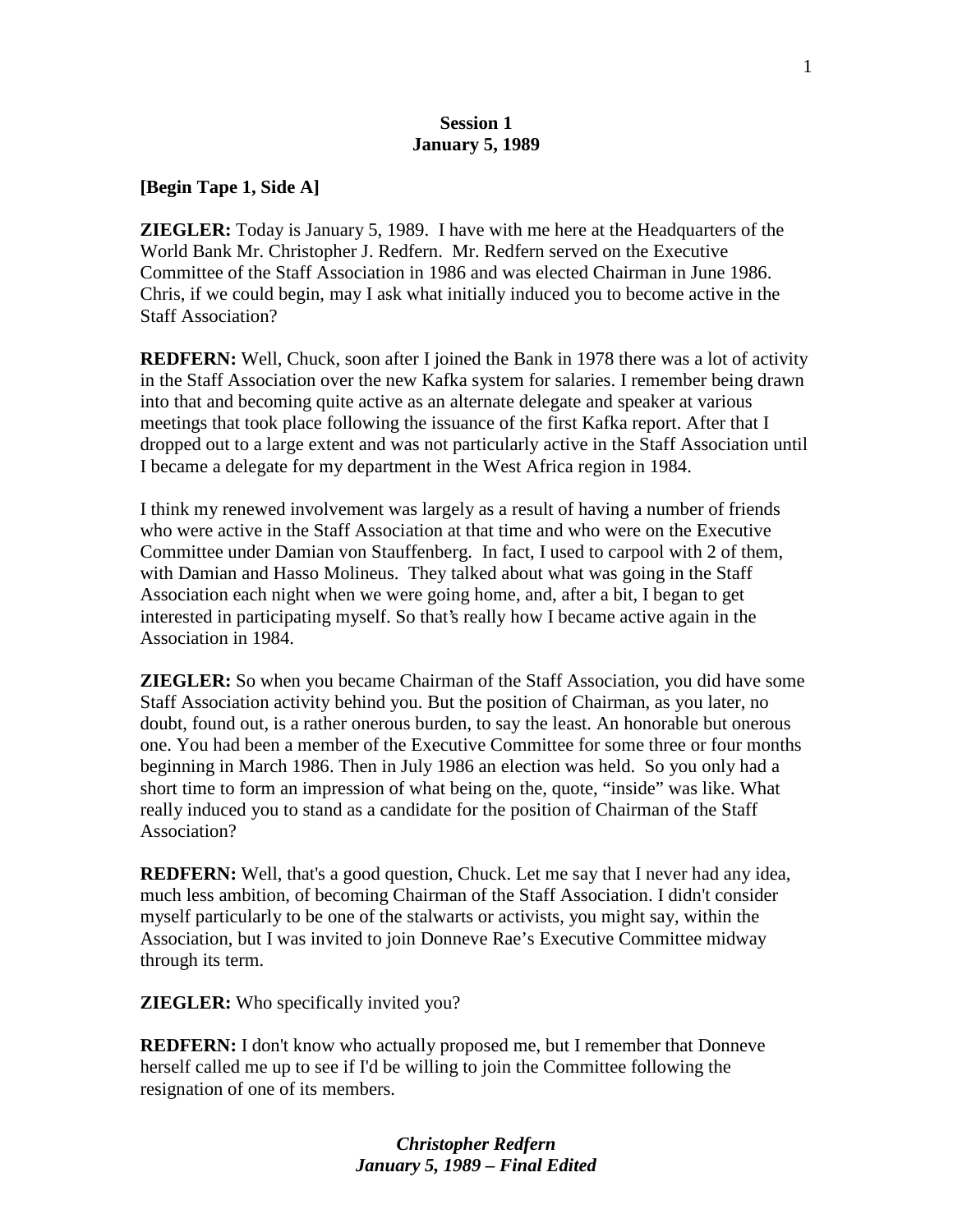**ZIEGLER:** I think it was Ann [Margaret] Wallas.

**REDFERN:** It was Ann Wallas. That's right. I think she left on maternity.

#### **ZIEGLER:** Right.

**REDFERN:** So I joined Donneve's EC a little over midway through the year. Since I felt very much the new boy in the group, I kept fairly quiet during most of the discussions until I felt I had picked up some knowledge of the issues.

It did become apparent that there was something of a split, I suppose, within that Committee. I can't say exactly on what basis it was drawn, but there appeared to be some members who didn't seem to be particularly comfortable with the way all the issues were handled. I think it may have been more a question of emphasis than of the priority that the Committee was giving to some issues against others.

**ZIEGLER:** Would you care to stick your neck out and say which issues were involved?

**REDFERN:** Well, as I recall, there was a fair bit of time spent on discussion of issues that, I must say, seemed to me sometimes to be of somewhat secondary importance. A great deal of time was spent on discussing how to reply to a letter from the President on some relatively minor matter. It sometimes seemed to get a bit bogged down in some details. But, the meetings were well run, well organized, well prepared, though the Committee didn't always seem able to come to grips with the most important issues. Anyway, I felt quite comfortable in this Committee myself. But, as the election time approached, some of the members asked me if I had thought of running for election as Chairman. My reply was, "No, I most certainly had not thought of that." And my reply also was that I was not particularly interested in that. But a number of people did persist in asking me or, in fact, encouraging me to do this , and I thought about it pretty carefully. Anyway, in the end, as you know, I decided I would run and make the commitment to serve if elected. It wasn't an easy choice to make, but I thought about it a lot. I felt, in the end, that if I were elected, I would be able to get a good deal of support from members in helping the Association play the sort of role that I thought it should.

#### **[End of Session 1]**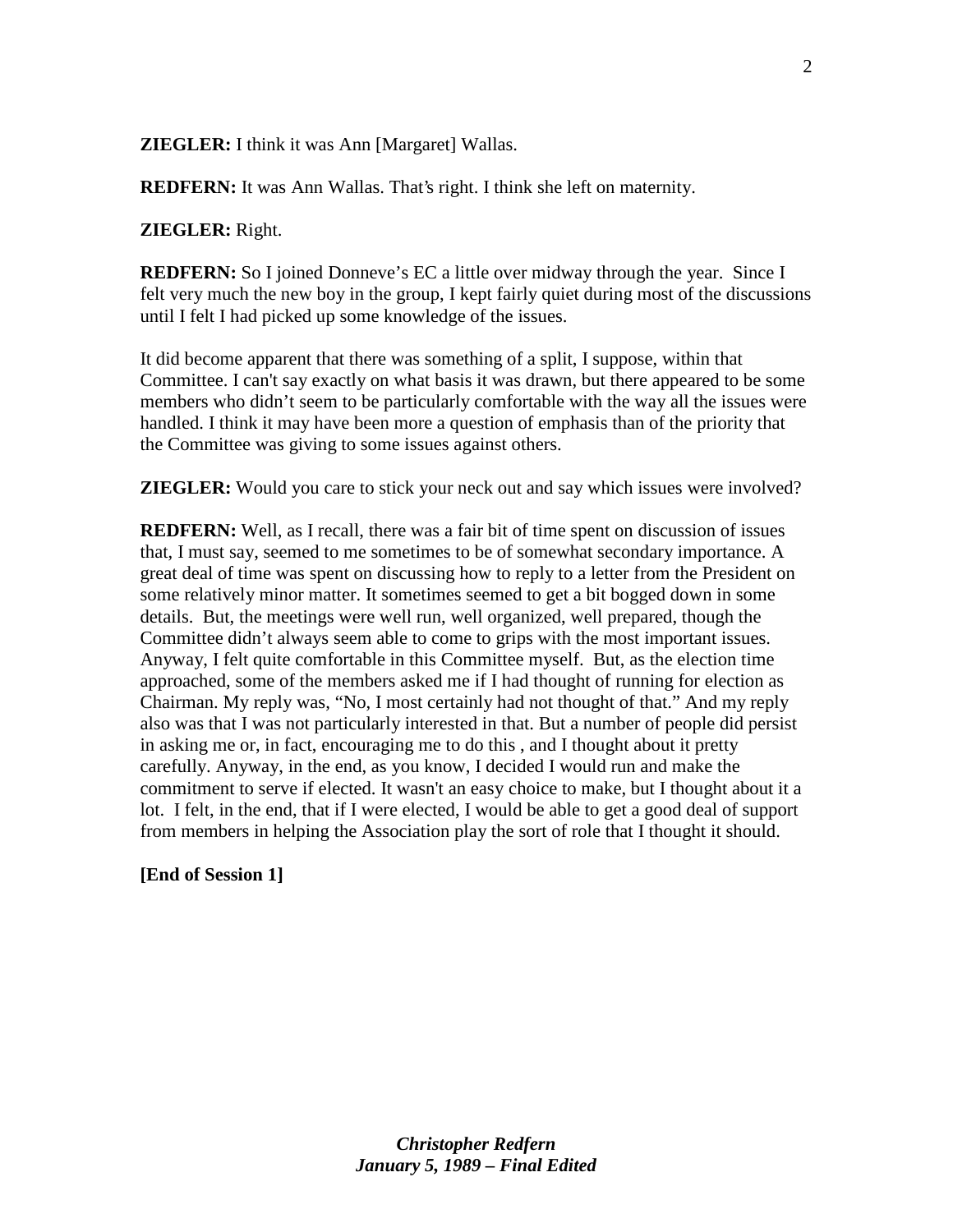#### **Session 2 January 6, 1989**

#### **[Continue Tape 1, Side A]**

**ZIEGLER:** Today is January 6, 1989. We had to cut short our first session with Christopher Redfern for the Oral History Project of the Staff Association due to some pressing commitments on his part. However, we are back the next day to continue this interview. Chris, in 1986, there was a Staff Association election. This was, in fact, the election in which you were elected Chairman.

**REDFERN:** That's right.

**ZIEGLER:** And as I recall, these elections were marked by a considerable degree of controversy. Could you comment on some of the causes of this controversy and could you note same of the lessons that could be drawn by the Staff Association from this episode?

**REDFERN:** Yes, this was a time that, I must say, I enjoyed least of all in my experience with the Staff Association. I'm afraid I have to say I think it was one of the toughest periods I've ever been through in the Bank or anywhere else. It was very difficult.

What happened, as I mentioned when we were talking yesterday, was that I was asked by a number of people and persuaded in the end to run against Donneve Rae for the position of Chairman. Donneve had completed one year and apparently wished to run for a second. I had a talk with Donneve at some point early on after I had made my decision and let her know that I would be running. She accepted this with good grace. I guess she didn't particularly welcome it, but, at any rate, she accepted it. After I had made the decision to run, I put all my energies into ensuring a positive outcome for my candidacy. I guess I met with or talked with every one of the new delegates after the delegate elections had been held. On the basis of this canvas, I got a fairly good idea of the strength of support that I might expect to receive and also of the sentiments of many of the delegates, that there was a need for either somewhat of a change in approach or a stronger approach by the Staff Association.

One of the reasons that I think some of the delegates, new and old, were interested in change related to a somewhat abortive series of general meetings of the staff in the courtyard in regard to the 1986 salary adjustment.

**ZIEGLER:** Which was quite controversial, as I recall.

**REDFERN:** Which was very controversial. Very controversial. So I remember that these large meetings were called, but the direction in which the Staff Association was going to go and the message that they had received from the membership at large during these meetings was, to say the least, unclear.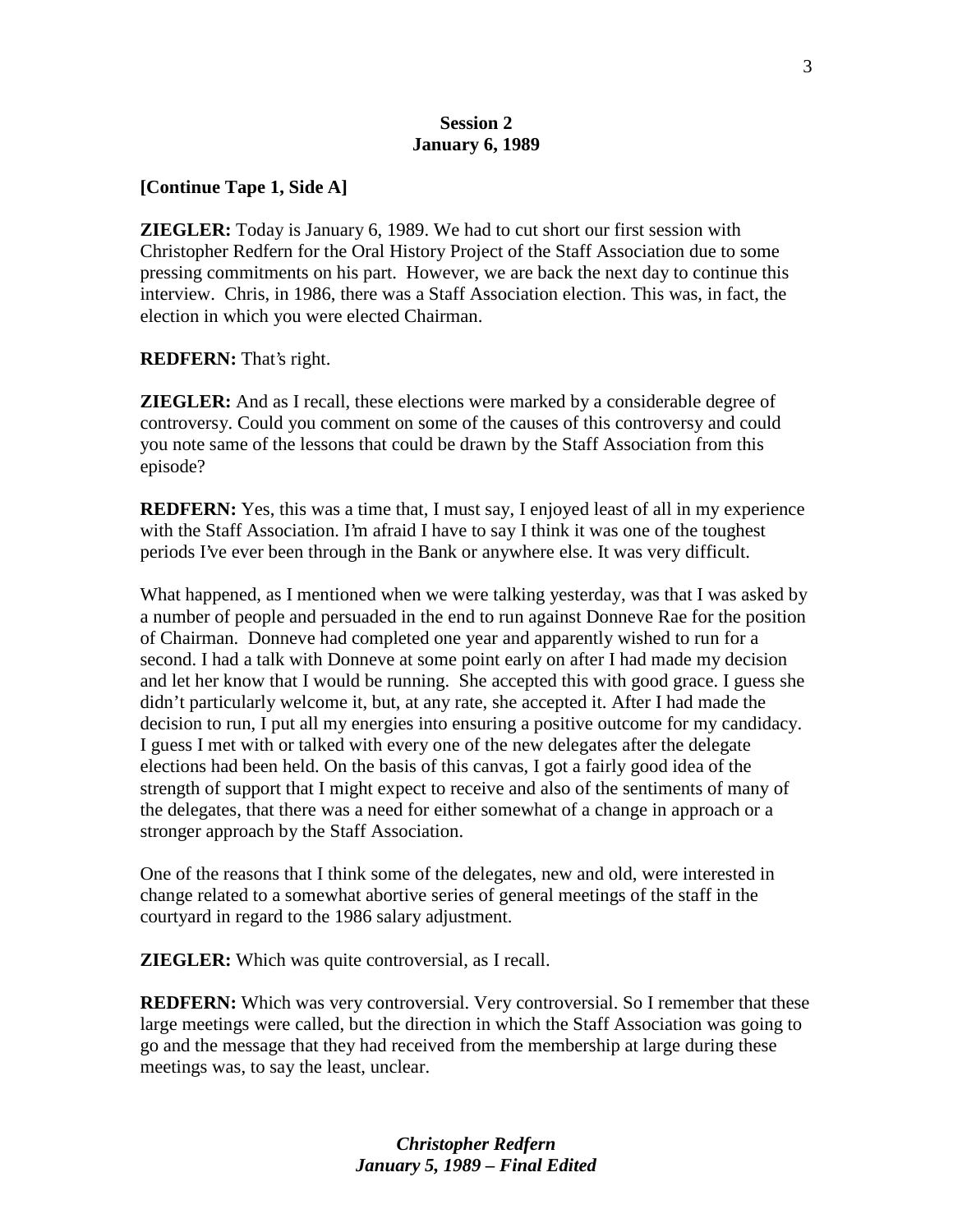**ZIEGLER:** Was it the perception of those who spoke to you that perhaps there was an unwelcome trend toward the radicalization of the Staff Association, at least on certain issues?

**REDFERN:** I don't think it was exactly that it was a radicalization. I just think that a number of people felt that the meetings hadn't been terribly well handled, because in calling them, the 1986 Executive Committee had not given any clear indication to the staff as to what course it wanted to take. If I remember right, at the crucial meeting, a number of options were given, and people were asked to raise their hand or shout "yea" or "nay" in response. Well, the meeting, itself, was poorly set up. The sound system was so awful that nobody could hear. Unless you were in the very front row, nobody could hear what Donneve or the other speakers were saying. So, the results, in terms of shows of hands or the volume of "yeas" or "nays," did not provide a terribly accurate indication of what the staff wanted.

I don't think it was necessarily that everybody felt that the Staff Association was suddenly being taken over by a bunch of radicals, but that this episode—disturbing as it was to the staff because of the controversial nature of the salary adjustment—hadn't been handled perhaps as skillfully as it might have been. At least that's the lesson I draw from it in retrospect.

**ZIEGLER:** Chris, could I ask whether the people with whom you spoke were active members of the Staff Association or were they just staff members whom you happened to know and who spoke to you about this issue?

**REDFERN:** Well, this is going back over two years now, so I don't remember exactly, but I think it was on the basis of talking with both regular staff members and with the Staff Association delegates. No, not all the delegates, by any means, felt the same way.

Anyway, to get back to the election itself and why the election for Chairman and the Executive Committee was such a disagreeable episode: on the basis of the talks I had and the canvass of the delegates and the work that I and a number of my supporters carried out, it looked as though I could expect a reasonably solid majority. And I would say that we did our canvassing pretty carefully, right down to the point of determining which delegates were going to be in Washington on the day of the election and which were going to be away on mission or on leave. We contacted virtually all the delegates who were away, not successfully in all cases, to try to ensure that they would appoint proxy voters.

Then, the day of the election came. A number of people felt, and certainly I did, that we were not well served by our polling officer during this election. Normally, as you know, the Staff Association rules require that there be--I forget the minimum number of polling officers . . .

**ZIEGLER:** Somewhere between three and five.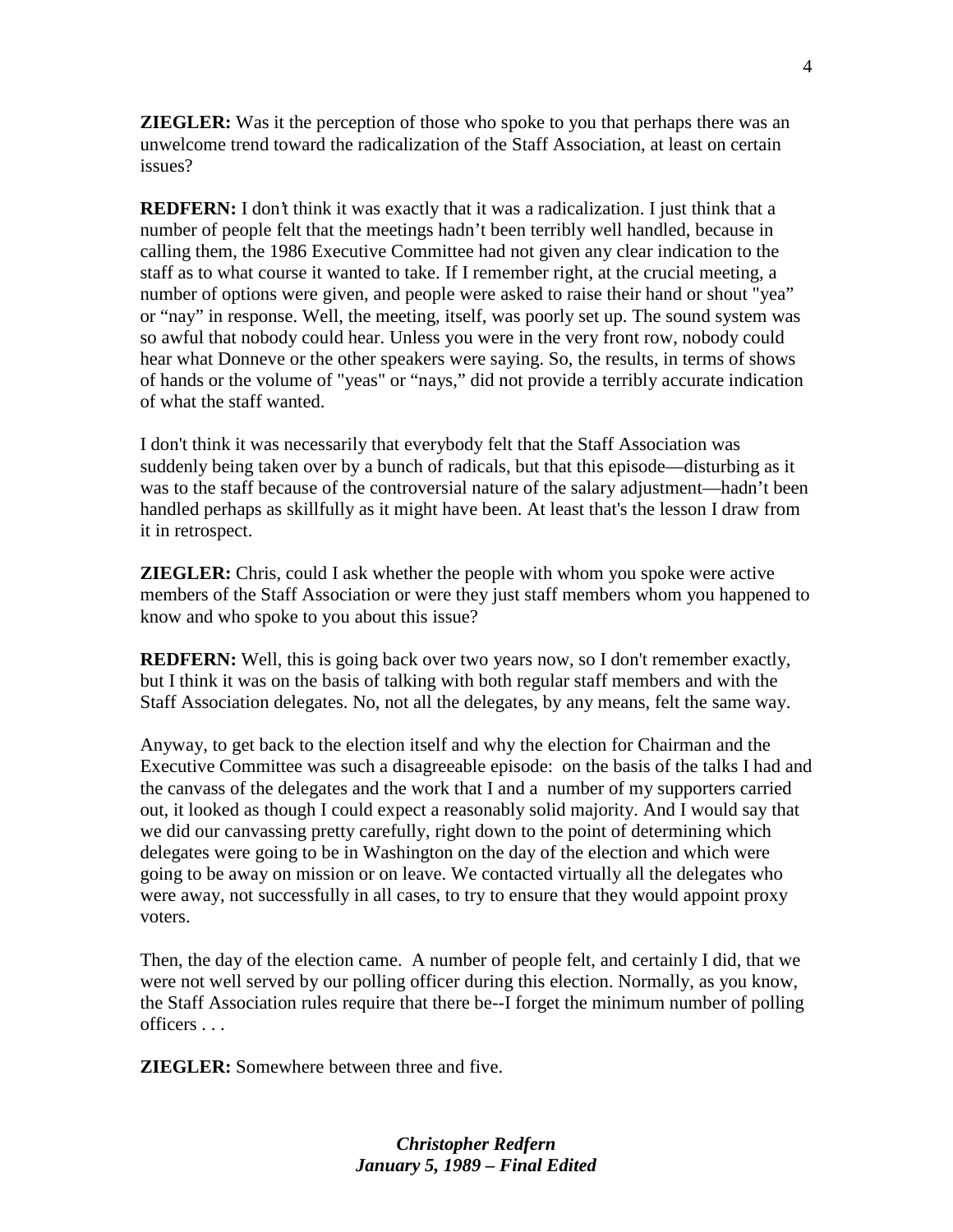**REDFERN:** Somewhere between three and five. This is a burdensome and not particularly rewarding job, but I think in the past, the Staff Association has been well served by women volunteers. Janice Williams-Polenzuela had done the job very well before. But somebody new was brought in, and I had the impression, and I don't think I was alone, that she hadn't really fully mastered the rules of procedure on how to conduct these things. The result was that maybe a bit too much latitude was left to the officers in responding to inquiries from delegates phoning in to ask what the procedures would be if they weren't there to vote and so forth. And all in all--and I think I could confirm this after I became Chairman--there was a certain amount of looseness, let's say, in the way that some things were run in the office.

**ZIEGLER:** You wouldn't be prepared to say it was a question of outright fraud, but simply that it was more a matter of laxness rather than a conscious malevolence, if you will?

**REDFERN:** That's right. I think so. No, I never alleged either malice or fraud on the part of anybody, but what did become apparent was the following: the actual election, as you know, begins with the election of the new Chairman and then proceeds in cascade fashion down the slate through the Vice Chairman and the Treasurer and Secretary and so on. It was announced that Donneve had won, and a number of people pressed the polling office to give us the actual tally. After a good bit of fumbling and hesitation, the tally was given, and it showed that Donneve had won and I had lost by a margin of' 2 votes.

What was more interesting was that the total number of votes cast was something like 57. And as the election continued, that same number of votes was also cast for the subsequent slots down the slate. Well. I naturally felt pretty disappointed, if not downright dejected, by the result, but as the election meeting proceeded, I had a nagging feeling that something was not quite right. So I excused myself from the meeting, and I took a look at the list where the delegates sign in, as they do for all assembly meeting. There is one column for delegates to sign in, another column for alternates voting as delegates, and another column just for alternates, who are there just as alternates. It became apparent that there were a number of people who were there as alternates and signed in as voting for delegates, but who, as far as I knew, were not empowered to vote in behalf of those delegates.

The curious thing was that there were more people voting than the total number of either delegates or empowered alternate delegates that should have been voting. There were at least two more, and that was the margin. So I was perplexed by this, but at the same time troubled, because I felt it was possible that the result was, in fact, not a fair one. I had a word with one or two of the delegates who were supporting me and told them about this. I didn't want to make a big hue and cry, but I felt that something was wrong. We had to clean this up and raise the question before the meeting ended, so we asked the polling officer to announce the number of valid proxies that had been received and so forth. This she was unwilling to so. I think it was a perfectly legitimate request to make. We weren't asking who had voted for whom, but simply how many valid votes and proxy votes had been cast [inaudible]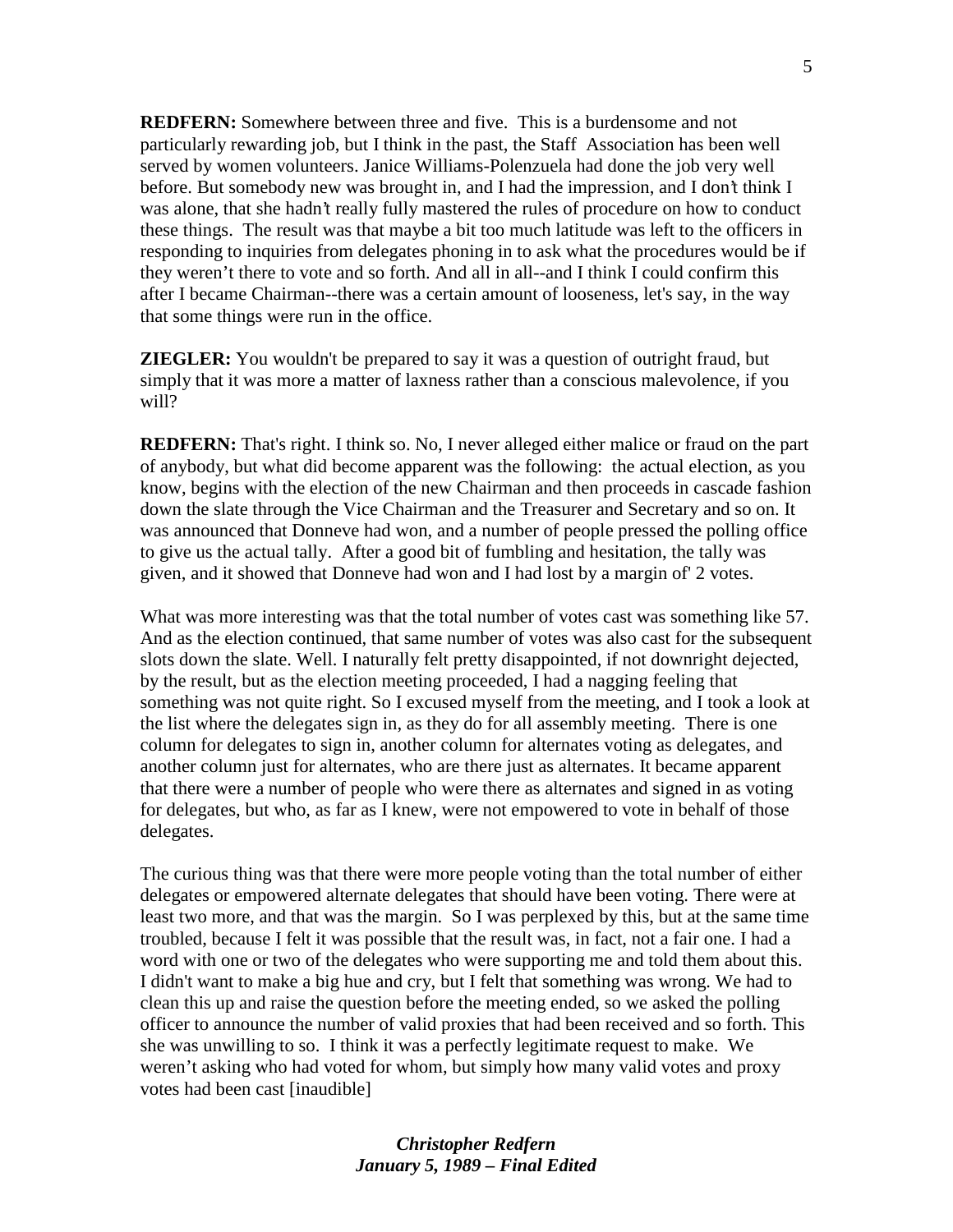She refused to do this during the meeting. During the rest of the day, we continued to try to persuade both the Staff Association office and the incumbent Chairman and the polling officer to clear up this apparent inconsistency in the number of valid votes. When this wasn't done, it served to reinforce a certain amount of feeling that we had that the election had not been conducted correctly and fairly and, above all, in accordance with the Staff Association's rule.

I didn't bring these problems to light in a capricious fashion. I felt extremely bad doing it. Not only had I apparently just lost the election, but to question the result then risked making me look like the poor loser. But I felt certain that there had been something wrong and that this had to be put right, or at least investigated.

Well, I think Donneve Rae proposed bringing Bengt Sandberg in to look at it. I said I had no objection to that at all. He seemed to be a very good person. I didn't know him.

**ZIEGLER:** For the record, we should say that he was one of the founding members of the Staff Association, one of the three to five or six people who really moved the Staff Association forward in its formative days.

**REDFERN:** Yes, absolutely.

**ZIEGLER:** And who made significant contributions thereafter.

**REDFERN:** No question about it. As he had shown during the many years he had served the Association, and as he showed on this occasion, he had the interests of the Staff Association at heart above all. I think that he went about this rather awkward task very well—even though I can say that I, and some of the people who had supported me, felt at times a little impatient that he was not prepared to fully get into and come out with an exposure of the some of the things that we thought had taken place. But he handled it very smoothly, very diplomatically.

He looked at all the voting records and found no evidence of any fraud or conspiracy, nor had I ever alleged that there was. However, he did find some irregularities in terms of the procedure that had been followed and determined that there were serious enough to warrant declaring the election invalid and to warrant holding a new election as soon as possible thereafter**.** I would have preferred to have had at least another week or so before the new election, because a good many of the people who I thought most likely to vote for me were away on mission. They were traveling around various parts of the world, and it wou1d be very difficult to . .

**ZIEGLER:** Especially in the summertime when . . .

**REDFERN** : . . get in touch with them to ask them to revalidate and send in proxy votes and so forth. So holding another election again in a matter of days was maybe a slight disadvantage. But, anyway, I agreed to it because we wanted to get the thing sorted out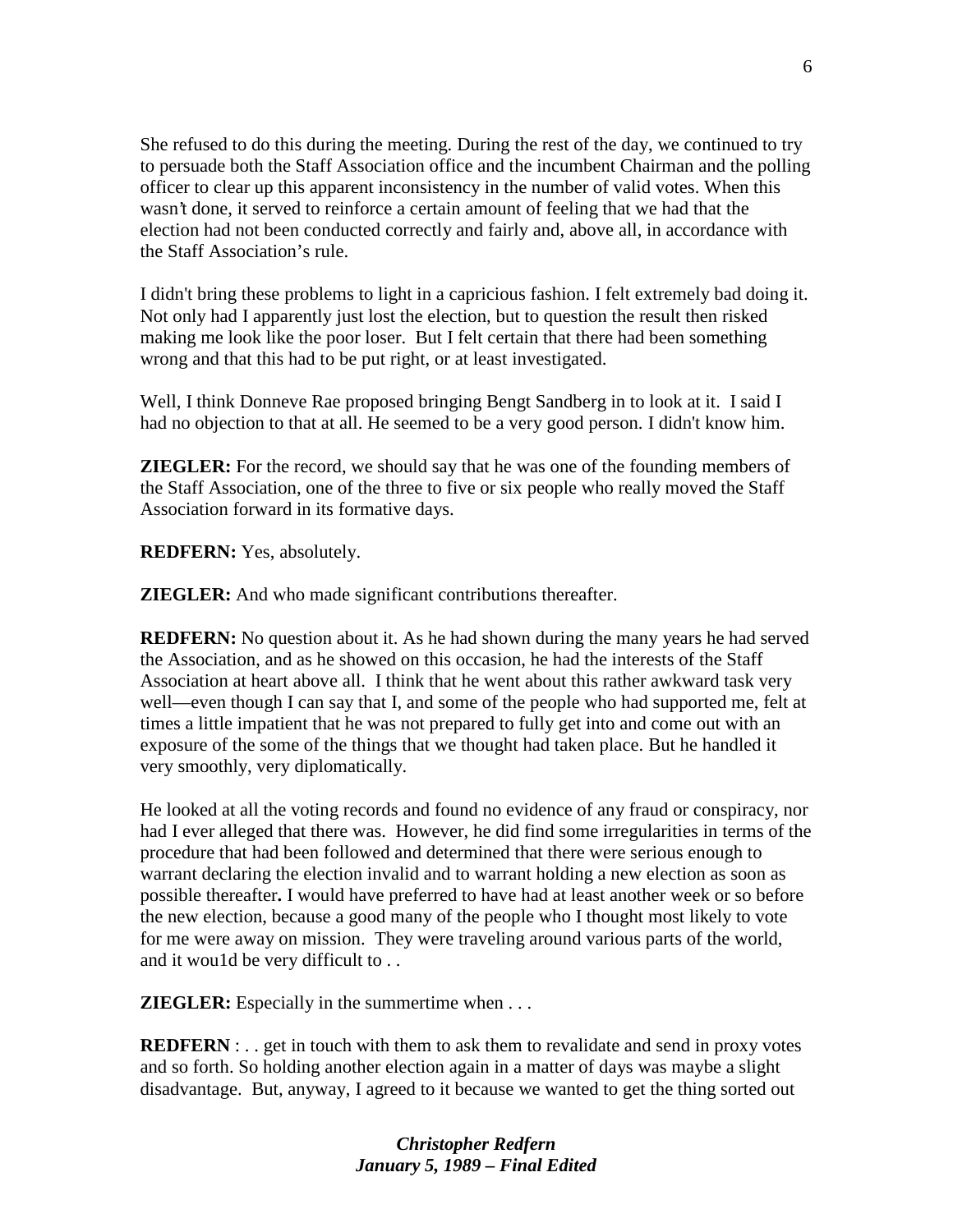and, above all, to shorten the period during which the Staff Association's credibility might be put in question among the staff at large by this invalid election.

So, the next election was held a few days later. I think it was the 24th of July, and on this occasion, the voting for Chairman came out fairly solidly in my favor, with a margin of, I think, l5 or 20 votes. This time, Bengt Sandberg, himself, conducted the elections with all sorts of safeguards and checks as to who should be there to make absolutely certain that the voting procedure was correct.

**ZIEGLER:** I was at that meeting as one of the delegates, and I clearly remember him conducting it in a very firm but fair and scrupulous manner, which, I think, was needed at the time.

**REDFERN:** I think it was, and it helped restore a sense of confidence in the procedure.

Now, as I said earlier, this was a time of extreme tension and uncertainly for me, and no doubt for the others involved, and I didn't relish it one bit. However, I think the period following the election was marked by very little recrimination. I think the wounds, if you like, healed; and the controversy, therefore, was fairly short-lived, although there may have been some sort of aftertaste left in the minds of some. I hope that I didn't do anything to create this impression, but I would not be surprised if there were same who felt that there was a bit of an "us" and "them" division in this electoral split. By that, I mean the higher level staff against the support staff, simply because it was somewhat on those lines that the voting may have divided or appeared to have divided. Of course, it's a secret vote, and I don't think that I would have been elected Chairman had a good many of the delegates who were also support staff members not decided on the second round to vote for me. But it's entirely possible that a bit of an appearance of a split or divisiveness was created.

**ZIEGLER:** Over the course of your term of office--which was extended, of course, by the constitutional amendment that we referred to yesterday--did you perceive any negative fallout that you could attribute to this election incident, or was it largely forgotten once your term got going?

**REDFERN:** No, to be honest with you, if there was any fallout along those lines, I think it dissipated or disappeared pretty quickly. Obviously, I was conscious of that possibility, and I made it my business to try to make quite clear as far as I could to all the supporters and members that there was nothing about the new Executive Committee that would make them any less concerned about support staff issues than the previous EC had been. I hope that that was borne out. As new members, we did spend a fair bit of time during our year—when we weren't taken up with other things like reorganization--trying to help and encourage the Support Staff Working Group into producing and finalizing their report. That report ultimately went to the President this year and has, I think, been very, very useful in getting a number of things done to address some specific support staff issues.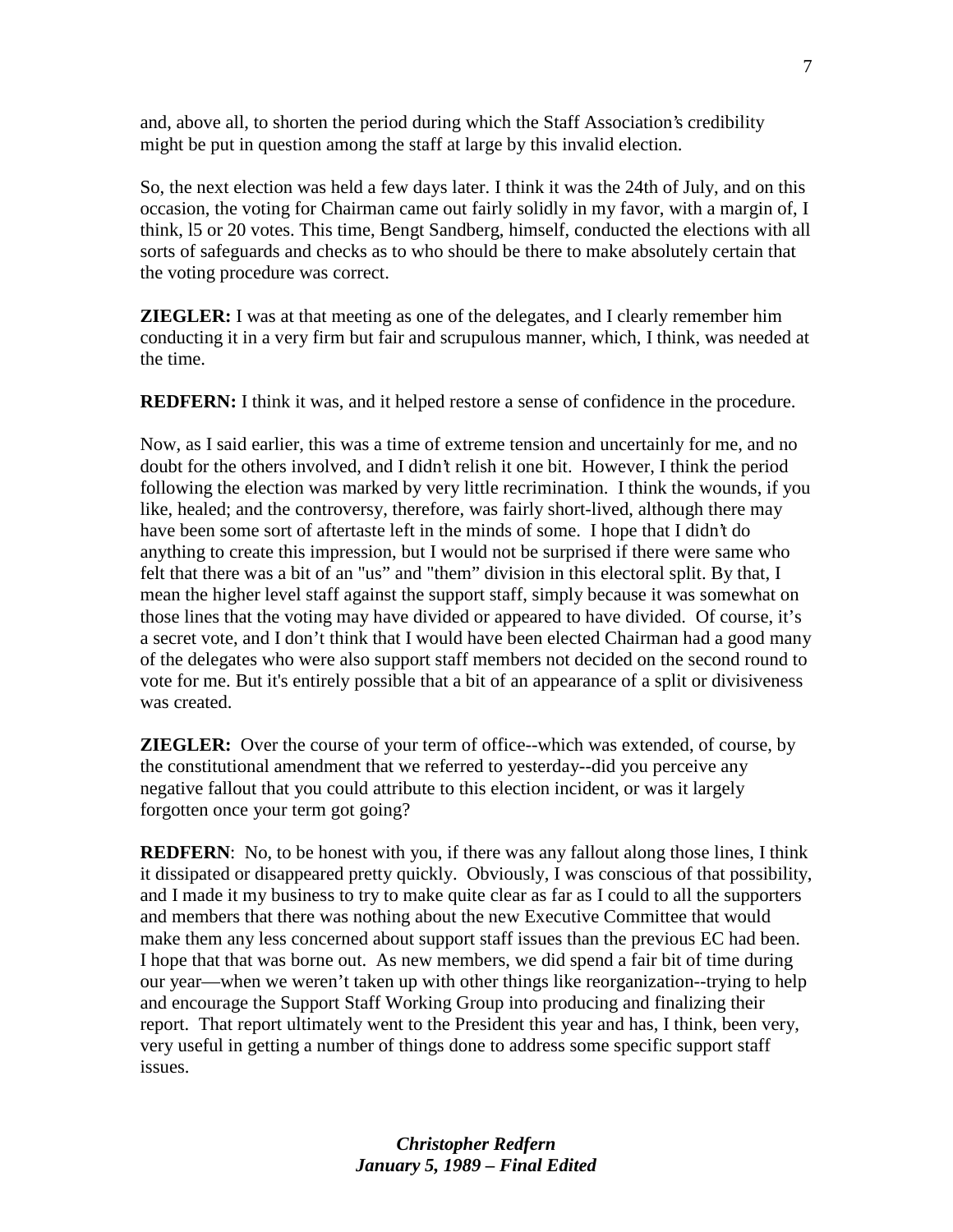So I don't think that the election remained an issue. I think it was also notable that with only one person that I can think of—that was Bruno de Vuyst, who had been very closely associated with Donneve's EC—specifically declined to serve and offer himself for election with me. Apart from him, everybody else--and there were quite a number of people like John Vincent-Smith, for instance, who had been devoted and active members of Donneve's EC--found they were able to work with me, and I think we worked together very well.

**ZIEGLER:** Well, interestingly enough, I went in on your coattails, as it were, because I stood for re-election to the EC. In the first round, I was not voted in, but during the reelection that was conducted by Bengt Sandberg, I was re-elected, little knowing that it would be for 18 months.

**REDFERN:** Well, there you are. It just shows that, in the end, democratic processes come out right when they work according to the rules.

**ZIEGLER:** Are you satisfied with that? Is there anything ...

**REDFERN:** Yes, you asked what lessons can be drawn. I think the difficulties over that 1986 election were due to a certain amount of laxness in the way the rules had been interpreted, and this had been, in itself, a result of a declining support for the Staff Association and a declining level of participation, as evidenced by a growing number of vacancies for delegate positions over the years. Therefore, the rules had been applied a bit loosely, so that if somebody was nominated for a delegate position after the closing date, the nomination was accepted, and if there was nobody else on the slate, the person was considered to be elected as delegate, and that sort of thing.

**ZIEGLER:** Simply a matter of expediency.

**REDFERN:** Expediency in order to get as many people in as possible. I think this episode served to underline that bending the rules does have its risks, and it's important, above all in a representative organization, that its election process take place in a way that is absolutely free of any suspicion of irregularity. Otherwise, the consequences can be very damaging. Therefore, it's important that the Association conduct these elections very carefully and appoint polling officers who are capable of assuring that.

**ZIEGLER:** Chris, during your term as Chairman, compensation issues did not become as contentious as they had during the previous year, although there were, in fact, two compensation questions to be considered by the board. The first involved the award of the amount set aside in May 1986 pending, it was thought, the report of the Joint Committee of Executive Directors—the Kafka Committee. And the second matter was the 1987 salary structure adjustment itself. Could you highlight some of the issues involved in these compensation adjustment exercises and the Staff Association's response to them?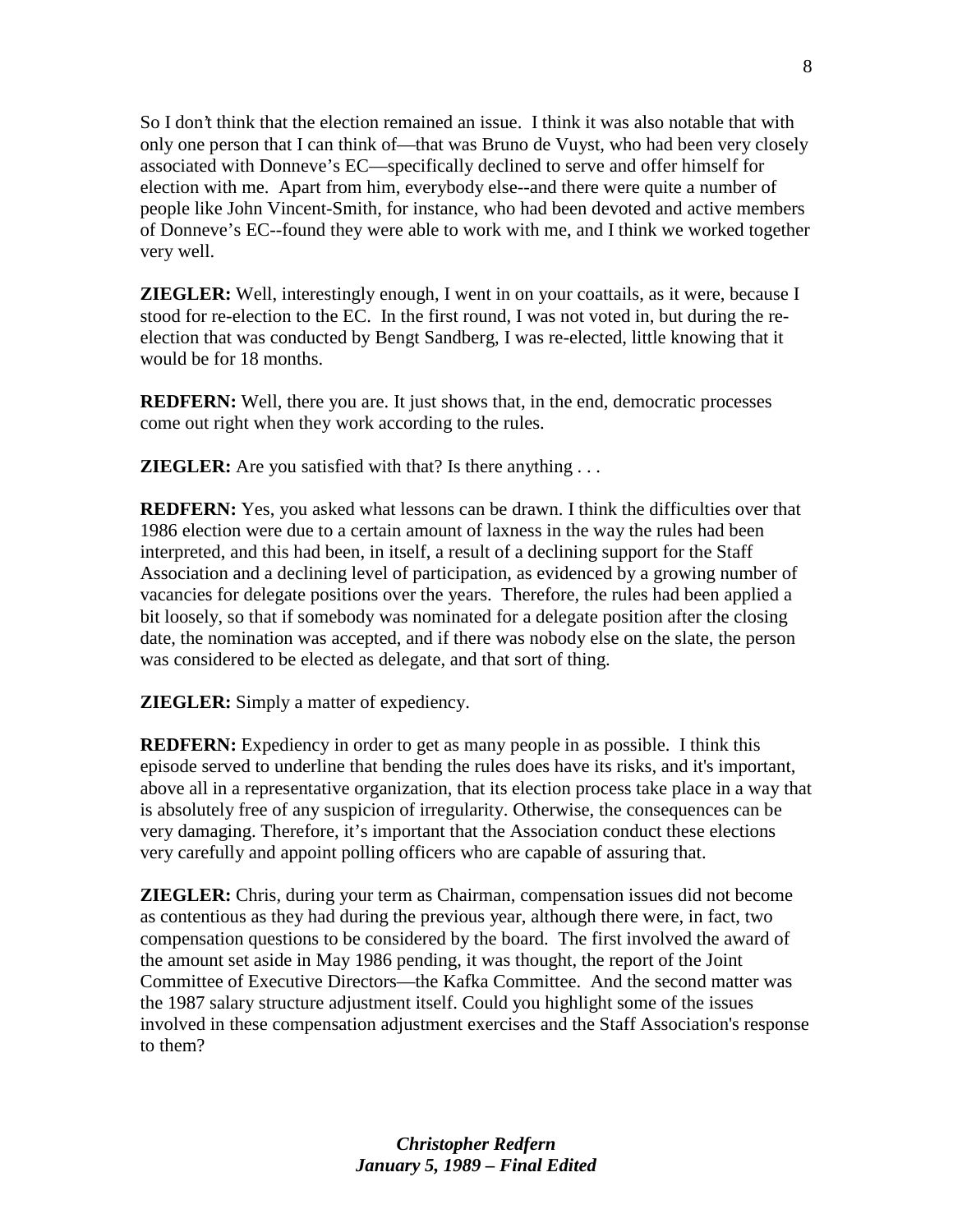**REDFERN:** Yes, it's certainly true that compensation didn't reach the degree of contention that it had in 1986 or, indeed, that it reached in 1988. In regard to the 1986 issue, as you have recalled, an amount had been set aside, pending release of the Kafka II report, which was to have been ready before the end of the year. Well, as we all know, it wasn't ready by the end of 1986, nor was it ready by the end of 1987.

**ZIEGLER:** For the record, the draft came out in August 1988.

**REDFERN:** Yes. And we're still not through with it, right now in January 1989. So the first thing to do was to hold the management to their promise. One of [Alden W.] Clausen's last acts before retiring in June 1986 was to make sure that—I think it was a 2 percent holdover—was paid out in November, backdated, of course, to May 1, 1986. That went through without too much difficulty. I think people actually got it in their paychecks at the end of January 1987, so there had been something like an eight month wait for it. For that reason, we kept the Tribunal case that had been launched over the 1986 adjustment going, to see whether we could get a ruling to award interest on the eight months that staff had had to wait before getting that adjustment. As you know, we didn't succeed in it.

In 1987, this was more difficult because, first of all, three years had passed since the full comparative survey had been done in 1984. And secondly, the interim comparative survey that was carried out showed that there should have been a structural increase across the board for all staff levels, on the order of 5 percent. What we got was only 3 percent. This brought to light an important difference of approach between the Staff Association and management. By management I mean Martijn Paijmans and Reg [Reginald A.] Clarke and the others in the Compensation Department. There were two separate departments.

Martijn and Reg felt, and I guess they were right in this, that the 5 percent structural increase was not going to get through the Board and was not going to get the consensus it would need even at a prior stage in the Bank's Board Compensation Committee. Similarly, all the signs were that the 5 percent would not go through the International Monetary Fund. So, therefore, Martijn was working toward trying to get a consensus around some lower figure in the Committee, and he wanted the management to propose a lower figure.

I felt strongly that for the system to have any credibility, the figure that came out of the comparator exercise should be the one that was presented to the Board, and if they felt on some grounds, political or budgetary or otherwise, that that was too much, then let's smoke them out and let them say so. We had to do some pretty quick moving on this. One afternoon I had to type out a short letter to Mr. [Barber B.] Conable myself and take it up there. The letter urged him to go to the Board with the full 5 percent structural increase that the comparators recommended. I got to see him, I think, or maybe I saw Mr. [J. William] Stanton.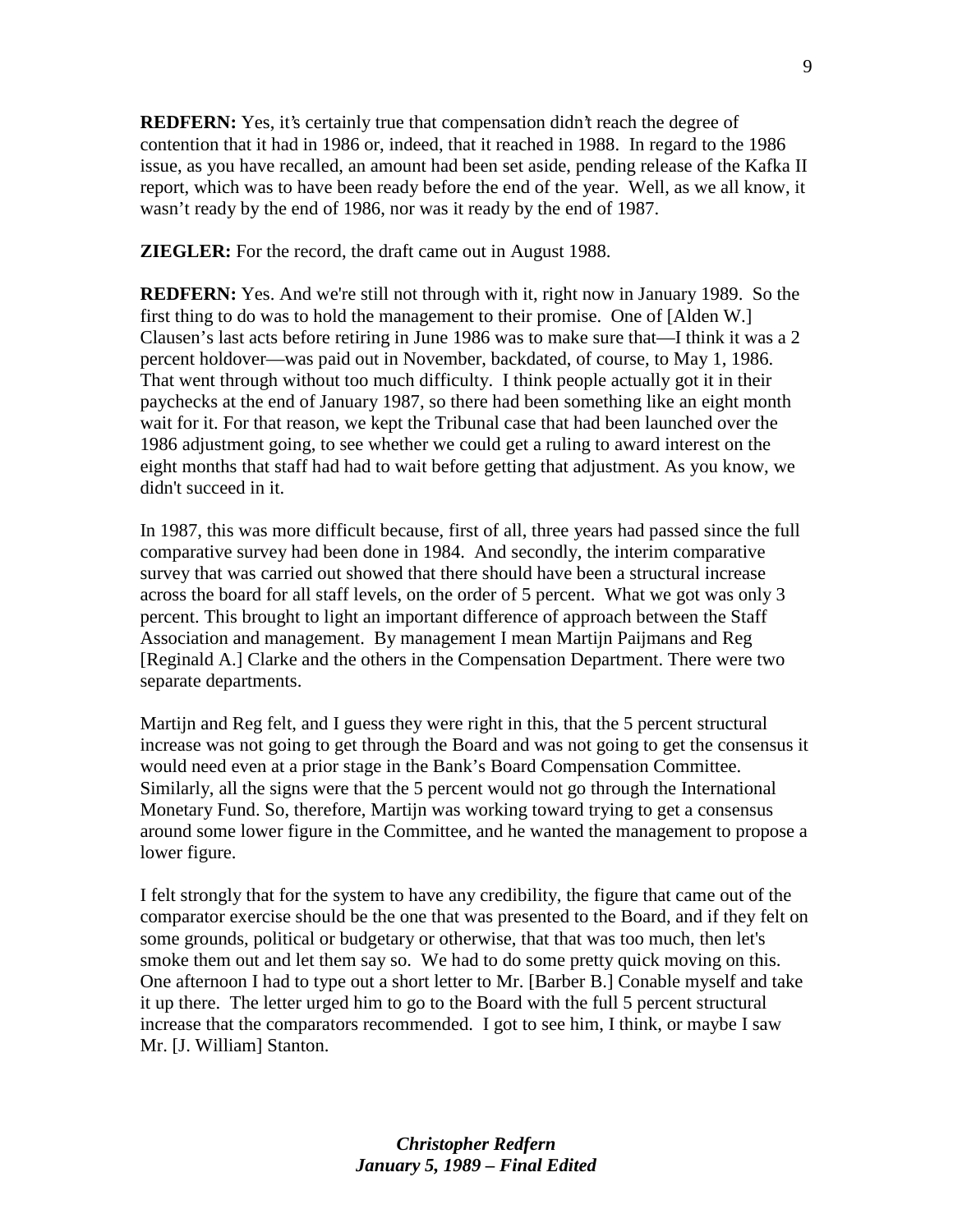I was able to persuade him that this was the right thing to do and that if any shaving of that amount was going to take place on political or other grounds, then it should be the Board who did it, without having the management of the Bank be a party to it. Apparently I got there just in time. Martijn Paijmans was not happy, because he went up two hours later with his memo and was considerably annoyed to discover that we had gotten in there first and that the President had taken the position that the system should be followed.

**ZIEGLER:** Did he let you know that he was annoyed?

**REDFERN:** Yes, he did. At that time, in the early part of 1987, I had developed good and close relations with Martijn Paijmans. It was a relationship in which we were able to speak quite freely and frankly about a number of things. He made it plain that in this case, he felt the Staff Association had not acted properly and responsibly, but I thought otherwise.

Anyway, the end result was probably the same either way, and we didn't get the 5 percent. We got only 3 percent. Well, I guess some people may have thought that getting 3 percent, plus the average 2.4 percent merit increase for those who were entitled to it, was better than nothing. But once again, it was an example of the system not having been followed and of being given entirely unconvincing explanations for the failure to adhere to the system. We were told things like, quote, "1987 is a transition year from one system to another," as if that justified not following the system that was still in place.

So we got our lawyer, Bob Wallace, working with the Compensation Working Group on filing another case before the Tribunal. It was a case that we thought would probably have been one of the clearest and strongest in terms of the facts. It was uncomplicated by many of the other factors that had been involved in previous cases, such as the von Stauffenberg case of 1984 and 1985. Anyway, we filed a case with the Tribunal seeking a judgment that, in recommending a 40 percent reduction in the indicated salary increase, the Board had far exceeded its discretionary power. That particular compensation case was, in fact, ultimately discontinued by the succeeding EC. I'm not exactly clear on what grounds, but possibly on the basis of advice—I think misleading advice--that the new EC may have received from one or the other of the lawyers.

## **[End Tape 1, Side A] [Begin Tape 1, Side B]**

**REDFERN:** I think that it's noteworthy that compensation is clearly one of the central issues in which the Staff Association gets closely involved, yet it seems to me to be one of those issues on which we are, in fact, least equipped technically to deal with the management and the least empowered politically to have any substantive impact on the outcome. That is because the Staff Association was never and has not been in a substantial negotiating position regarding salaries. And the consultations, if you like, have been more in the nature of keeping the Staff Association and its working group informed as to the progress of conducting these various annual and interim comparator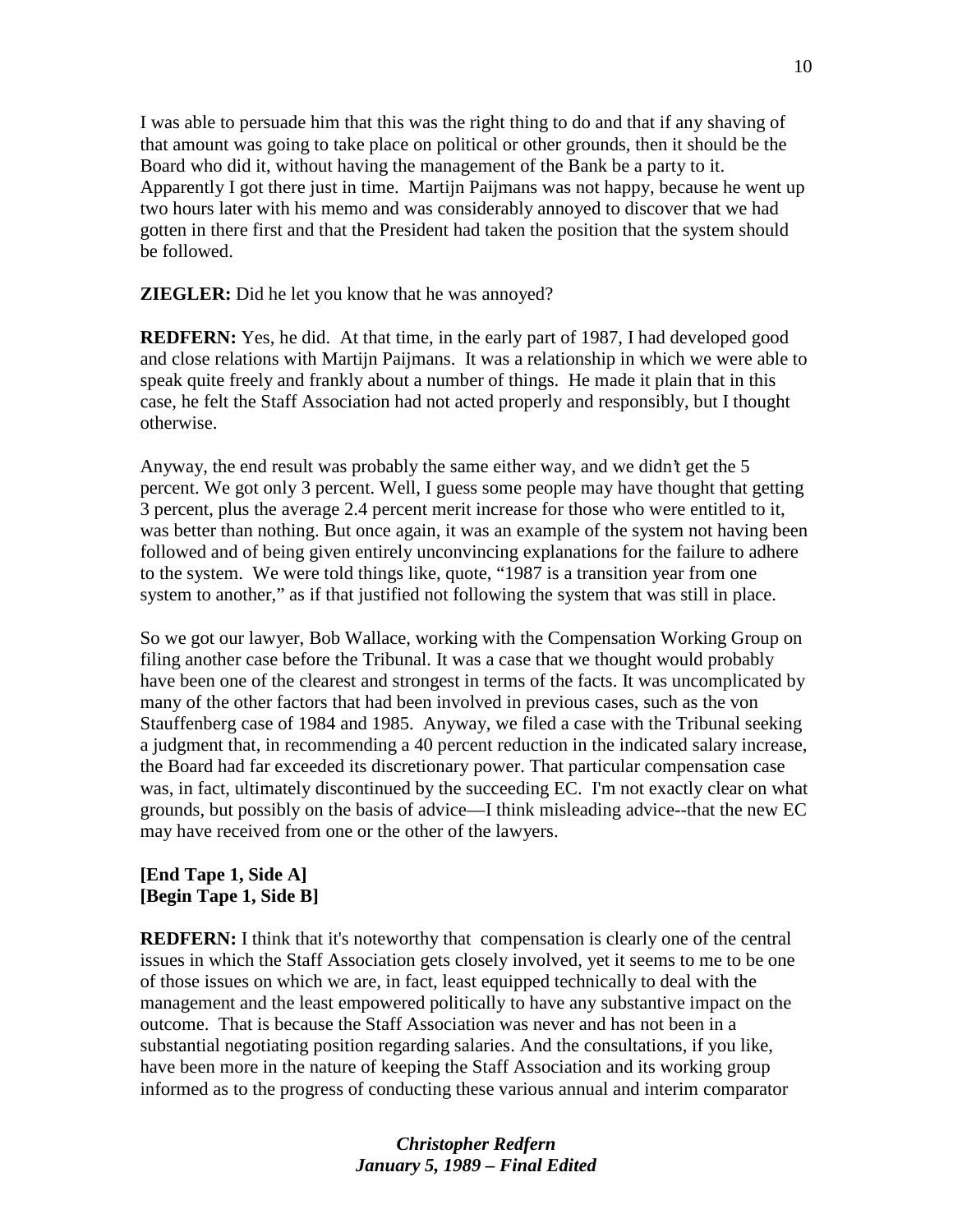reviews and the progress of the negotiations, which are substantially conducted between the two managements and their respective boards.

**ZIEGLER:** The Bank and the [International Monetary] Fund are referred to.

**REDFERN:** Yes, in regard to further negotiations, which go on internally both within the managements and particularly within the boards amongst the different board members whose authorities often hold widely differing views as to what constitutes appropriate levels of compensation for World Bank and Fund staff.

Regrettably, in this whole process of proposal and negotiation the Staff Association is not a very important player. I think consultation, as far as I know, has remained rather close, in one sense, between, for instance, our Compensation Working Group and its opposite numbers working in Personnel and Compensation. The relationship has often been close and cordial, and there's a willingness to share confidential material on compensation. But it may also be precisely for that reason that we're not really in a direct negotiating position on these matters.

Now, I do think that we were and are able to make a difference at the margin, at any rate, vis-à-vis the Board. And if the Staff Association makes enough of a stink so that Board members can report back to their authorities that staff morale generally or at certain levels is declining, I'm sure that that possibly does have some bearing.

**ZIEGLER:** How do you feel about the exercise whereby the Chairman of the Staff Association is given an audience, as it were, by the Board and comes in, instead of conducting a negotiation or dialogue, effectively makes a presentation. The President of the Bank thanks the Chairman and then dismisses him or her and that's pretty much the end of it.

**REDFERN:** Well, I think it's a farce. I mean it's nothing more than pure tokenism in having the Staff Association Chairman, and whoever else he's allowed to bring along, wheeled in to make a speech and wheeled out. I think, nonetheless, it's still important that the speech that you make is a good one, if only for the sake of maintaining the image and credibility of the Association with the Board. But to have any real influence, I think one has to have access to and be able to strike some chords of sympathy amongst some of the more influential Board members in advance of such a meeting.

**ZIEGLER:** Well, Chris, undoubtedly the subject which absorbed the greatest amount of your attention during your term as Chairman was the largest and most far reaching reorganization ever undertaken by the World Bank. I recall that there was a view that, in very general terms, reorganization had been worked out in advance and perhaps even dictated by the U.S. Treasury, especially with regard to the number of redundancies. As a result, the whole months-long exercise was a bit of a sham simply, trying to legitimize what had already been decided a priori. With the benefit of some degree of hindsight, how would you respond to this view?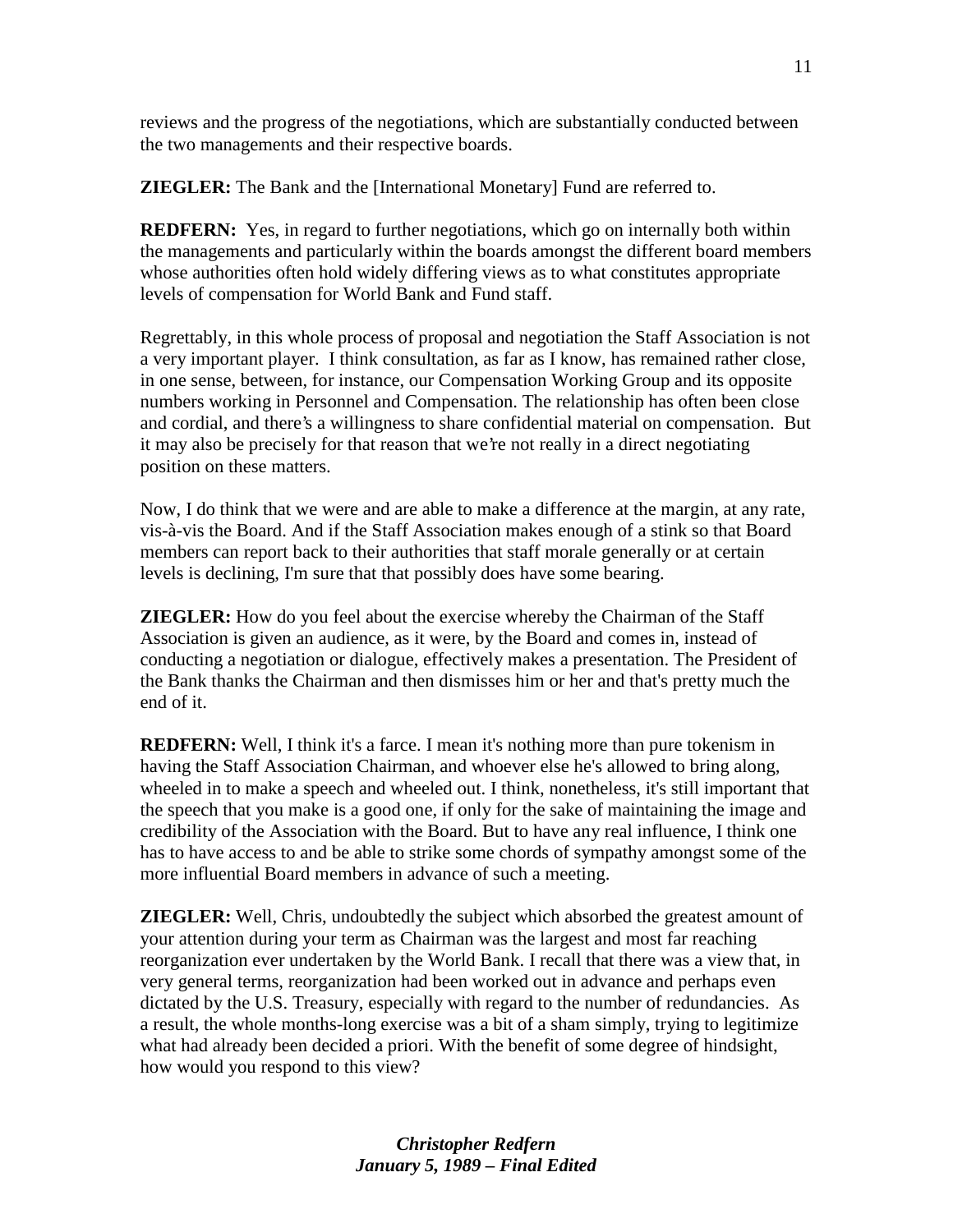**REDPERN:** Well, that's a good question, Chuck, and I think in some ways it's a question to which the definitive answer, certain1y as far as I'm concerned, still remains a little bit uncertain. But for what it's worth, I'll be happy to share with you what thoughts I have. My memory of this was prompted by some of the papers that you kindly sent over to me in advance of this discussion.

In March, I wrote a circular, which I sent around to the delegates and alternates on March 3. I addressed this particular question at that time. I'm going to quote this just because it's evidence of what we were thinking at that time, but I may add some afterthoughts, if I may, afterwards. What we said, then, in March was the following:

The briefings that we have received have made clear the extent to which the task forces are taking their job seriously. They are grappling with some fundamental issues concerning the Bank's organization processes and the way people are managed, and they appear to have freedom to explore a wide range of options in making their recommendations for changing these things. In other words, if the whole reorganization had been planned in advance somewhere all of this effort would have had to be an extremely elaborate smokescreen. In fact, we think that only a few broad parameters were decided in advance. One, that outside perceptions required that there be some visible signs of slimming down the staff and the budget. Two, that the new Bank President needed to take control so that reporting structures at the top needed to be changed. And, three, a realization that there was a great desire from within the Bank for change to greater efficiency requiring that there be a much more serious effort to change operating procedures and management styles than has been hitherto attempted.

Well, I guess, at that point, we were giving them the benefit of the doubt, if you like, and certainly the appearances were that these task forces that Conable had set up were exploring a fairly wide range of organizational options. But, later on, I think that we became a little bit more cynical, and we began to get the impression that a lot of the options that had been considered were within certain parameters that had to be attained- for instance, a slimming down of staff by some number, and that number always seemed to come out around 600. There was a lot of confusion and uncertainty about this particular parameter of the number of people who were going to get fired. Maybe some of the reorganization planners had their sights fixed on some higher goa1, because I remember some of the rumors that had gained pretty wide currency and that were leaked to us suggested figures on the order of 900 or even more than 1,000 over a space of three or four years. That would include slimming down and contracting out in the support areas, which is a proposal that I think has more or less gone by the board now.

So I think there is a fairly strong sense now in many peoples' minds that a considerable slimming down in the Bank's staff numbers and a stabilization in growth and budget was a preimposed requirement—imposed, if not formally, at any rate informally, presumably by one or more of the largest shareholders in the Bank. All the indications are that the U.S. Treasury, particularly, was pretty keen on such a reduction, even though Conable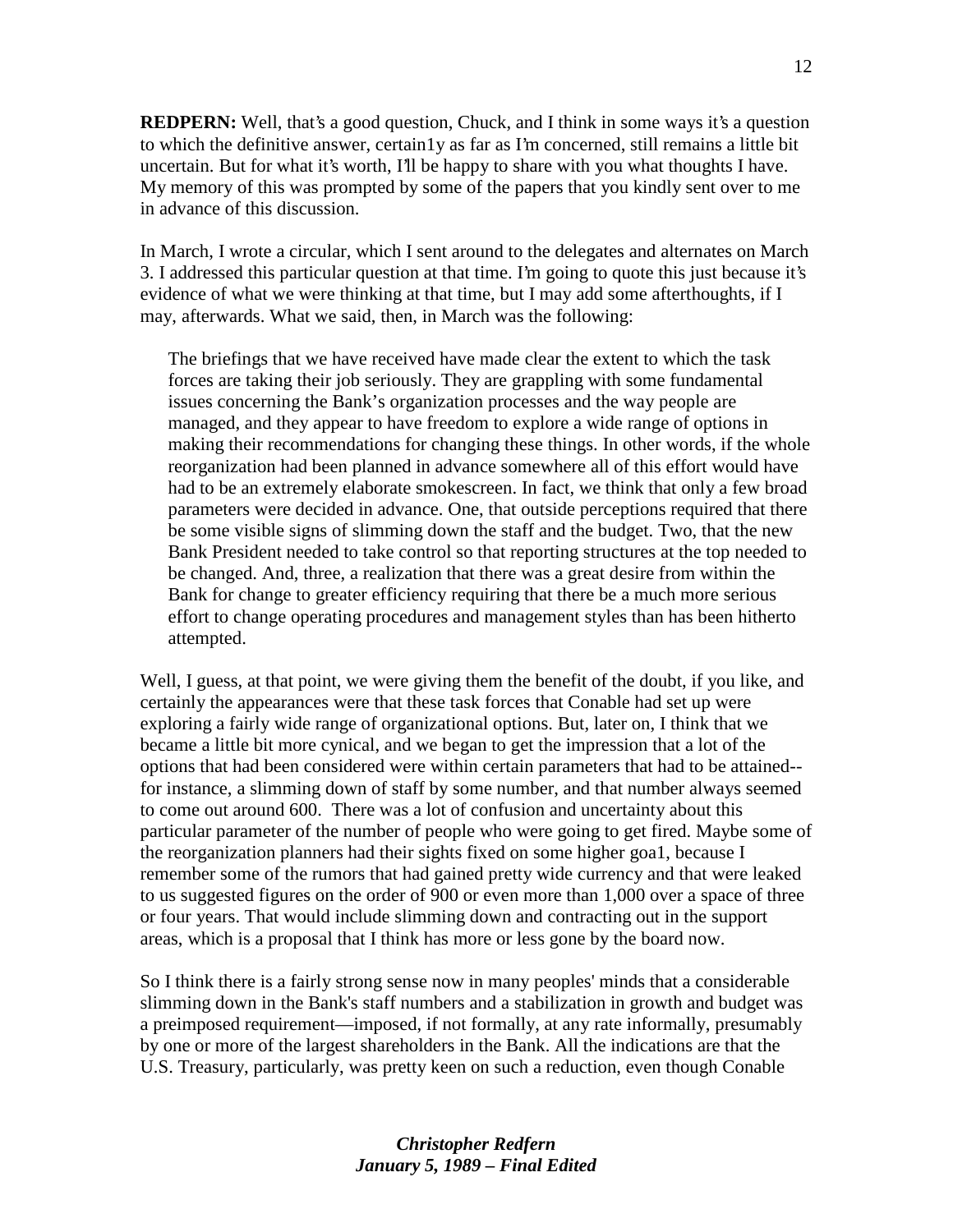had earlier on, in fact [inaudible] consistently denied any suggestion that this was indeed one of the goals or objectives of the reorganization.

**ZIEGLER:** Does my memory serve? I remember going to at least one meeting with him collectively as a member of the Staff Association Executive Committee and hearing Conable saying that it was his reorganization. I think he was really quite straightforward about making the point that the reorganization stemmed from him.

**REDFERN:** Well, yes. I think his position on that varied a little bit according to the audience he was talking to, but he certainly, on some occasions earlier on was ready to take full responsibility, credit and blame for the reorganization. Later on, when criticism of the reorganization became somewhat more general and had spread outside the institution, I think there were occasions on which he was perhaps inclined to have attributed the responsibility for some of the things that seemed to have gone less than perfectly to the Bank's managers down the line. I think he even may have said this on one occasion to our Delegate Assembly.

But what I think is perhaps more fundamentally important about the reorganization than the question of whether there was a specific target for downsizing the Bank, is the larger concern that the objectives of this reorganization do not appear to have been adequately laid out and specified in advance in a way that could actually have guided a review of the Bank's internal organization and operational processes.

**ZIEGLER:** Now, let's make sure that this is clear. When you were referring to this specification in advance, you were referring to the work of the task forces that were set up to study a proposed reorganization of the Bank and not to some exogenous, if you will, imposition of objectives by, for instance, the U.S. Treasury or the British Treasury or whatever.

**REDFERN:** What I mean is that the function given to the Steering Committee and to the task forces that worked for it was not sufficiently clear in terms of either developing a diagnosis of what it was wrong with the World Bank as it was or providing prescriptions for the ways in which the reorganization should address these things that were wrong or how the work of the World Bank in the 1990s was going to be different from what it had been in the previous 15 years.

**ZIEGLER:** But to sum up the basis of this particular question, while there may have been some pressures from some of the larger shareholders, is it fair to say, then, that your view would be that there weren't any specific targets laid out in advance but rather simply some general goals desired by some of the major shareholders? For instance, there should be some slimming down of staff and there should be some changes of reporting structures and things like that, but not that you will cut X number of staff, for instance?

**REDFERN:** No, I don't think the actual details of the reorganization had been worked out in advance, in any sense. That seemed pretty clear to me because of the fact, for instance, that the Steering Committee—even as the deadline for submission of its report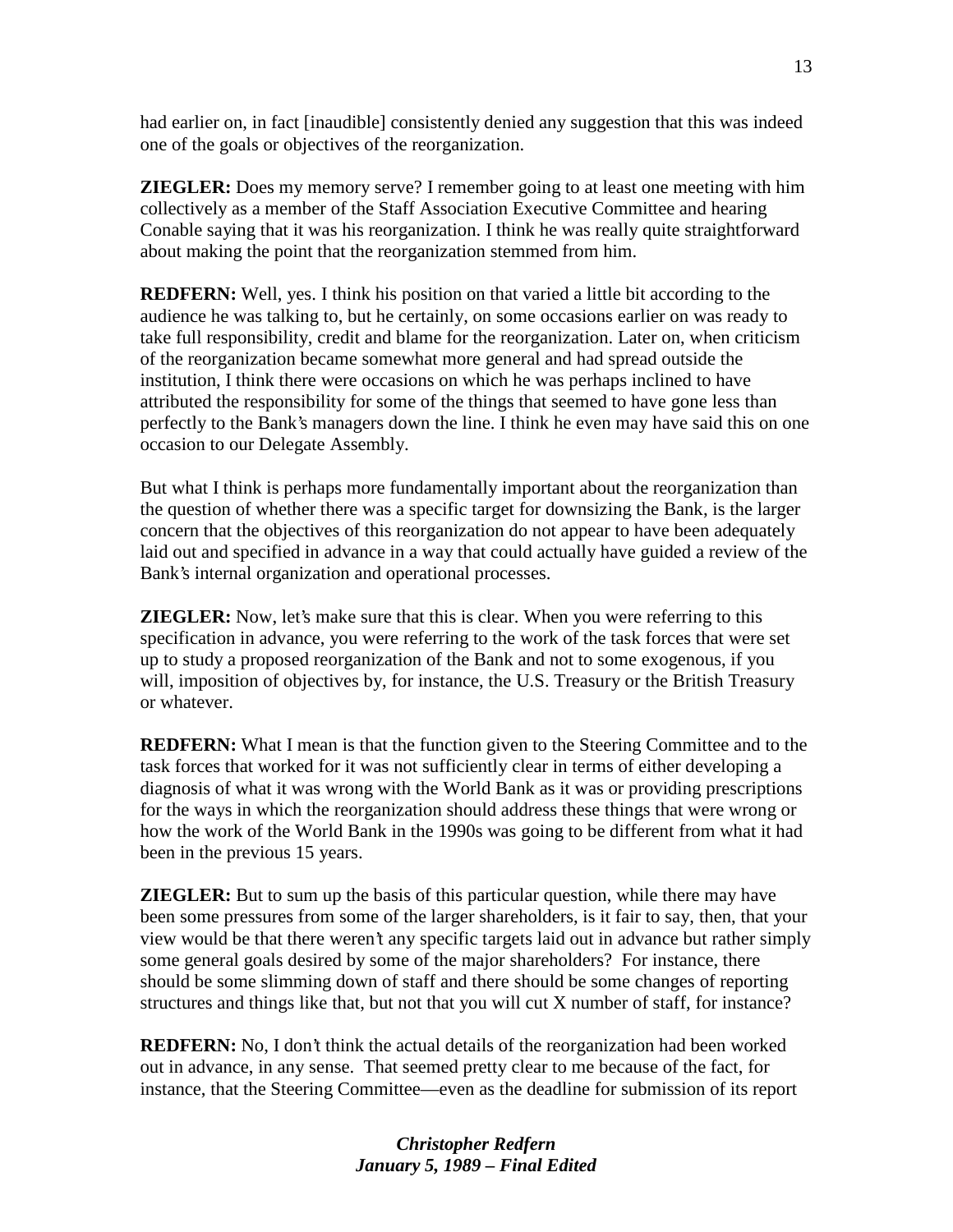to the President drew near—was still very much grappling with widely diverging formulae for how to reorganize such things as the Bank's operations. And I believe this sort of internal debate was going on right up to the last minute, and, indeed, quite a few changes were made even after Conable had seen a first draft of the final report. I think they held their final meeting on March 30, and it was only at that point that they got a fix on some of the things that were included in their recommendations. And even subsequent to that, there were quite a number of things that still needed to be clarified. For instance, what was the scope and extent of the reorganization? Which and how many parts of the Bank were actually included within the net? IFC [International Finance Corporation] was not going to be in it. Well, IFC remained out of it. But EDI [Economic Development Institute] and OED [Operations Evaluation Department] were going to be excluded. Then ultimately they came in. A whole lot of things were still unclear in early April and, indeed, later than that in some cases.

So I don't think anybody can suggest that this whole thing had all been worked out in detail. But what is equally true is that some of the parameters, like the impact on the budget and the numbers of the staff, were pretty much constrained in advance by the sentiments of the larger shareholders. But what I suspect is that none of them had ever made a terribly clear analysis of what it was that they felt that the Bank was doing less well than it could do or in what areas was it operating wastefully or with excess staffing. In short, there had not been any complete and serious consideration of where this reorganization was supposed to take the Bank into the future. And, of course, given the time constraints that were imposed upon the Steering Committee and task forces, it was virtually impossible for them to have conducted such a study and obtained the necessary consensus for it. They had about four months. So, I think, that was one of the major faults of the reorganization. The whole exercise was carried out much too hastily. But, as I said, there are a lot of unanswered questions about all this, and one doesn't know just how pressing some of the outside pressures were on Conable to get this thing done.

**ZIEGLER:** What were some of the measures taken by the Staff Association in response to the challenges posed by the reorganization?

**REDFERN:** I'm going back now to both the early months of my Chairmanship and our Executive Committee, which also coincided with the early months of Mr. Conable's tenure as Bank President. During this time, as you remember because you were on the Committee, we spent some time thinking about what the major objectives were that we hoped to achieve during our term of office. And as I remember, they were three-fold. The first one was to help the Bank bring about a process of internal change that we felt was very much overdue. Our discussions on the paper that had been produced by the April 1 working group were . . .

**ZIEGLER:** Which was in 1985 under Damian von Stauffenberg?

**REDFERN:** Yes, that was something that von Stauffenberg had started, and that work had continued through the following year, but nothing really much had come of it. They produced this short paper that set out in a rather appealing and persuasive way some of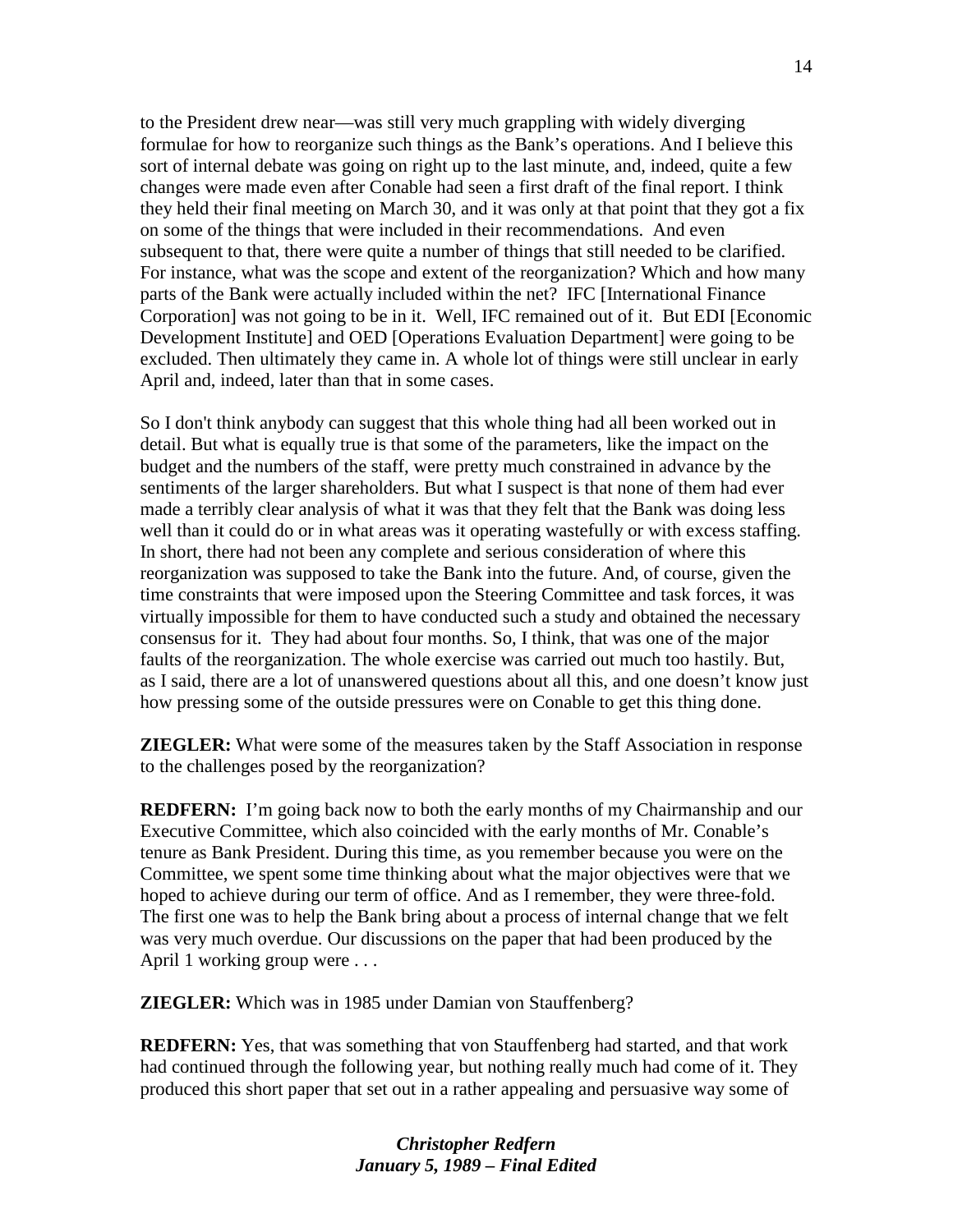the things that were wrong with the Bank. In particular, the paper explored the notion of the dual realities—the "real world" outside with which we interfaced when we went on mission, and the different, unreal and artificial world of bureaucracy, clearances and meetings and so forth that we faced in our work inside the Bank. So this was one of the three major areas.

The second was being able to defend and to try to improve the conditions of employment—benefits, salaries and so forth for the staff. And the third one was to try to make a big effort to strengthen the Staff Association itself as an organization and regain some of the staff support that it had apparently been losing over the last few years. If you remember, by mid-1986 less than 55 percent of the staff were active or paid up members.

So our initial position was one of support of change in the Bank. I remember David Delmonte and I went to the first meeting that we had with Conable in September of 1986 and talked to him about whether he had any plans for change in the Bank, being it a change in management, in organization or whatever. We were trying to convey to him our sense that many staff would be supportive of internal change, if it were planned and worked out in the right way. I think that was the message that we got over fairly clearly. But, at any rate, whether we did or didn't, it's of interest because it shows that we started off our term being basically pro change and supportive of some sort of exercise that would lead to reorganization. Not that we were looking for cuts in jobs, heaven forbid, but that, somehow, some things needed to be done differently.

**ZIEGLER:** The idea was that the Bank could conduct its internal processes even more efficiently, perhaps.

**REDFERN:** Yes, and that we needed to be more in tune with the realities of some of the countries we worked with. Maybe we were a bit innocent and naive in the way that we addressed this, but at any rate, we were not alone in our feeling that some things needed to be done differently.

Where was I? You had asked what some of the measures were that we took.

So whether or not he listened to what we had to say, Mr. Conable announced toward the end of 1986 that he was going to hire these consultants who nobody had ever heard of before—Cressock, McCormack and something or other, Padget, CMP--to study how the Bank worked and how it should be fixed up. And then he announced his Steering Committee and task forces. Well, since we had already been to him and shown that the Staff Association was prepared to be a constructive partner in such a study, we were disappointed that he had not reached out to invite participation in any of these task forces either from the Staff Association itself or more broadly from the staff. And, indeed, it was clear that the composition of the Steering Committee and the task forces was very narrowly drawn from a modest or fair1y narrow segment of the middle management of the Bank. And so, once again, we wrote to him, because we had already requested a chance to be on this and had had no reply. We persisted once more, but again we got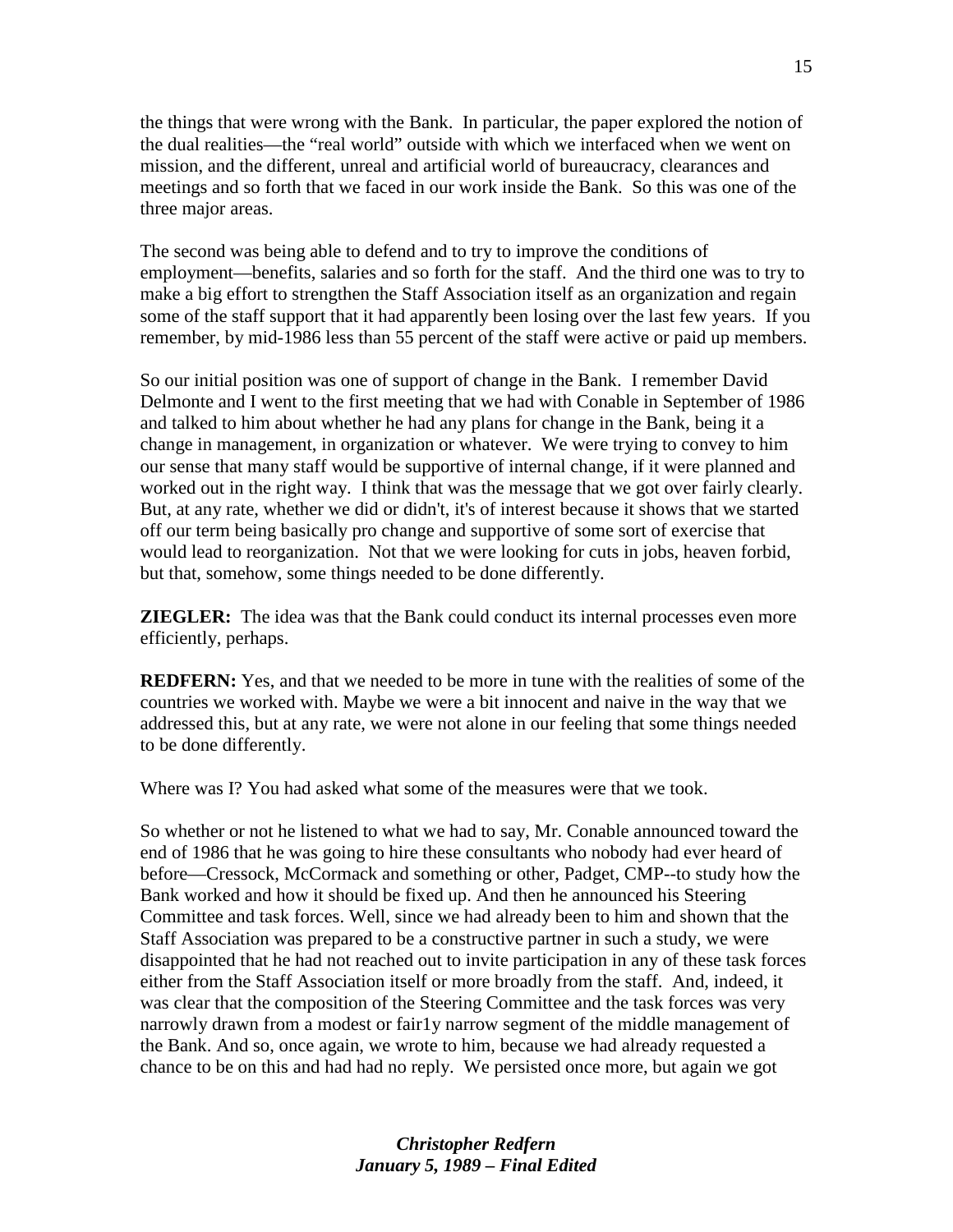turned down. I felt that this study could not be allowed to proceed, with the staff and the Staff Association just left completely in the dark—since, if you remember, we had decided this was one of our important objectives, and I think this had been started in the von Stauffenberg period. One of the reasons he had set up his April 1 group was to try to establish that the Staff Association had a legitimate interest in, at the very least, being consulted on issues were not simply restricted to the bread-and-butter terms and conditions of employment issues, personnel and compensation. The goal was to establish that the Staff Association had an equally legitimate interest in discussing and being consulted on other things that affected more broadly the way in which people went about their work. And that obviously includes, for one thing, how they are managed and how they are organized.

So the Staff Association's response to its being left out was to set up our own Staff Association task force on the reorganization.

**ZIEGLER:** The acronym was SABRE, as I remember.

**REDFERN:** That's right, yes, SABRE for Staff Association Bank Reorganization Task Force. I don't remember whether we called it task force or working group. Anyway, the EC put quite a lot of effort into figuring out who should be on this, how it should work and what its function should be. I think we were quite successful in getting a very well staffed and quite impressive group of people together who were able, within the limits imposed by their access to information, to do some good work. That ultimately stood us in good stead when we got to a point of actually trying to negotiate something with management. But that's jumping ahead.

For instance, we brought in Warren Baum, a retired Vice President for Operations Policy, Jim [James B.] Hendry, who'd been the Ombudsman and Assistant Director of Operations in East Africa, and a very widely drawn collection of people from throughout the Bank and from all levels. This is one of the great things about this group--you had people who were or at any rate had been vice presidents in the Bank in the same group as secretaries and people involved in plant maintenance. Everybody pretty quickly settled down and felt able to make their input on equal terns. Getting this group together was one of the most satisfying and heartening experiences I had as Chairman. It wasn't easy getting straight exactly what it was they were going to do, because it we were left out in the cold by the official task forces and Steering Committee, then were we just going to talk to ourselves in a vacuum and come up with an alternative reorganization plan, or what? We decided that wouldn't be terribly useful and that we should seek to get regular and frequent and full briefings from Kim [Edward V.K.] Jaycox and his Steering Committee and task force people.

**ZIEGLER:** Jaycox being the head of ...

**REDFERN:** The Chairman of the official Bank Reorganization Steering Committee. We needed to get informed, so we would be able to make substantive input into the work of those official task forces and so that this SABRE group would be able to advise the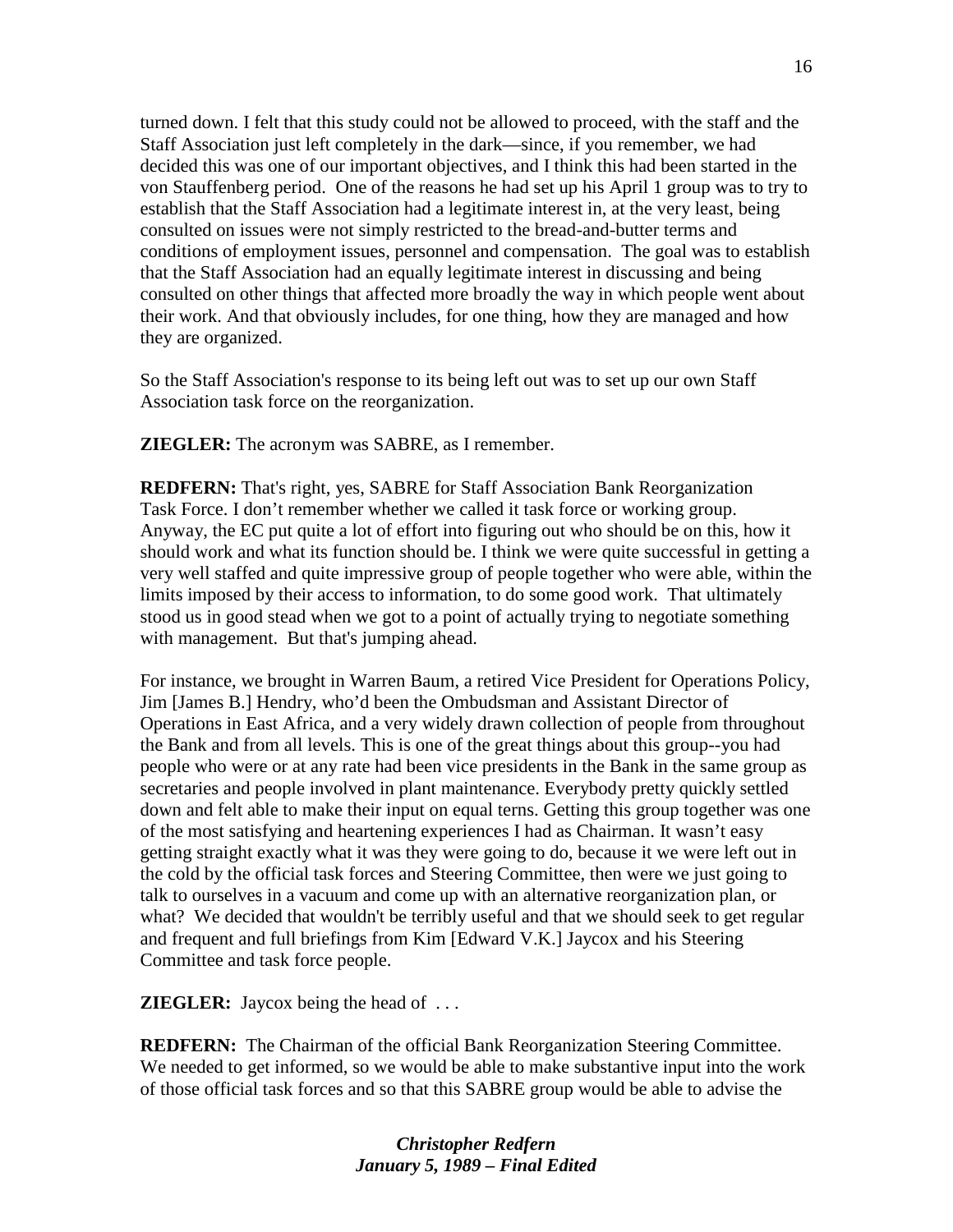Executive Committee and Delegate Assembly of the Association on what positions it might want to take, vis-à-vis the Bank management, on the reorganization.

I think to a certain extent we managed to do job number one because we got, initially, quite a positive response from the management. I guess they had little option because we publicized our work widely throughout the Bank. We set up this SABRE group, and it had a fairly credible looking list of characters on board. It would have been politically inept for the management to have completely ignored it. Kim Jaycox, therefore, was quite responsive to having meetings, which, I think, we had a least once a week in those early days.

**ZIEGLER:** I remember he also came to address the Delegate Assembly.

**REDFERN:** He came to the Delegate Assembly at least twice, and I remember being struck by how open and outspoken he was with us in the Delegate Assembly as well as with the SABRE group. In fact, he was more outspoken in some ways with the delegates than he was in the SABRE group about what they were trying to achieve. I think he was quite canny in eliciting quite a bit of support, and positively, amongst our people at that time for what this reorganization was going to go for and also in allaying, for the time being, some of the fears that already, at that early stage, people may have had about job security. He was an engaging and persuasive communicator. At a personal level I found him open, direct, and willing to listen. One of the most attractive things about him was his willingness to spend time with us and listen to what we had to say. He was vary much the antithesis of the old-style Bank manager who generally had very little time for the views of anybody who was hierarchically lower down the scale than he was. Kim was the opposite of that. So, while it was a little frosty at first and it remained cautious, at one level, a reasonably friendly relationship developed between the SABRE group and Kim and some of his colleagues. But it was noticeable that his task force people were pretty careful not to admit us into what they clearly considered their internal discussions about the different options they were considering within their different areas.

**ZIEGLER:** Chris, let me just ask you to stick your neck out for a moment. Was it your perception that Jaycox believed in the reorganization? In other words, was he just doing what he had to do, or was he saying, "Hey, we really do have to have a reorganization. I'm foursquare behind it." What came through to you in your discussions with him?

**REDFERN:** Well, one had the strong impression that he did believe in it. After all, as we were saying earlier, I think that the thing wasn't mapped out in advance so that I think he did have a fair bit of freedom of maneuver to shape the thing in the way he wanted, and I don't believe that he was putting all this on. I think he believed, and I'm sure he does still believe, that the reorganization was a good thing. I've never had the chance to talk with him since it all happened, but my guess is that he would probably feel that the thing didn't work out as well as it might have because other people and other things got in the way or because some things weren't prepared the way that he would have liked. But, at any rate, he was given the responsibility for planning this thing. And, I think he was genuine in wanting to make changes and for some of the same reasons that we did.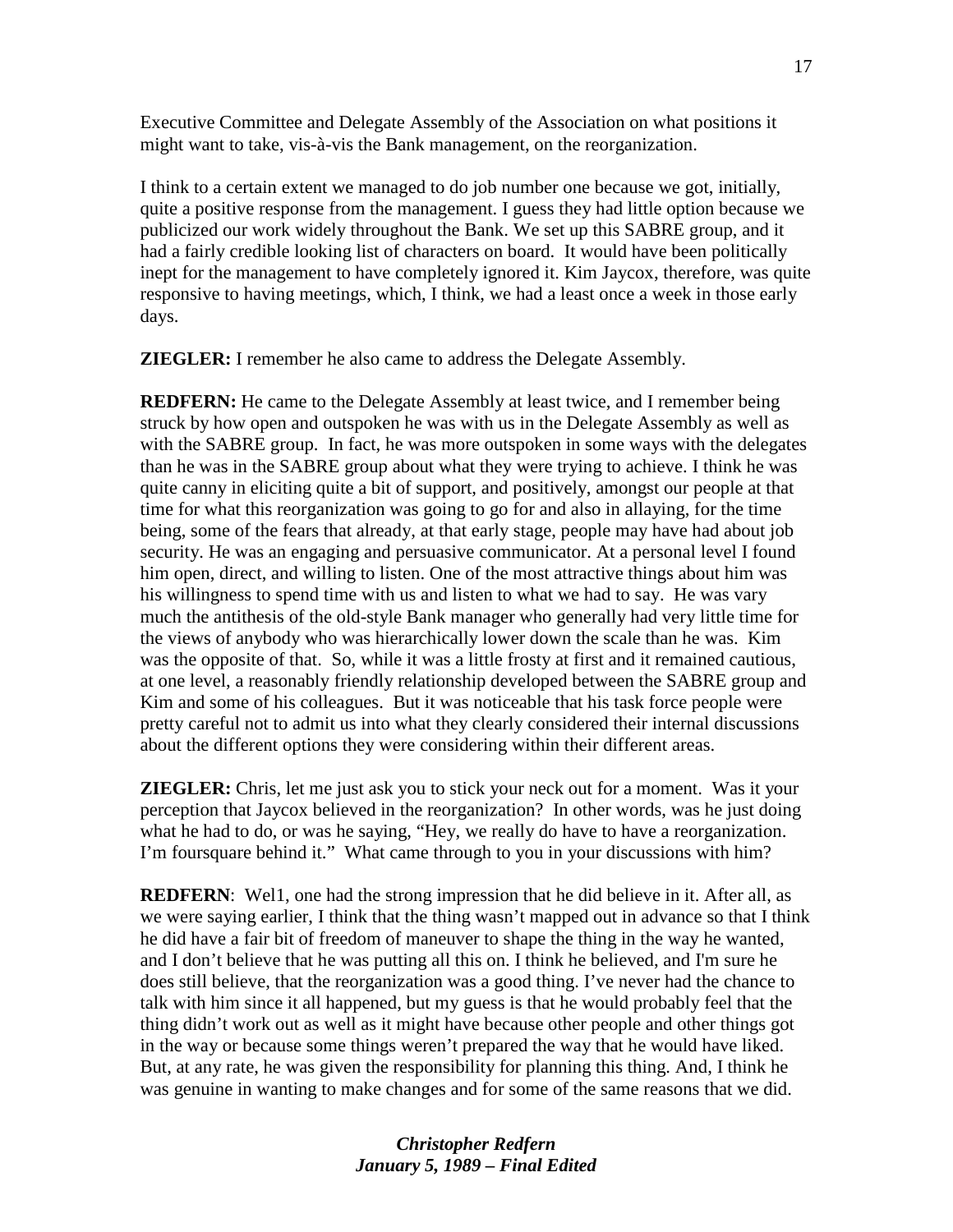And I don't think that he was just inventing all this talk about a new culture. If you remember, he made considerable play in his talks with the Delegate Assembly about the new style management. He was pretty openly critical of the over centralization of decision making and power in operations, and he practically criticized Ernie [Ernest] Stern by name, so I guess he was sticking his neck out pretty far. So I think that if he didn't believe in it before he started, he sure believed in it pretty strongly while he was [unclear] that reorganization was needed and, I think, in some ways, he would have wanted to have gone much further. Unfortunately we or any others weren't able to prevent the cuts in jobs from going as far as they ultimately did. One of the areas where we had some quite lengthy talks with Kim Jaycox later on was around the extent to which there was what they euphemistically called "skills mix mismatch" among the Bank's staff. I think that we helped persuade him that this was a case where perceptions might have been greatly exaggerated, and that it wouldn't do anybody or the Bank any good to go for surgery to the extent one suspected he might have liked.

**ZIEGLER:** Were there any other measures taken by the Staff Association that you'd like to mention besides the SABRE Task Force?

**REDFERN:** We set up the SABRE, and we can come back to that a little more if you like, but we also had an implementation working group because we quickly became aware that implementation issues would very soon be of central importance to the staff and to the Staff Association. We kept the SABRE group largely concentrated on keeping track of and discussing the design issues, and we had a separate and parallel implementation working group, which also reported to the EC, that started thinking ahead and working particularly with Personnel and Bill [William J.] Cosgrove's task force on the implementation issues. These concerned, of course, the staff selection process, arrangements for redeployment and retraining, and last, but not least, the financial arrangements that would be made for staff who found themselves without a job in the new Bank. A lot of really first class work was done in this group on all three of those aspects.

For instance, take the question of the financial packages. I think that we were able to make quite a difference in the discussions we had with Personnel. When I say personnel, I can never quite remember whether it was the Cosgrove task force or whether it was the Personnel Administration that was responsible for handling this, because it wasn't clear at the time. Martijn Paijmans and Ian Hume were responsible for the formulation of the financial arrangements from the management side. I think that we were able to make quite a substantial input on those arrangements.

**ZIEGLER:** To augment and to make them better.

**REDFERN:** To make them better, exactly, and, to help bring our weight in, through, for instance, the Board Committee on Compensation that had to review these packages before they went to the Board.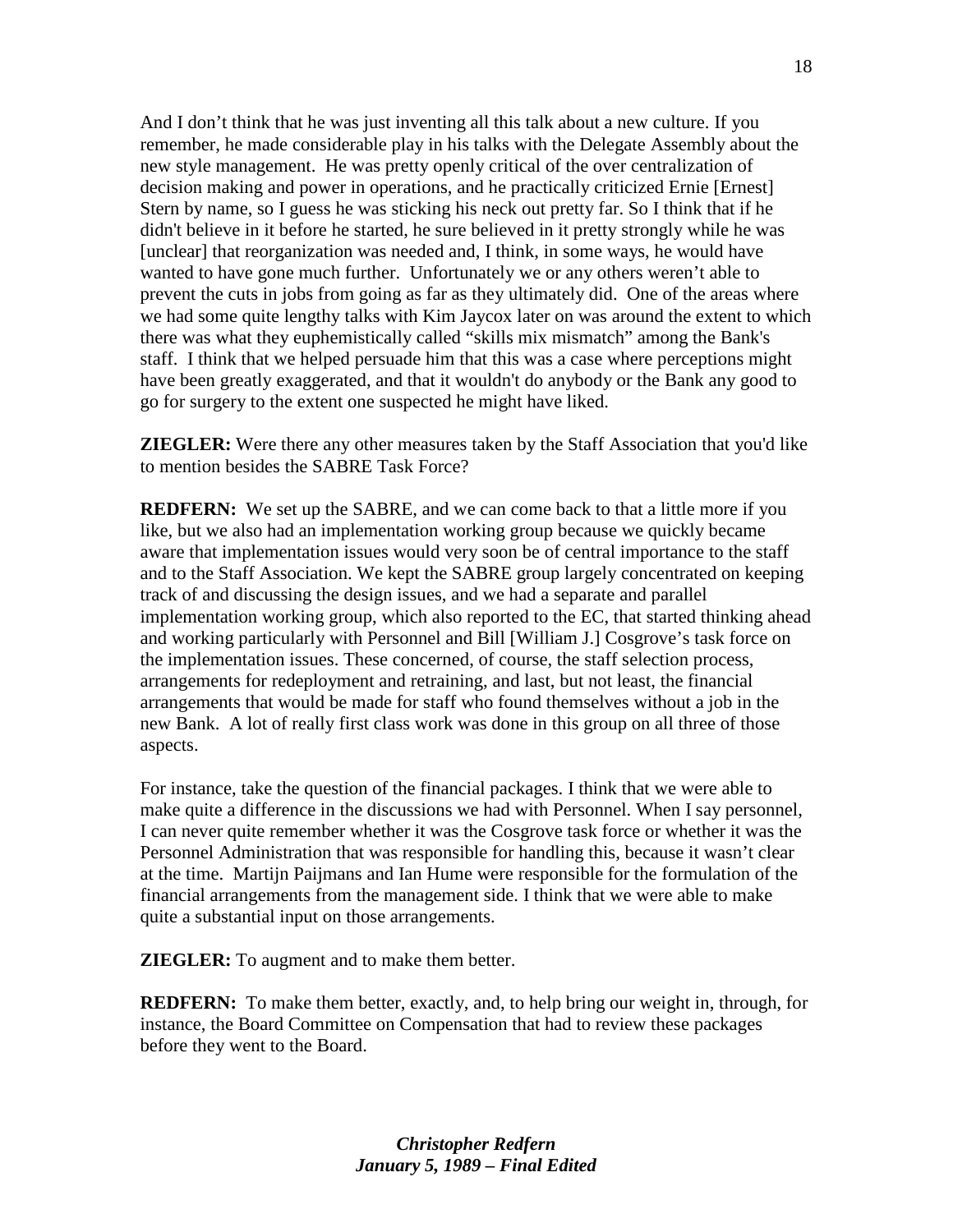But secondly, and I think just as important if not more importantly, we made substantial inroads on the side of trying to inject more freedom of choice for staff in the job selection arrangements and in trying to inject a much greater degree of voluntarism.

**ZIEGLER:** I remember very lengthy discussions of those very issues in the Executive Committee with Bob [Robert B.] Myers and [Richard] Ian Knapp taking the lead, I think, largely.

**REDFERN:** Yes. Well, actually, if we hadn't been pushing for it, I doubt whether there would have been a voluntary exit package at all. But, in retrospect, there's no question we were far from getting all we wanted, because the notion of offering people the opportunity to have themselves made redundant and get appropriate compensation on a voluntary basis was really never entirely bought by the management. It was grudgingly accepted, and we got a much greater degree of support from some members of the Board. So as usually happens in such cases, there was a compromise and in this event, it was not a particularly happy compromise.

I guess one could debate at length what difference we made. But there's no question in my mind that we did make a substantial difference. What, however, disappoints me, in a way, most of all was the fact that we got very close to making a much greater difference than we actually did and that when we did not succeed, staff . . .

**[End Tape 1, Side B] [Begin Tape 2, Side A]** 

**REDFERN:** . . quote, unquote, were "involuntarily selected out."

And the third major measure that we took, Chuck, was that we launched this Tribunal case, this class action to challenge the legality of the staff Rule 5.08, was it?

## **ZIEGLER:** 5.09.

**REDFERN:** 5.09. Which was rushed out by the management to legalize what they had already begun to do.

**ZIEGLER:** Almost ex post facto, in a way.

**REDFERN:** It was certainly ex post some of the earlier redundancies. And as you know, our efforts on that side became in a way the symbolitry, the focus, of much of our antagonism and disappointment with the way in which the reorganization was conducted and with the breakdown in consultation that had taken place. This time window ran out.

**ZIEGLER:** Speaking of precisely that, I can well remember coming to the Staff Association office one day in May of 1987. I believe that the consultation rule was just coming out. You were on the phone, and you were, to say the least, put out because Mr.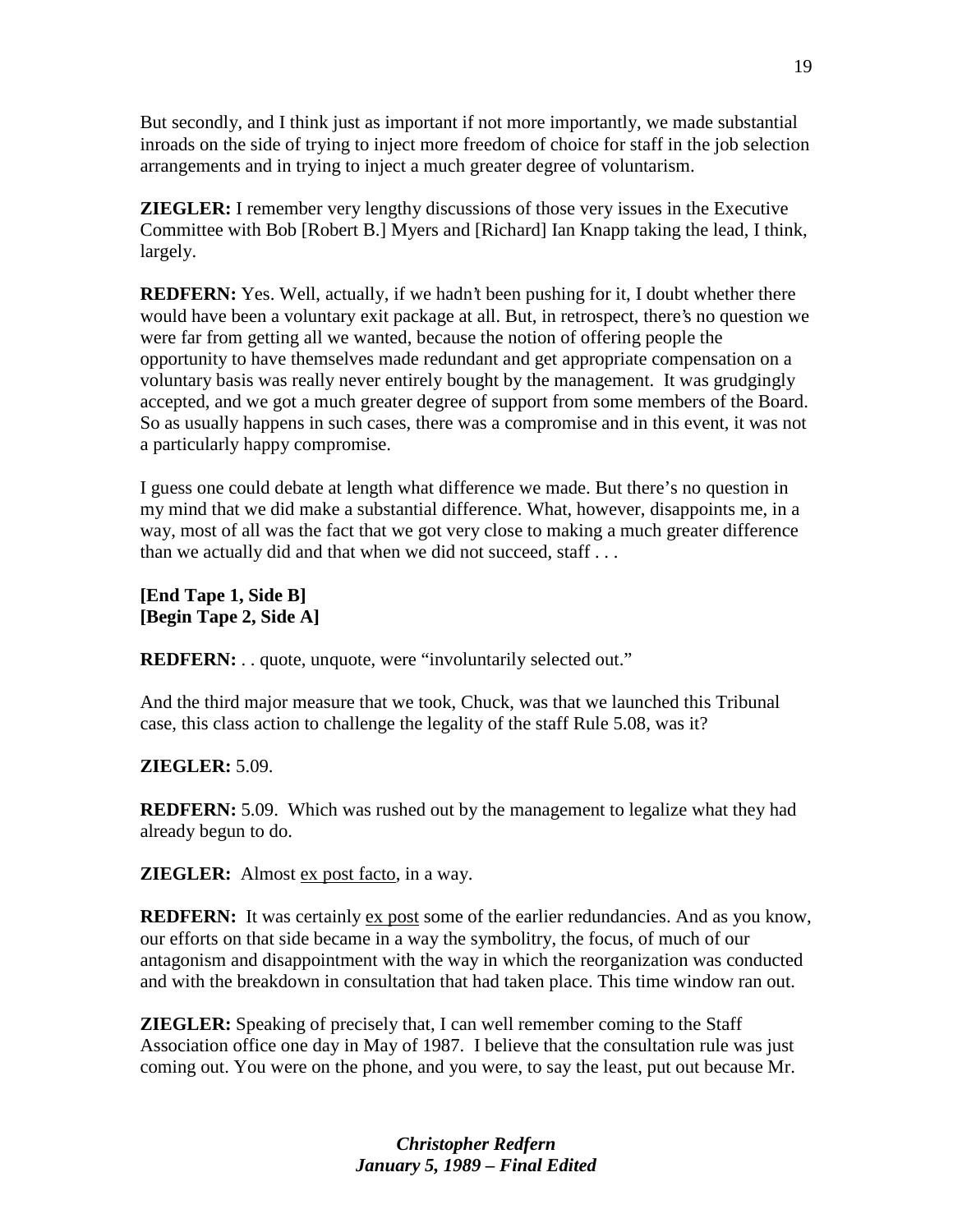[Willi A.] Wapenhans had given us less than 24 hours to respond to something fairly complex. Does my memory serve on that?

**REDFERN:** Yes, you're right. It was much less than 24 hours. It was like two and a half hours because we got a paper, a version of this staff rule at 10:30 in the morning.

**ZIEGLER:** And I came in just shortly after that.

**REDFERN:** And we were given until one o'clock to comment, and at that time it was going to the printer. Well, this was the final breakdown of consultations and something for which we were not in any sense to blame. If you like, I can recount to you briefly what happened over there.

**ZIEGLER:** Okay, yes, regarding the staff rule. I do want to get to one other little thing about the staff rule later on, but yes, do that. And also you might just want to follow up. You've already alluded to it, but I was going to ask your level of satisfaction or dissatisfaction with the degree of consultation between the Staff Association, on the one hand, and Board and management, on the other, during the reorganization process. Let's not leave the Board out of this either, because, of course, the Board ultimately had to approve whatever arrangements were made. So perhaps start with this anecdote, if you will, on the staff rule and then you can follow along with consultation.

**REDFERN:** Let me do it the other way around and address them chronologically because, in a way, it's a case of things turning from good to bad as this reorganization drama unfolded.

## **ZIEGLER:** Drama? Farce?

**REDFERN:** Well, I think it was more serious than a farce. I remember that it started off when our term of office began. It began almost as soon as we were in place, right after the summer holidays, with a round of meetings of the various personnel departments. We followed these up with regular monthly meetings with Personnel, with Compensation and GSD [General Services Department] and so forth. I was struck by how open the various little branches of the Personnel Administration complex were. I was relatively unfamiliar with many of these people, but they seemed to be very willing to discuss with us and bring us along with their plans and so forth. So our relations and consultation arrangements, both in spirit and in substance, started off pretty satisfactorily. On our side we had a good number of people, different working groups willing and able to put in their time for these meetings, so we had a good deal of interesting and useful interchange. Indeed, even in the early stages of the reorganization during this planning period, as I was saying, we had some quite useful meetings.

But when it came to the crunch, they were no substitute for the kind of real consultation that I think the Staff Association is entitled to expect. That consultation is a two-way street, but we had shown ourselves to be more than willing to put in the time and, in other ways, to consult constructively. I don't think that there was anybody on management's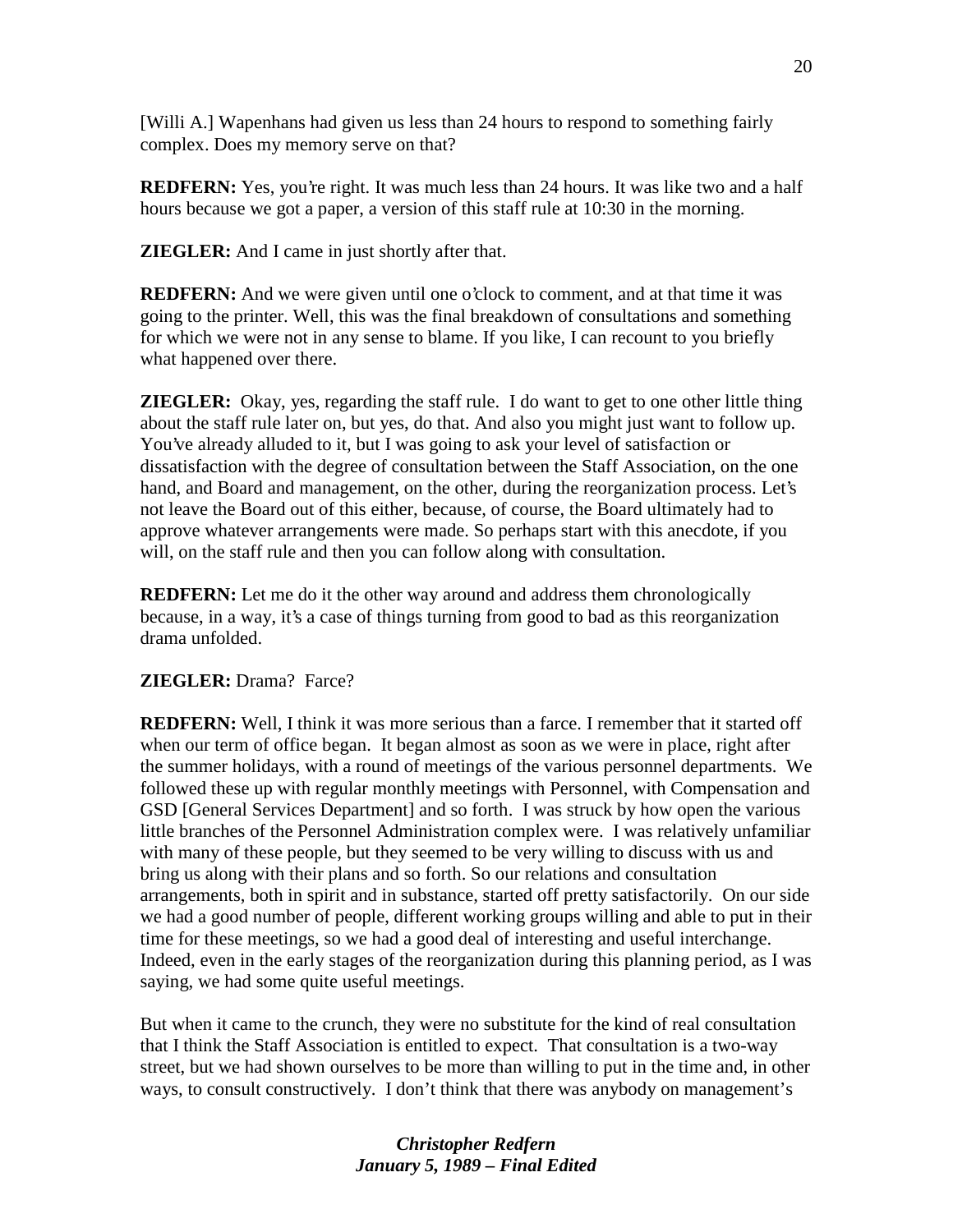side who would disagree with that. But this, in a way, added later to the sense of disappointment we felt when the consultation process broke down. I'm talking still about consultation with management.

What happened was that the preparations on the management side for the implementation of this whole reorganization staff selection process were lagging. They weren't ready in anything like an acceptable form at the time when Conable was ready to go ahead, so that they simply ran out of time to continue or complete the discussions and consultations with us on the implementation arrangements—particularly on the staff selection and redeployment parts and on the quasi-legal issues. And surrounding issues had only really just begun to be discussed before all this had to be set in concrete.

So the arrangements for discussing this rule were just abruptly truncated. I remember that on a Thursday we had a long three hour meeting on the draft rule, which was, as far as I remember, the first discussion we had of it. A whole number of points were put forth and left and agreed as requiring further discussion on a day early in the following week. And then, the following Monday or Tuesday, we were sent a revised version of this rule that barely took into account our comments on some of the most important issues.

**ZIEGLER:** And which management had indicated at least a willingness to discuss further, presumably.

**REDFERN:** Quite clearly. It was quite clearly recorded at the end of that three-hour meeting, the first one that we had on the Thursday, that there was going to be further discussion. And then we were just sent this final version of the thing at 10:30 a.m. and told we had until one o'clock. That was the point at which you remember coming in and finding me hastily summoning meetings. I got together comments and sent them off to Mr. Wapenhans by one o'clock and told him there was no way that we could agree to this rule.

**ZIEGLER:** Is it fair to say that it wasn't so much bad faith on the part of management as just pressures from even higher up, i.e., Conable, to get things moving as expeditiously as possible?

**REDFERN:** Well, I've no way of knowing what precisely were the constraints and pressures under which Mr. Wapenhans was operating, but it may well be that time had just run out and that they had to get this rule out. I don't think it was shown to the Board. It was just mentioned to the Board, I think, by the General Counsel, Mr. [Ibrahim F.I.] Shihata. Yes, I think it was just that they ran out of time, and so the thing that had to give way was the consultation process. There hadn't been enough time allowed. And, as it turned out, this wasn't the only occasion on which there was an abrupt change of face. We had been told, for instance, that we were going to be given the weekend to give comments on the implementation Blue Book before it was finalized, only to find out that the thing was sent immediately to the printers and came out in early June full of mistakes that we could at least have helped them clean up.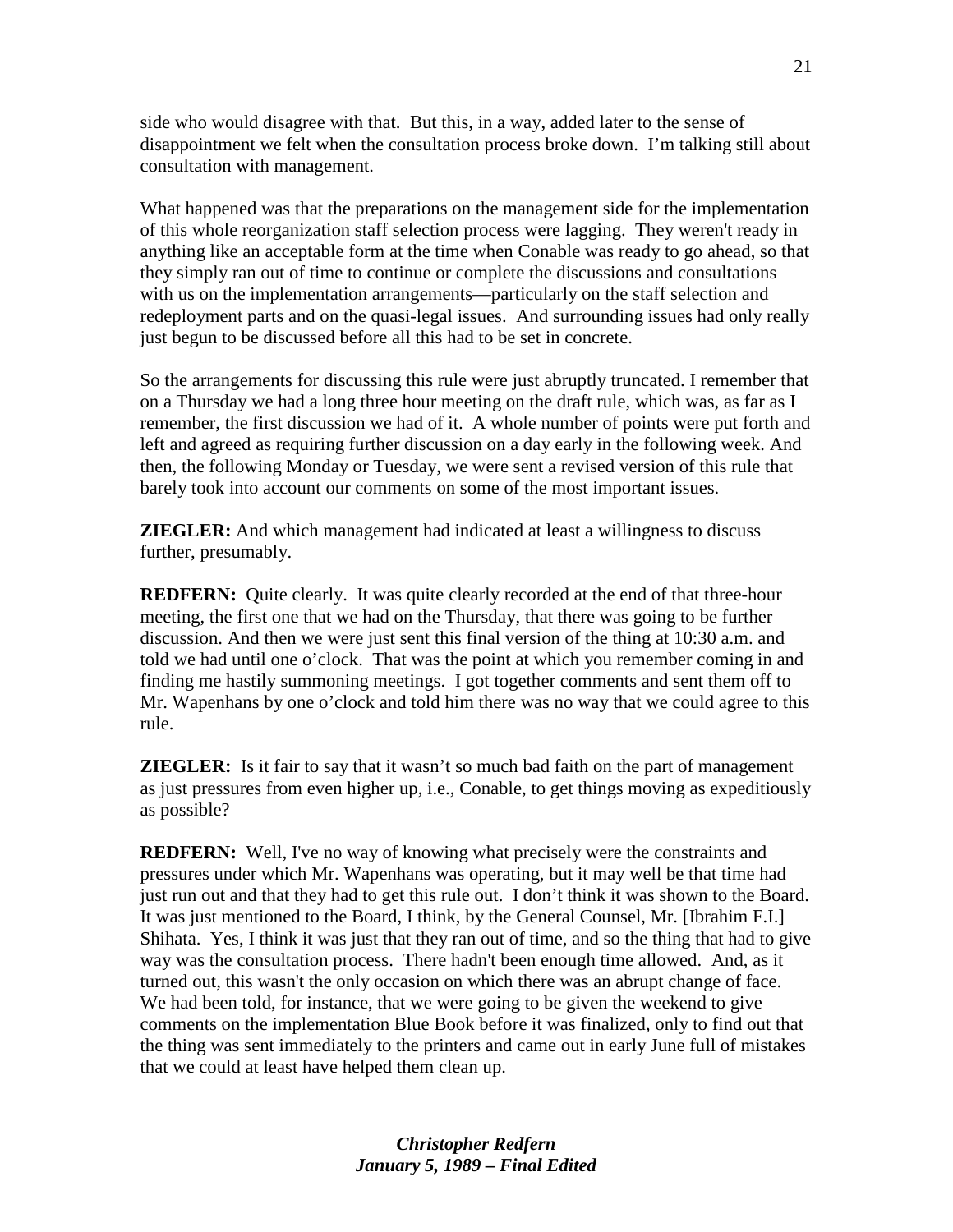**ZIEGLER:** This Blue Book, just for the record, set forth the various procedures by which the reorganization was to be implemented, especially in terms, I think, of personnel changes.

**REDFERN:** That's right. And, once again, this thing came out without any consultation taking place, because we had only, as I said, seen this thing late one Friday evening, if I recall rightly, when we thought we'd received agreement to at least have the weekend to study it. And the fact that this thing had only come out in June, when Round 1 of the reorganization was already beginning in some parts of the Bank, was, again, further evidence that there hadn't been enough time to properly plan out this operation on the scale to which they ultimately wanted to extend it.

So this consultation just didn't work out. This lack of consultation was one of the major focuses of our case before the Tribunal because, while it might have been too late to do much substantially to alter the outcome of the reorganization, we did at least want to get some declaration from the Tribunal that the staff rules requiring consultation were important and hadn't been fully observed in this case. In that way, we hoped to try to get reinforcement for the consultation rules and commitment to them for the future.

**ZIEGLER:** You've responded to the question about your degree of satisfaction or dissatisfaction with the degree of consultation with management, but do you have any comments on the consultation vis-à-vis the Board and the Staff Association?

**REDFERN:** Yes, that's another interesting aspect. Now, as you know, the staff rule really essentially covers consultations between the Staff Association and the Bank's management. There are no prescribed formulae or procedures for consultations between the Staff Association and the Board except the following: that the Staff Association has the right to make its views known on any matter that goes to the Board. And this is generally followed. This is generally done by allowing the Staff Association Chairman or somebody to come in and make a formal presentation.

Well, I think this doesn't amount to very much, but it's certainly better than nothing. But what is much more important is being able to establish frequent access to and contact with the various Executive Directors and their staffs on a one-to-one basis and in a situation of confidence. Executive Directors are not prone to speaking freely in a very large group about the positions that they or their authorities are going to take, and they expect confidences to be maintained. But once we established that sort of relationship, I found it enabled us to get our views across. At the same time, many of the Board members were extremely anxious to know what the Staff Association thought about some of the reorganization proposals that were being sent up to them.

**ZIEGLER:** So they were keen to know.

**REDFERN:** Oh, they were very keen to know, and they were very keen to have the benefit of the kind of analysis and alternative ideas that, for instance, our implementation working group and the SABRE Task Force had come up with. They were extremely keen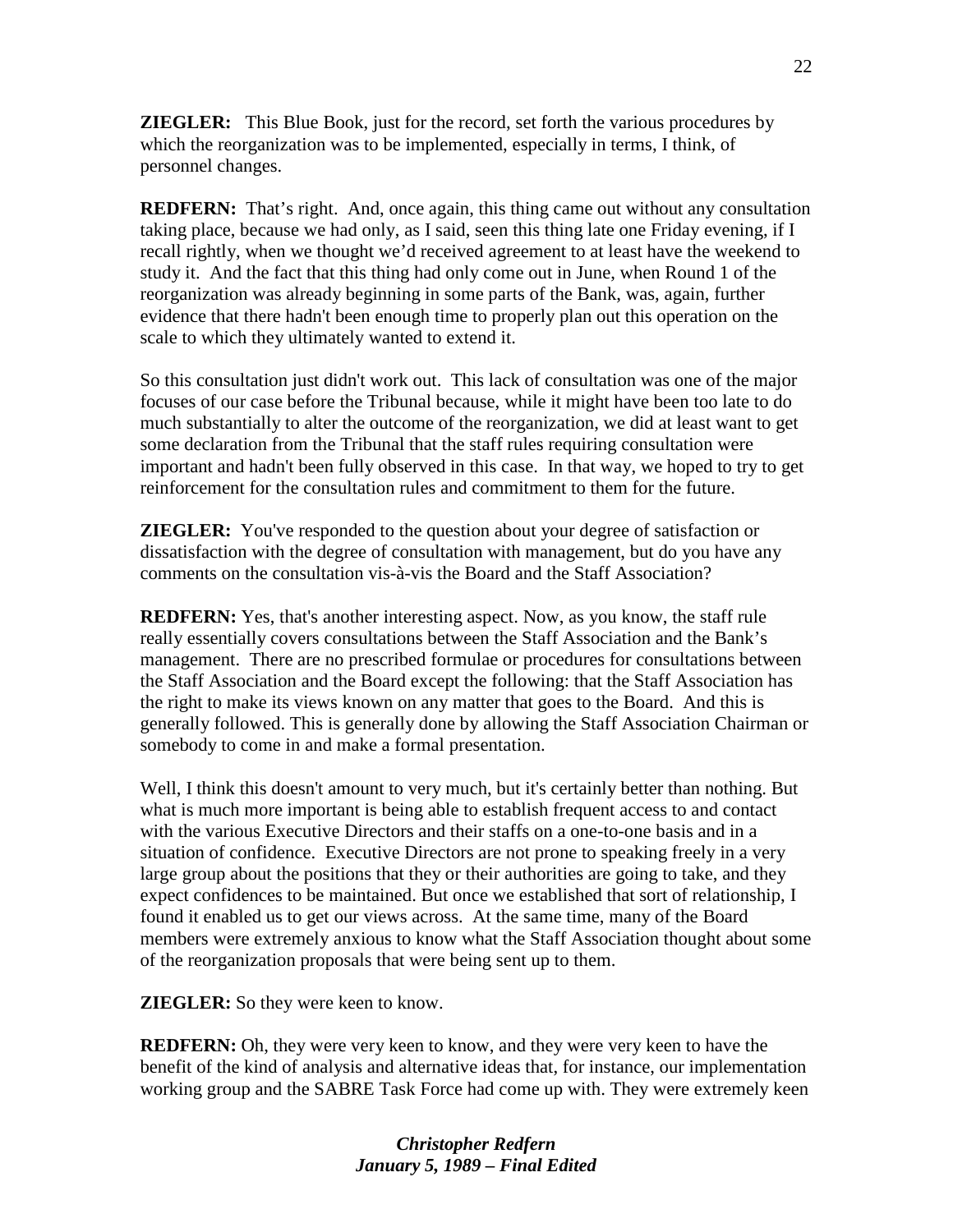to know because, I guess, they had to report back to their authorities, and we had a much better structure set up for examining and discussing these proposals than I guess many of the E.D.'s offices had. Obviously, too, we were directly or closely in touch with a much wider number of staff and with what was going on once the implementation process started. They actually sought our views.

What was really interesting was the fact that considerable differences emerged among the Board members as the crucial May 19 Board meeting approached when, after one or two postponements, the Board was due to consider the management's reorganization proposals that required Board approval. And those were to get a budget for the staff redundancy packages as well as for other costs of the reorganization. And, therefore, while the implementation proposals themselves, i.e., the staff selection procedures were not formally subject to Board approval, the Board implicitly could comment on them and discuss them in considering budgetary requirements, which were very substantial.

As this meeting approached, it was clear there was a very wide divergence of views among some of the Board members. At the one extreme, the U.S. felt that the budgetary costs of the proposals were way too high and that, conversely, they would perhaps like to see inclusion of a somewhat greater number of skills mix, or what later came to be known as "efficiency gained" staff reductions. At the other end were principally some of the European Part 1 countries who felt completely unconvinced by the proposals and felt extremely out of tune with many of the underlying ideas that appeared to support them. They felt that much more emphasis should be given to staff retraining, that much greater emphasis should be given to permanency, security of employment within the Bank as a sort of international civil service and that the justification for the large number of cuts was absolutely unconvincing. If I remember, the proposal identified something like 260 structural redundancies, later corrected after taking account of the double counting, to 220, as well as about 400 or so, 380, other redundancies, the skills mix and efficiencies. At any rate, without going back over all the figures, they seemed to come to around 600, but with a large component of involuntary redundancies and very little provision for retraining and internal redeployment of displaced people. It appeared to me that there was a clear opportunity for proposing an alternative implementation plan that would take account of the objections both of the United States, on the one hand—which was concerned about skills mix and the budgetary costs of the reorganization—and the concerns the Europeans, along with some of the Part 2 countries, on the other hand, who, for differing reasons, were unhappy with the management proposal.

Following an Executive Committee meeting that we had on the Thursday, I remember scratching out on a piece of paper a few ideas about how this voluntary approach could be done, which would, in fact, rule out any involuntary redundancies beyond that point because there already had been a few involuntary redundancies at a very senior level. We're talking about mid-May at this point. Some of the Vice Presidents had already been fired, like David Knox. From that point on, they could say that this was going to be done entirely on a voluntary basis, for which the remuneration would be not the glossy Package B but the still pretty reasonable Package A; that more of the budget would be given to retraining; that a much better system of setting objectives for peoples' jobs and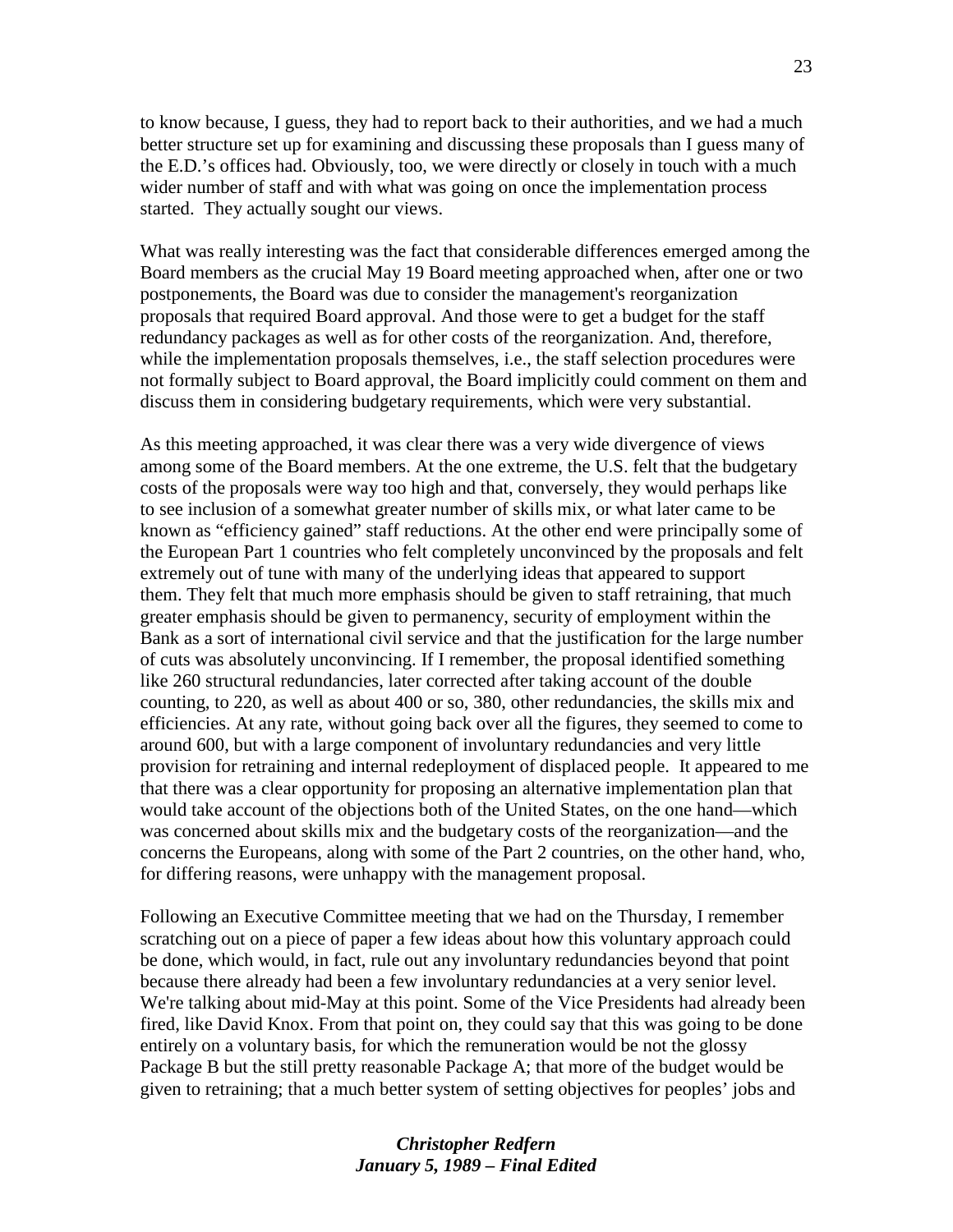evaluation of performance would be worked out and implemented; that a greater percentage of the Bank's budget would be given to training and retraining to take care of the United States' perceptions about skills mismatch and dead wood and so forth; and that, in short, one should accept the possible risks that a few, quote, "good people" would volunteer to leave the Bank and would go.

**ZIEGLER:** Was that not one of the big concerns? I remember hearing frequently that perhaps the biggest stumbling block to a purely voluntary approach was that the good people would leave.

**REDFERN:** That's right. That's right. This was the argument that they always gave, that they were afraid that the good people would leave. And yet, paradoxically, they still offered this package deal that was so attractive that lots of good people did, in effect, find ways to get themselves nonselected. And that led to one of the worst perversions, if you like, of the whole exercise, which was that it appeared that people higher up who got the first bite, first crack at the trough got a better chance of getting themselves nonselected and therefore of getting the Package B than the lower-level people down the line. And I think that was one of the worst things about it.

I scratched out these few ideas as this May19 meeting approached. I think it was on the Friday before. I put them to Jaycox, and it didn't take very long before Kim Jaycox was persuaded. Now, he was prepared to go ahead and recommend this 100 percent voluntary approach from that point on, because I think he could see that the arrangements for handling it, otherwise, were going to be pretty troublesome for the staff and very damaging for staff morale. And I don't think he felt comfortable with these arrangements. He was prepared to buy the risks of quite a number of, quote, "good people" going, provided--and he insisted that the Bank retain an ultimate right of refusal for really essential people who would not be allowed to go--but he was prepared to buy this voluntary approach.

I remember getting a call midway through the afternoon on Friday before the weekend preceding the crucial Board meeting. I was asked if I could put down these thoughts and these ideas in one paragraph so they could be given to Willi Wapenhans. I did, and as far as I know, Kim Jaycox was able to get Wapenhans to agree to those suggestions, and they, in turn, went to see the President to see if he would buy this different approach. But he was apparently not willing to change his course at that point.

**ZIEGLER:** So it went that high up before it finally came down.

**REDFERN:** Yes. Now, this was, I think, the closest that we got to really turning this thing around. I think that had we—and I should add that, at this time, I was talking to quite a number of the E.D.s, particularly some of the European ones but others, too, whose thoughts seemed to be, independently, converging on some alternative solution along these lines. And I'm pretty sure that this approach, of going ahead with the voluntary but somewhat less expensive packages, would have received Board approval.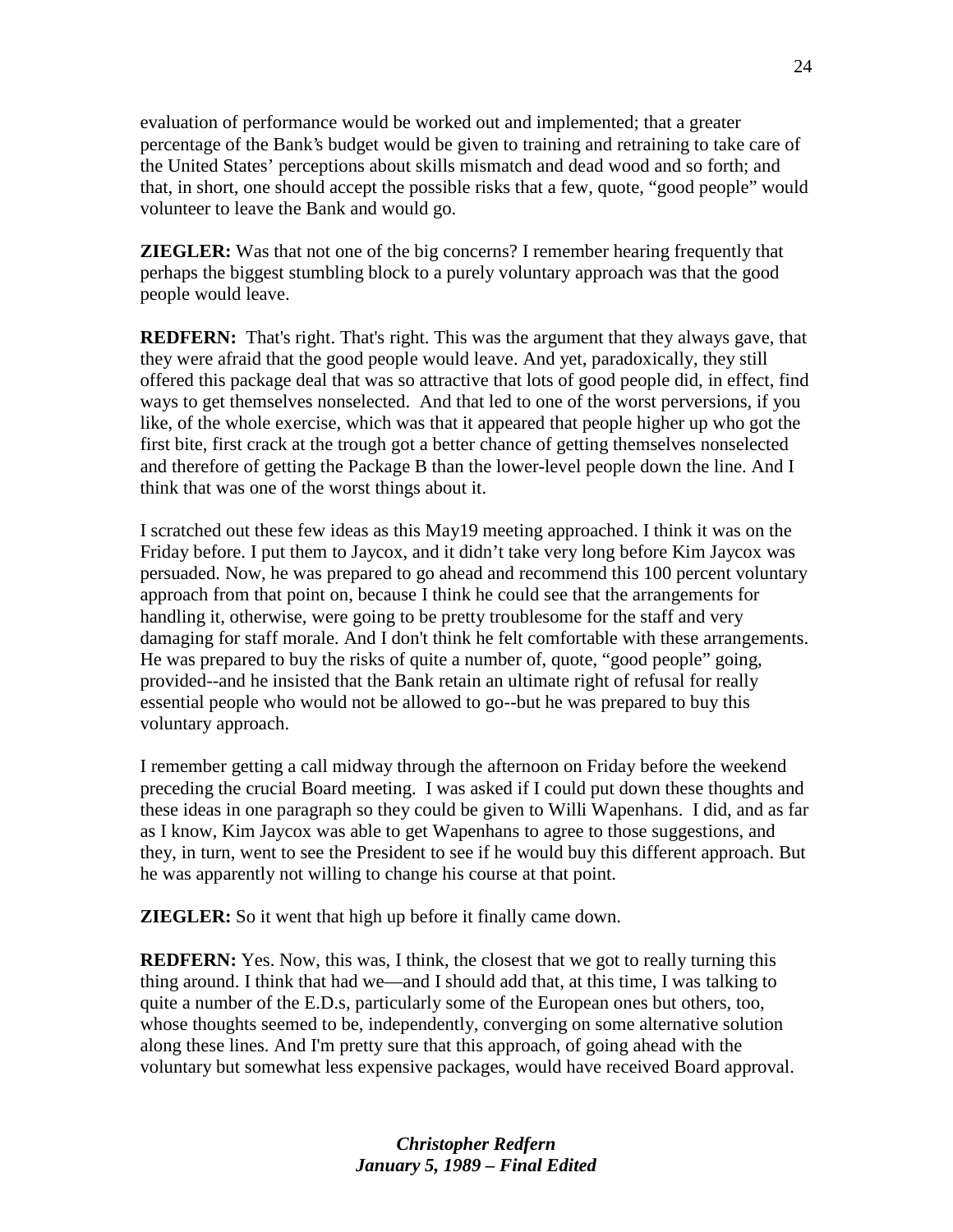And I also believe that had that been done, the effect on the Bank staff and on staff morale would have been far, far less traumatic than it was.

**ZIEGLER:** Is it fair to conclude that you were, in a sense, more satisfied with the degree of consultation with the Board than you were with the degree of consultation with at least certain portions of the management?

**REDFERN:** Yes, because at that time, the kind of relationship I had with a number of E.D.s was a lot closer than with the management because the management had started off professing close consultation, but that process had broken down. This had ultimately broken down over the rule. But one still had access to and a good working relationship both with Conable, or the people in his office like Bill Stanton, and with Jaycox and with Cosgrove, too, who was primarily concerned with these implementation arrangements but working, too, with Kim Jaycox. So Jaycox was the more important player on this than Cosgrove. Jaycox, rather than Bill, was the person with whom one thought one could at least talk with about doing deals. But with the Board, one had pretty good access and openness with many of them.

**ZIEGLER**: Going on a little bit with the reorganization, those of us who lived through it remember a constant stream of administrative circulars signed by Bill Cosgrove- administrative circulars designed to explain or to clarify the initial Blue Book that we had talked about earlier. To me, at any rate, these circulars were somewhat of a reflection of the fact that perhaps that the procedures had not been thought through to the degree that perhaps they should have. Although I'd be willing to say that in such a complicated institution as this, you couldn't possibly think of every single contingency straight out. But we must have gotten maybe 20 or so of these.

**REDFERN:** You're absolutely right, and the fact that so many of these FYIs, or whatever they were, had to be issued to correct or clarify various things that weren't right or weren't clear in the Blue Book precisely goes to show there hadn't been time to work all these things out. Now, I don't know exactly all the difficulties or ambiguities in who was reporting to whom over on the management side. I think there were some. But, anyway, the end result was that the implementation arrangements hadn't been fully worked out.

You'll recall, as well, that at a fairly late stage, some of us from the implementation working group had an early morning meeting with Bill Cosgrove and a few of his people. When we'd gone to comment, we were aghast at some of the things that still hadn't been worked out in the implementation arrangements. Bill was willing to admit that, and he asked for and we offered help in working collaboratively to fix them up. In fact, what we did was to lend Ian Knapp to Personnel. He, of course, was one of our most active people and one who had the most expertise on a lot of these things. We seconded him from our working group, and he worked with the official working group for a while. But by that stage, it was already pretty late. It was all very confused and very difficult.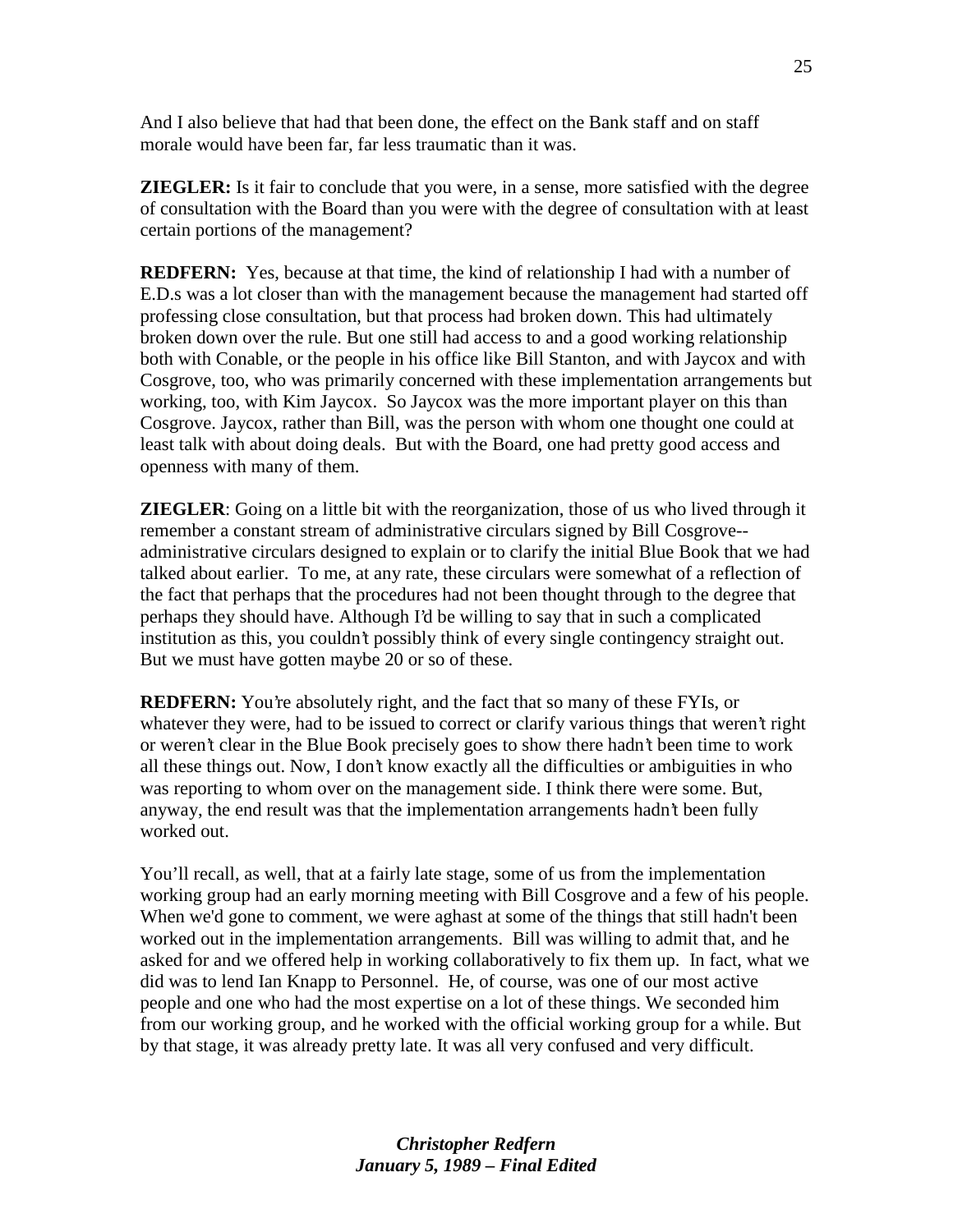At an individual level, I think that we, on our side, and there were people on the management side, too, who were still struggling to grope for ways to try to make this thing work better. But once some of those critical decisions had already been made there was going to be a top-down selecting-in process and that there was going to be involuntary redundancy with Round 1 and Round 2 for those who were left out of this game of musical chairs--then there wasn't too much that one could do to try to make that either a fair or transparent or painless process.

### **[End of Session 2]**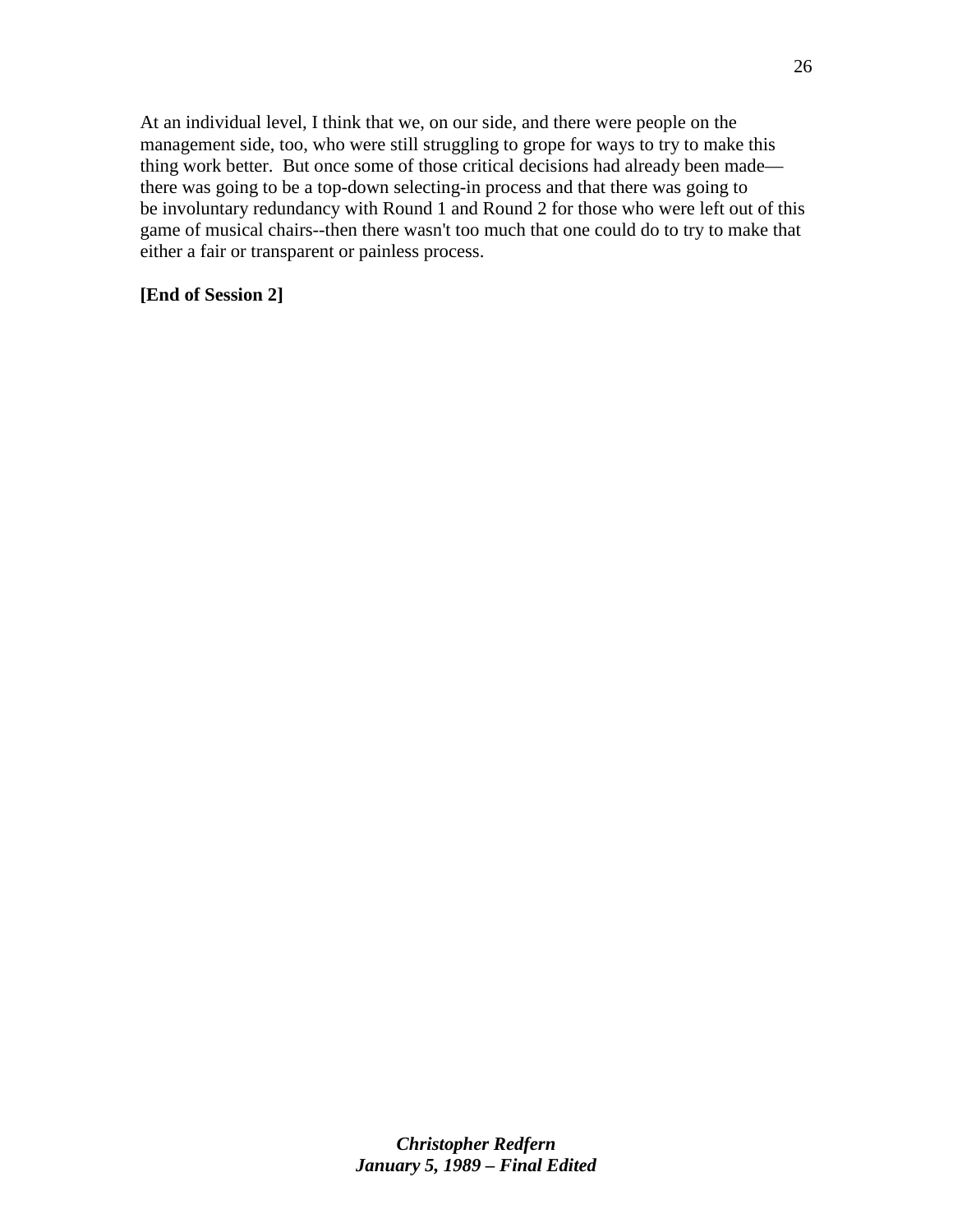#### **Session 3 January 9, 1989**

#### **[Continue Tape 2, Side A]**

**ZIEGLER:** Today is January 9, 1989. My name is Chuck Ziegler, and I have with me here at the headquarters of the World Bank Mr. Christopher Redfern. We are about to start the third session of Mr. Redfern's contribution to the history of the Staff Association.

Chris, in our last session, we were discussing the reorganization of 1987. Given hindsight, in retrospect, what could the Staff Association have done better in responding to the challenges posed by the reorganization?

**REDFERN:** That's a good question, Chuck, and I think it's always worth looking back on our performance to see where we could have done better. I think, by and large, we did pretty well, because I think we addressed the things that were important at the time that we needed to. We didn't let much time go by before we reacted to the setting up of the Steering Committee and we set up our SABRE group. We set up a special group to look at the problems that we knew were bound to arise on implementation. And as far as helping out individual staff members was concerned, you will remember that we set up our own advisory and consultation service staffed by a whole panel of volunteers, so that individuals who were unsure where they stood or who wanted clarification of their rights and of what the selection procedures were supposed to be, could come and get informal advice from the Staff Association before they went to some official management source of information.

I guess we could have, perhaps, provided a fuller service had we had a greater number of volunteers, but I think, by and large, the contribution that they made was recognized as a useful one. And I think, too, that the position we took of being initially supportive and participatory stood us in good stead when, our worst fears, if you like, came to be realized about the dangers and inequities of the selection process. When we took a much more hostile stance, I think that that also worked in our favor because it established a greater credibility as well as information base for the Staff Association to work with.

There's no question, too, that in a reorganization situation like that, there was no way that the Association could have pleased all its members all the time. And I'm certain that we didn't and that there were probably people at both ends--some who thought we were being too combative, for instance, in the legal case, and others who wanted the Staff Association to have been much more militant and hostile. I remember receiving letters and notes from some staff members, named and anonymous as well, who wanted us, for instance, to tell the meeting in Venice, of the heads of state of the major nine Western countries, that the World Bank was about to go down the tubes and to ask Mr. [Ronald] Reagan or Mrs. [Margaret] Thatcher to intervene to stop this from happening. Others wanted us to parade up and down outside of the Annual Meeting at the Sheraton in September of 1988 to picket the Annual Meetings and tell the governors and the assembled world bankers that the World Bank was being sold down the tubes, as well. I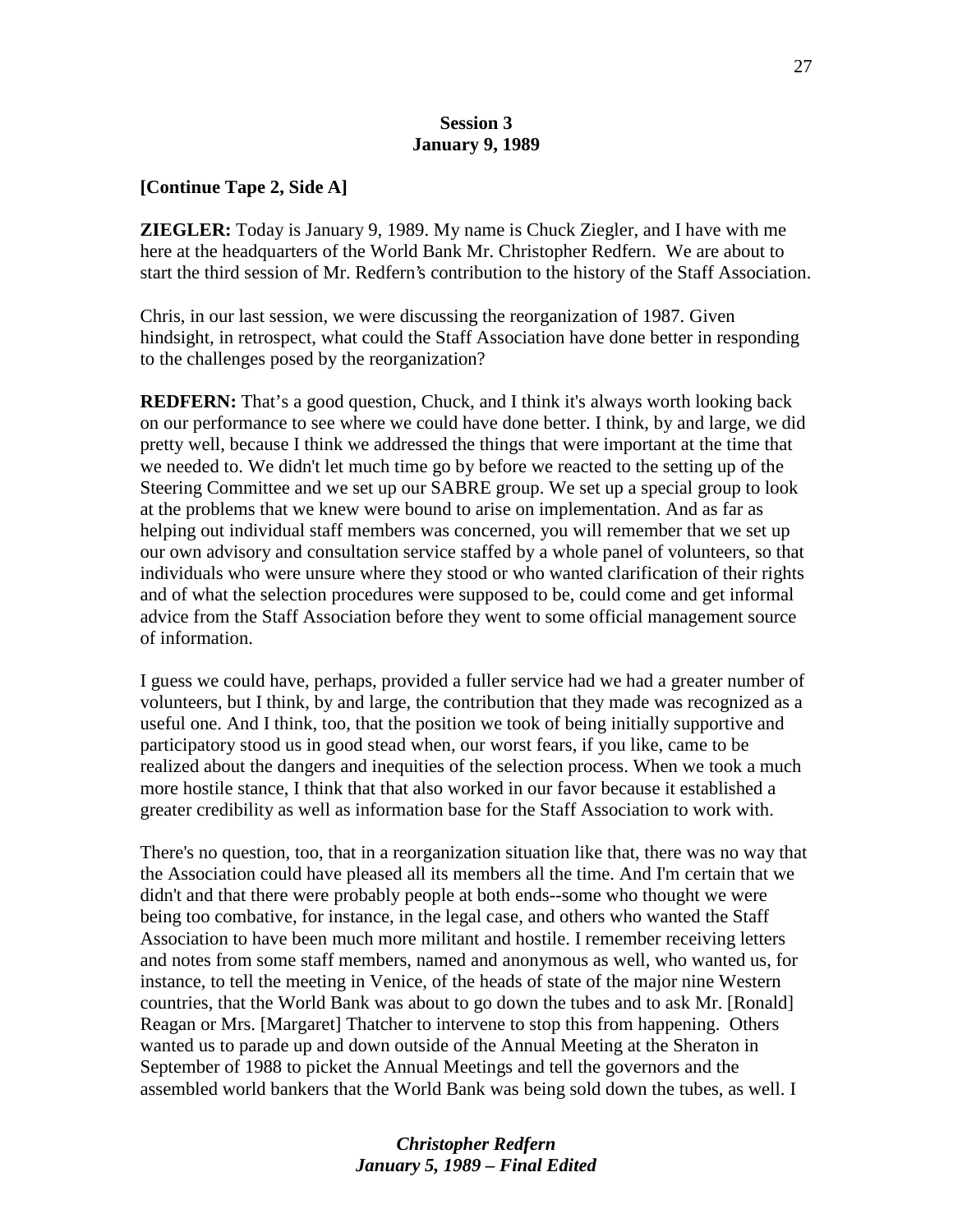don't think any of us thought either of these measures was likely to have been very productive.

I only wish, as I said during our last session, that we had been able to convince Mr. Conable and the management to have proceeded with this voluntary basis for carrying out the reorganization. We did come very close to succeeding, which always leaves one with the thought, well, if we'd made an extra 10 percent of effort, would that have been enough to have won the day? We'll never know. I doubt it. But it was frustrating to have gotten that close to success with what would have been a very, very major change in the way in which reorganization was carried out. To have gotten that close but then, finally not to have succeeded, was frustrating, and, obviously, I wish we could have succeeded with that.

**ZIEGLER:** Was there a particular point at which the balance tilted on that particular issue? I'm not sure we covered that exactly in the last session. I want to make sure we get that on tape.

**REDFERN:** Well, you remember I was talking about how Jaycox and Wapenhans wanted to know more about our ideas for conducting this on essentially an entirely voluntary, rather than involuntary, basis.

**ZIEGLER:** Yes. And you had written those ideas up.

**REDFERN:** Yes, all of this was happening in a very short time frame in a few days running up to the crucial Board meeting so that the positions and so forth were changing all the time and things were happening very quickly. I don't think we could have done better, really, than we did. We had prepared our positions, prepared our ground, had given papers to Jaycox and the Steering Committee, had endless meetings discussing them and had made a lot of progress in getting marginal incremental improvements made. But on that big question, we weren't quite able to push them over the top of the hill.

**ZIEGLER:** Inevitably, Chris, organizations must reorganize from time to time in response to changes in their external and internal environments. When the Bank again reorganizes some 10 or 20 years from now, what broad lessons learned during the past exercise could be applied by the Staff Association in its responses to it?

**REDFERN:** Well, the first thing I'd say is that I certainly hope that the Bank itself learned some lessons from the 1987 reorganization, and that the next time that it attempts to reorganize the Bank, that it doesn't make the same mistakes that I think were made last year. The main ones were, first, the failure to identify clearly enough up front what the specific things were that were wrong that the reorganization was intended to address. The second mistake was not canvassing a wide enough section of opinion amongst the Bank managers and staff before working out the reorganization plan. The third lesson would be to avoid introducing this crazy cascade system.

**ZIEGLER:** Some of us called it an avalanche.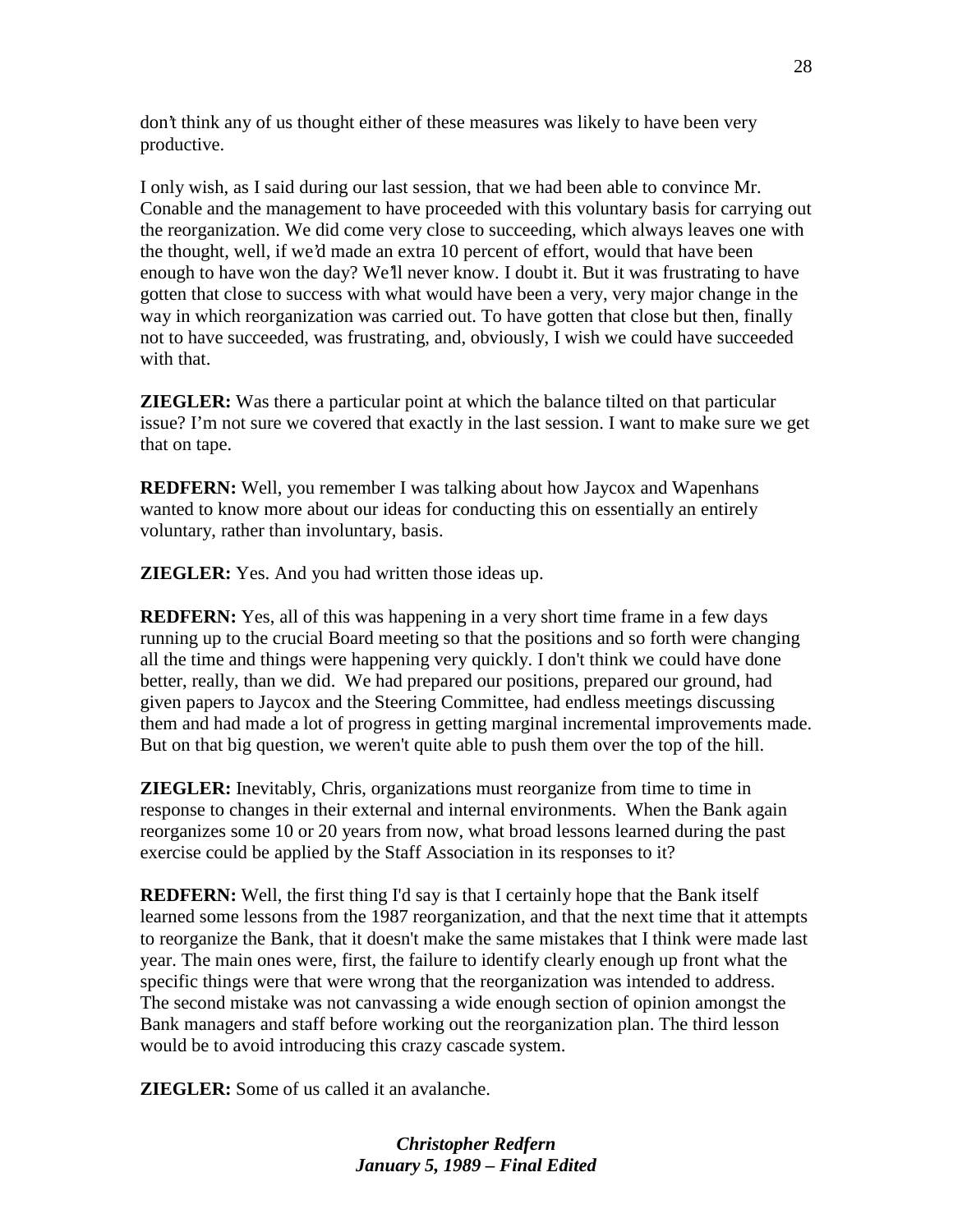**REDFERN:** The avalanche system which, quite simply, allowed people to hire the people they liked and not to hire the people they didn't like.

**ZIEGLER:** On a not necessarily objective basis.

**REDFERN:** On a not necessarily objective basis. You could say that. I think there's one further thing, too, which is related to getting straight in advance what the things are you want to fix. And an obvious corollary of that is in doing a successful reorganization, don't try to fix everything all at once, but pick out the things that are the most important, the most in need of fixing, and do the most important things.

But for the Staff Association, well, I guess it's important that future Staff Association Chairmen are able to read about the experiences we had last year, because it was clearly a much more profound and painful and difficult reorganization than the one conducted in 1972-1973.

### **[End Tape 2, Side A] [Begin Tape 2, Side B]**

**REDFERN:** Other lessons that we learned during the last exercise . . . We talked about consultation in our last session, but I think, clearly a major lesson, both for the Staff Association and the management, would be how important it is that—on something that affects Bank staff as vitally as reorganization does—there be full and genuine consultation on that all the way through and before it's set in motion. I think there were many people on the management side who started off with good intentions as far as that was concerned, but the timetable did not permit those consultations to be carried through; if they had been, I think it would have been better for everybody.

**ZIEGLER:** Well, we've talked a good bit about the external environment of the Staff Association. I'm going to bring us back again to the internal workings of the Staff Association. How would you characterize the working relationships within the Executive Committee during your term as Chairman? And if you like, perhaps contrast it to the previous year's Executive Committee on which you served for at least part of the term.

**REDFERN:** I think the working relationships that we had within our EC, Chuck, were excellent. As you know, we used to meet regularly, religiously, at least twice a week and sometimes more often than that when the reorganization got to be very busy. I can honestly say that I really looked forward to these meetings. Now, it's not often that one can say that meetings are something one looks forward to. I found being Chairman in a way is quite a lonely position, and I think a Chairman draws much strength and inspiration from these regular meetings with colleagues on the Executive Committee, whom you get to know well. I think that a good sense of teamwork and camaraderie was fostered within our EC. And the great thing was that we seemed to be able to, by and large, combine that with the ability to have a pretty free discussion around all those issues that came up. Reorganization was not the only one. You remember compensation, the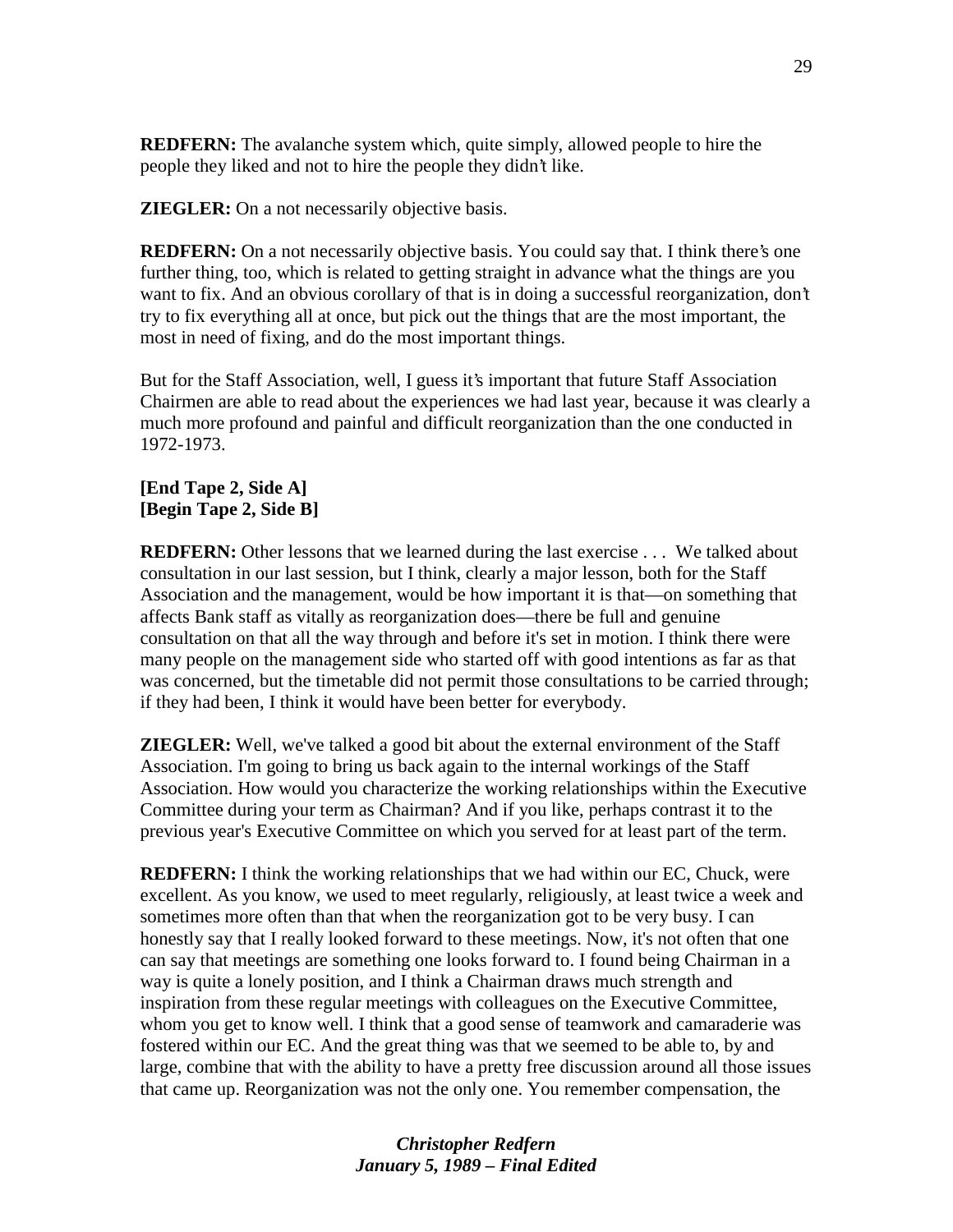pension fund and so forth. We had pretty free discussion around these subjects and, still, we were able to reach a conclusion, a consensus. Sometimes our meetings did go on a bit, and I know this must have been difficult, but there really was no way that you can really have that sense of discussion and interplay and kicking issues around on the kind of agendas that we often had to deal with, in just one hour.

**Z IEGLER:** More typically the meetings, as I recall, lasted an hour and a half to two hours.

**REDFERN:** I think they were generally closer to two hours, and I honestly don't see how an Executive Committee can really get by on just one-hour meetings, unless it's a sort of rubber stamp, saying nothing but "aye" or "nay" down the line, down the agenda.

I used to spend a reasonable amount of time preparing the agenda, not that it was always too terribly long. We didn't always have lots of items, but I put quite a bit of thought into trying to separate the important and interesting from the purely routine stuff, which we often handled just on the nod. What I particularly appreciated, too, were two things: how quickly we set the problems of the 1986 election behind us and, secondly, how we were able to do our business in a relatively informal, relaxed fashion. We didn't rely too much on procedures and voting and so forth.

In fact, I recall really only one occasion during the whole 18 months when we actually had to take a vote in the Executive Committee. That was on an issue on which there were two points of view, and I don't think further discussion would have gone one way or the other. I think we made the right decision, saying we can't agree on this and it's something that the Delegate Assembly, in any case, should decide. That was the question of whether or not we should collect additional dues from the membership in April of 1987, a time when we expected to have substantial additional expenditures, legal and so forth, arising from the reorganization. That did turn out to be the case. But at the same time, we also had healthy financial reserves in the bank, over \$400,000 if I remember correctly, and there was a question of how this would be received by the membership. We went to the DA, and the DA voted in favor of collecting the dues. It was a split opinion there, too, but there was a majority in favor of collecting the dues because they felt that if there was ever a time when the membership would be ready to contribute a portion of their salaries to the Staff Association, it was now, on the eve of the reorganization. And, so, I think that was the right thing.

But otherwise, it was remarkable how we were able to reach a consensus on the way we were to go, without having to go through too much formality with voting. So I would just add that I think that, to me, the sense of solidarity and friendship and camaraderie within our EC was one of the most important things that, as far as I was concerned, helped me get through that 18 months. And I think that it is crucial to a successful term for the Staff Association to have an EC that can work this way.

**ZIEGLER:** It's not always easy, because people are elected--I hate to say, but almost willy nilly, in a way. They're chosen not as a ticket or as a block or a group but as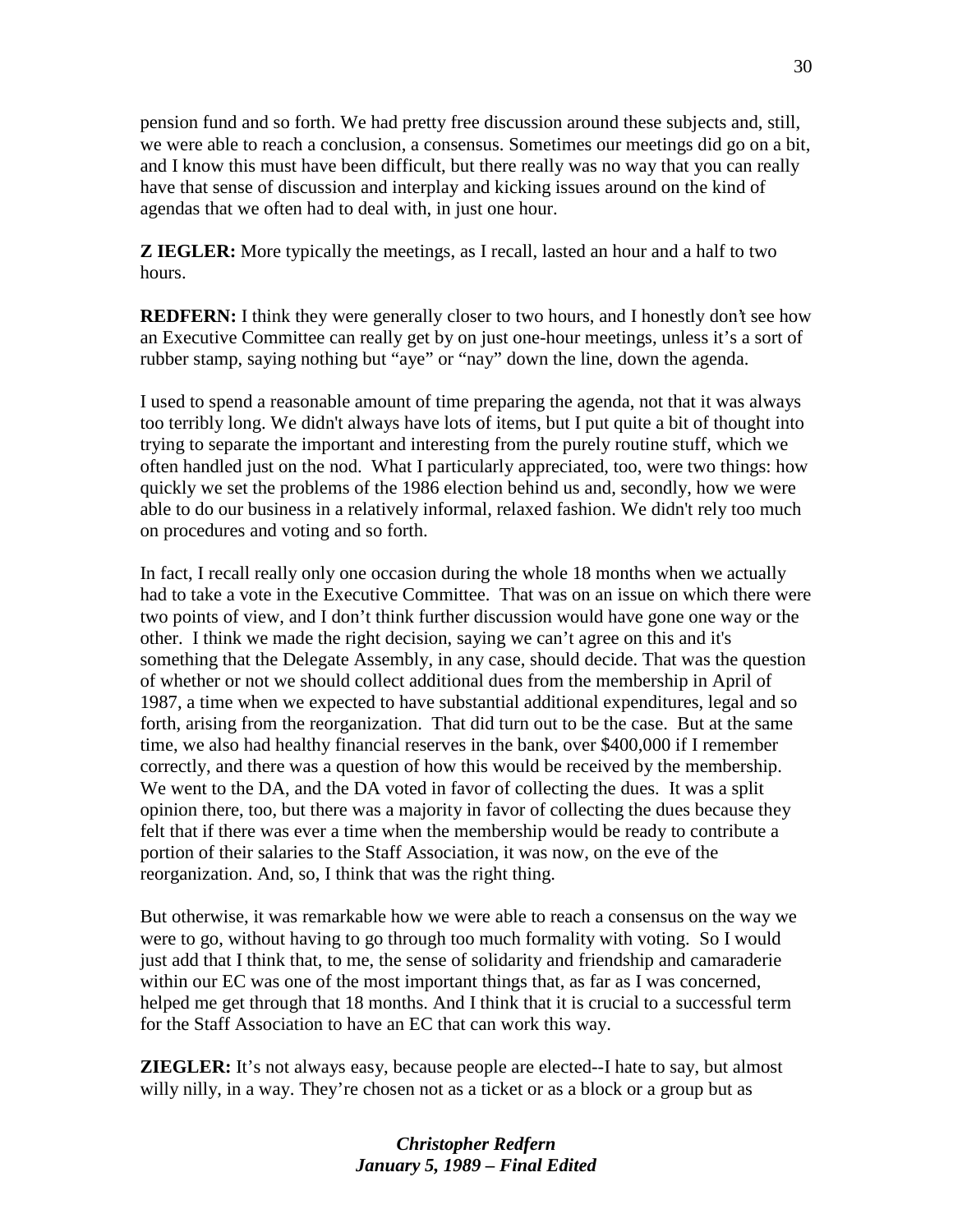individuals, and these individuals may or may not get on together. Would you pretty much concur with that?

**REDFERN:** Sure. That's the way democracy works, but it's also one of the virtues of democracy that the people who are elected have all been elected on the same basis, and I think they have a mandate to get on with one another because they have a job to do. And I think this was certainly the case last year.

**ZIEGLER:** One issue that always exists in the Staff Association is the relationship among the various Staff Association governing entities. I'm trying to contrast the Executive Committee, on the one hand, and the Delegate Assembly and the working groups, on the other. During your term, how would you characterize the relationships between and among these three basic Staff Association entities?

**REDFERN:** To deal first with the relationship between the EC and the working group: during my participation in the previous EC, there seemed to be some problems of liaison between the two bodies, between the EC and the working groups, which relied essentially on having individual members of the EC designated as liaison persons with particular working groups. This seemed to me to be very uneven, because it depended upon how effective that individual person was in participating regularly and fully in the work of the working group. Sometimes they would miss meetings, and if that one person wasn't there, either at the working group meeting or the relevant EC meeting, then the liaison didn't take place.

You remember that what we introduced were three, actually later extended to four, subcommittees of the EC. Now, while this sounds terribly heavy and bureaucratic, it, in fact, worked quite well. What happened is that everybody on the EC expressed what their major areas of interest were. Then, those two or three or four people formed a subcommittee of the EC, and then meetings were held bringing together groups or clusters of working groups that were operating in broadly similar areas. This seemed to work quite successfully. We introduced it as an experiment for the first three months during the time when we formulating our budget and work plan. But it seemed to work quite well.

I remember I was involved with the working groups in the compensation area, and the members of those working groups seemed to particularly appreciate getting together with other working groups--for instance, compensation, on the one hand, and tax, on the other hand, and then benefit and pensions, as well, seeing what people in those other working groups were doing. This also gave the working groups a sense of how their agendas fit in with the broader agenda that the EC was working on. And so, while the system wasn't maintained actively in all areas all through the year, it seemed to be a better way of coordinating with work groups than just relying on individual liaison persons. I don't think we had any major problems with the working groups.

**ZIEGLER:** And not all of them need to be active at any given time. It depends on what's going on at a particular juncture.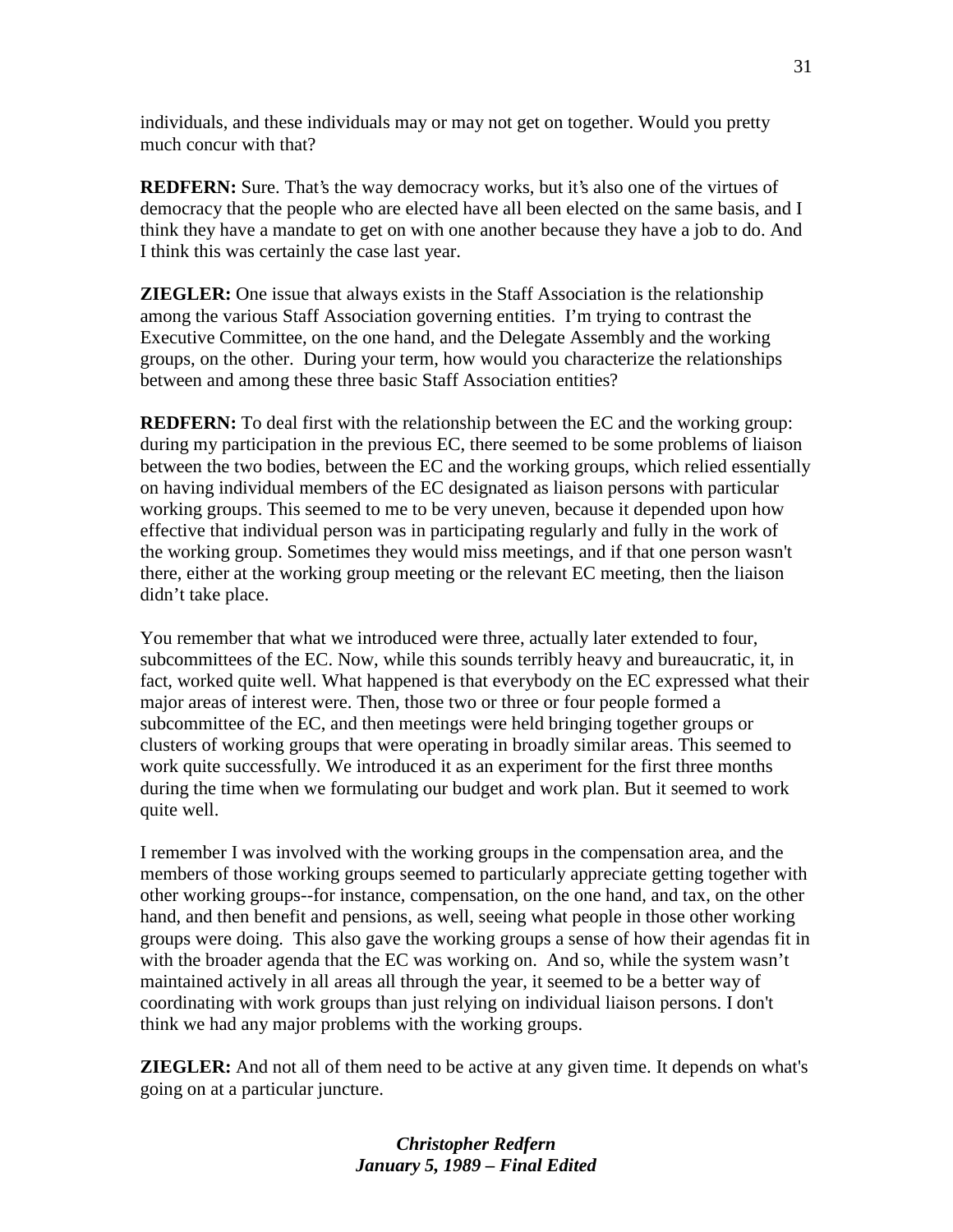**REDFERN:** I think that the important thing is to make sure that the working groups are in touch with the others that are working in the same area and that they feel that they know where they stand in relation to the broader agenda and objectives formulated by the EC and approved by the DA, of course.

Now, relationships between the EC and the Delegate Assembly, on the other hand, provide much more fertile ground, if you like, for problems, even constitutiona1 ones. I don't think that that caused us any major difficulties during our term because, relatively speaking, I would say that we were a strong EC because we had this cohesion. Even though we didn't always agree on every single detail, we had this sense of cohesion about where we were going. And I think we generally provided to the Delegate Assembly a strong sense of direction about what we wanted to do and what the posture of the Staff Association should be. So, in my view, while we did not give the Delegate Assembly as much business, if you like, to decide upon in terms of voting and approving things, once we got the work program and the budget approved I always felt that we had strong support at the DA meetings for the actions that we were taking. When, for instance, we were hesitant about how much money we should commit in support of legal expenditures to do the reorganization, we got strong support from the Delegate Assembly, in terms of being ready to raise dues and commit expenditures. We could get much stronger support from the DA than we would have felt able to ask for from the EC.

The strength of the Delegate Assembly is, or should be, in its ability to bring people together representing all parts of the Bank and to act as a faithful sounding board for staff opinion on the major issues affecting the Bank staff. And, for this reason, I believe that it's important that the Delegate Assembly is not treated purely as a rubber stamp to vote "aye" on a list of motions carefully prepared by the Executive Committee. Rather, the DA should be allowed to be a forum where free discussion can take place. And if this means that sometimes the meetings get a bit unruly or long, then so be it. I was never one for chairing the Delegate Assembly meetings strictly according to the rules of procedure. I think the rules are important to avoid complete chaos from breaking out, but I also believe that it's important that those who clearly have something to say be allowed to speak. Now, balances have to be struck, of course, so that the meetings do not get unduly long and the discussion is kept germane to some point. But I felt comfortable with our DA meetings, generally, and I felt that we were able to get a lot of valuable advice and insights from the discussions that we had.

**ZIEGLER:** So, in general, then you would say that the relationships among the three entities, that is to say the Executive Committee, the Delegate Assembly and the various working groups, were all very harmonious. You don't recall any significant difficulties other than what one would normally expect in dealing with diverse groups of individuals.

**REDFERN:** No, I don't recall any major difficulties, or any difficulties at all, really.

**ZIEGLER:** I know there have been times in the Staff Association's history when the Delegate Assembly has essentially felt precisely as you said, as a sort of a rubber stamp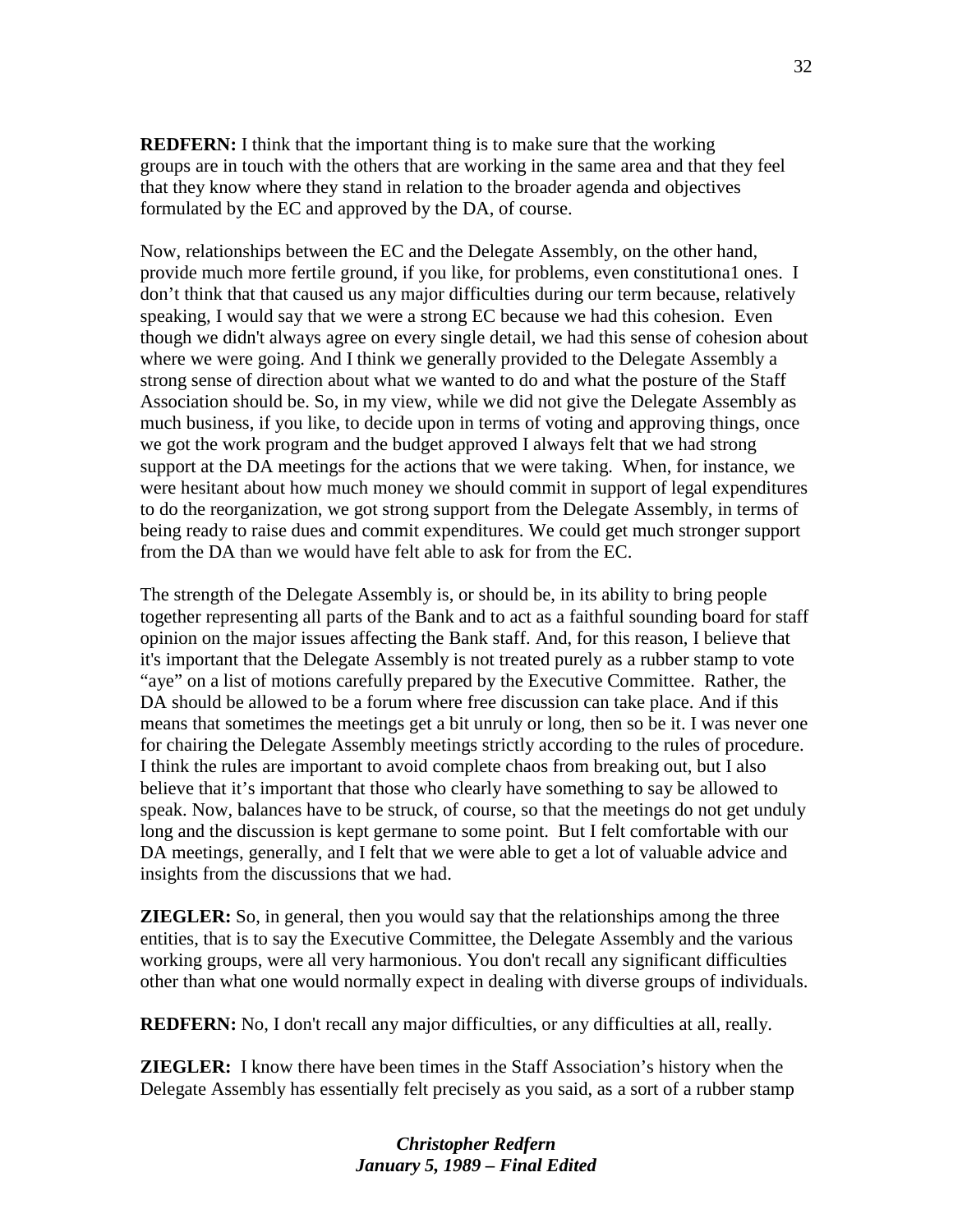or has felt it was not kept sufficiently informed by the Executive Committee. My own impression is the same as yours, that the Executive Committee and the Delegate Assembly did work harmoniously together during your term. I don't recall, either, any significant episodes of discord, luckily.

Well, can we go on to a slightly different tack? What negotiating tactics and strategy did you use with management in dealing with the various issues that you had to confront? Honesty is the best policy, perhaps?

**REDFERN:** Well, I guess we did, broadly speaking, conduct our negotiations on the basis of at least giving the other guy the benefit of the doubt until proved otherwise. In other words, we began from a position that assumed that the other side was dealing in good faith until proved otherwise. I think that's the way I tend to proceed generally. But I think that we also felt it was important—when we were discussing issues involving staff rights, as well as conditions of employment, benefits and so on, when we were discussing changes in the staff rules--to be, as far as possible, as well informed as the other side.

There is an awful lot of staff work to be done before you go into discussions or negotiations with the management, and that relies heavily on having people willing to put in long hours and able to interrupt their own work to come to meetings on short notice and review papers and give you comments. People outside the Staff Association would be amazed at how much work is actually done and how much work goes through that Staff Association office just in order to keep up with the regular business of rules changes and benefits changes and looking at the new compensation review and so forth. This is a perennial source of difficulty and sometimes weakness of the Staff Association, especially when its institutional memory of how such issues have been handled in the past is lacking. That's one reason I believe that this exercise that you're instrumental in starting, Chuck, is going to be of so much value.

On compensation, for example, I found that our knowledge of how we had dealt with Kafka I was lamentably weak because all the people who had been involved from the Staff Association side were no longer involved. Some of them were still around in the Bank, and we tried to gain the benefit of their advice, but it wasn't always easy to get that in a form that was relevant to the incipient discussions around the new Kafka II. The same is also true in the handling of the series of Administrative Tribunal cases. One area where I think we did do well was in going to a new source of legal advice on the reorganization case. We went to Herbert Golsong who, as you know, had been General Counsel of the Bank up until about 1981, I think, and we also talked with Ronnie [Aron] Broches, who also had been General Counsel before Golsong, and got their advice.

**ZIEGLER:** And who had, in fact, been even at Bretton Woods.

**REDFERN:** Yes. Broches was willing to give informal advice behind the scenes but wasn't willing to be center stage, if you like, in acting for the staff against the Bank. I think he wanted to, but he also had various relationships that he, perhaps, didn't want to endanger. That's perfectly understandable, plus he's getting on in years.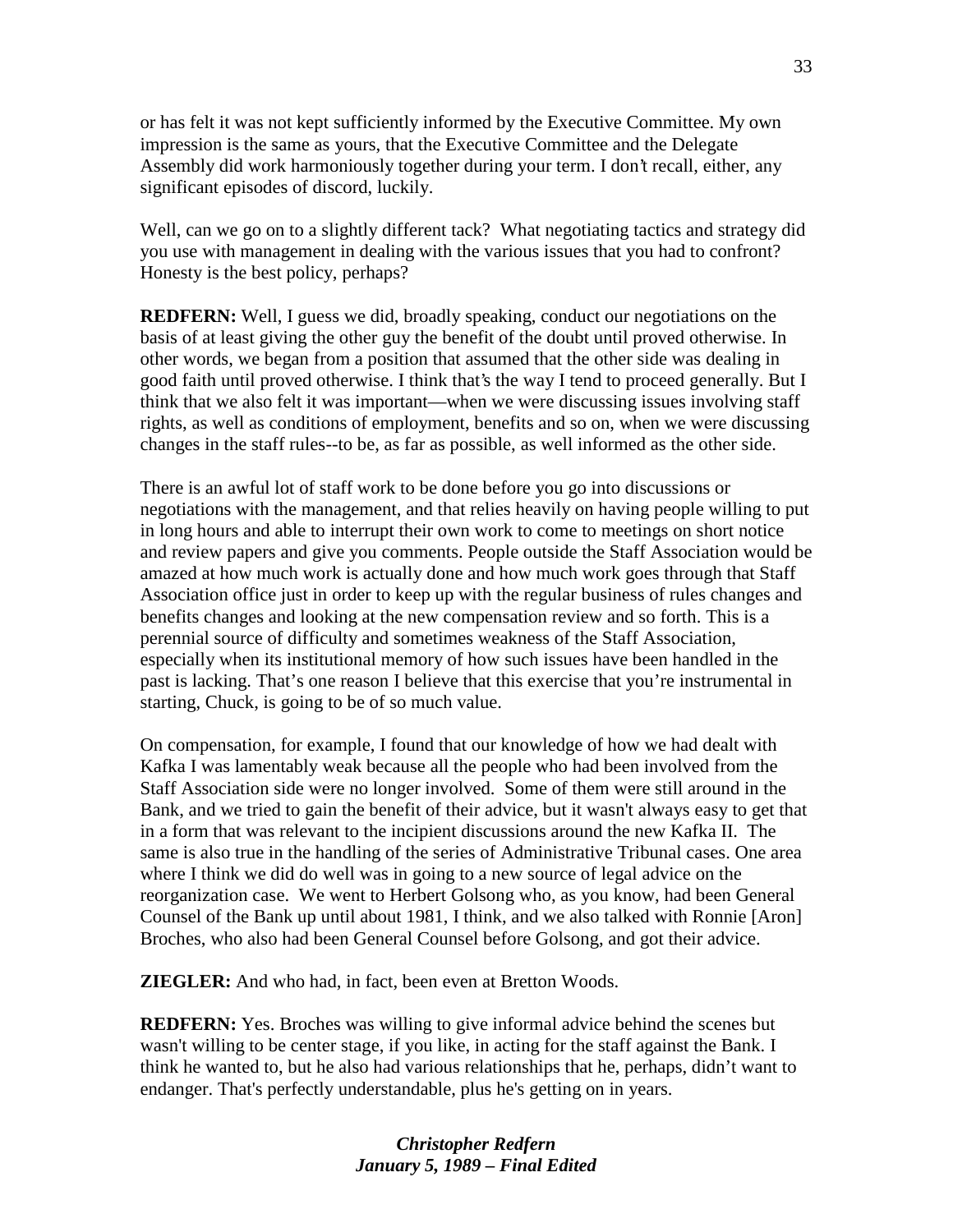But Herb Golsong did a superb job in handling our class action case on the reorganization. But I use this as an example of how it can be useful to deal with somebody who knows what has gone on before. Golsong, of course, knew the Tribunal cases from the other side because he had been on the management side over the famous de Merode tax and salary case and the first big case that hit the Tribunal. But by virtue of that and of knowing the composition of the Tribunal itself and of how that body works, he was able to do a very good job in acting for us on the reorganization case. But on the compensation issue, it was difficult to tap an institutional memory within the Staff Association that went back longer than a couple of years.

**ZIEGLER:** So, in terms of negotiating strategy and tactics vis-à-vis the Staff Association and management, you're citing the importance of some form of institutional memory in dealing with a lot of these issues which tend to recur from time to time in one form or another.

**REDFERN:** Yes, and there never are easy answers to this because it's inevitable that working groups and other bodies of the Staff Association are going to be subject to regular and fairly frequent turnover because they depend upon volunteers. And the solution isn't simply to compensate for this by setting up a larger or more fully staffed Staff Association office as a repository of all this information. The information is, of course, all there on file. The problem is really that the people who used it or generated it have changed. The only practical solution, to my mind, is maintaining the Staff Association, broadly, as something that is seen to be of benefit to and relevant to staff as a whole, so that the Association will continue to attract and maintain a staff willing to put in their time working through it.

**ZIEGLER:** Who were some of the managers with whom you dealt most often, and what sort of working relationship did you have with them? We can tie this into the previous question about negotiating tactics and strategy, also.

**REDFERN:** Well, first and foremost, because he is the most senior, I should mention Mr. Conable, the Bank President, with whom we did have quite a number of meetings, some with whole EC present, some with a smaller number present. It wasn't a relationship where you could just drop in through door, obviously, but I would say that Barber Conable gave us pretty fair access in the earlier period, during the reorganization planning. And I think that we were able to make some impression on him. In particular, I remember the meeting when we had a number of pre-planned messages to give him.

The one that really emerged as being the most important and the one that caught his attention most involved the lack of trust among many of the Bank's staff towards their managers and the management, broadly speaking. He really picked up on this. You will remember that he went around the table and asked if everybody felt this was the case. There was a resounding chorus of "yeses," and various people went into various examples of how and why they felt this to be so.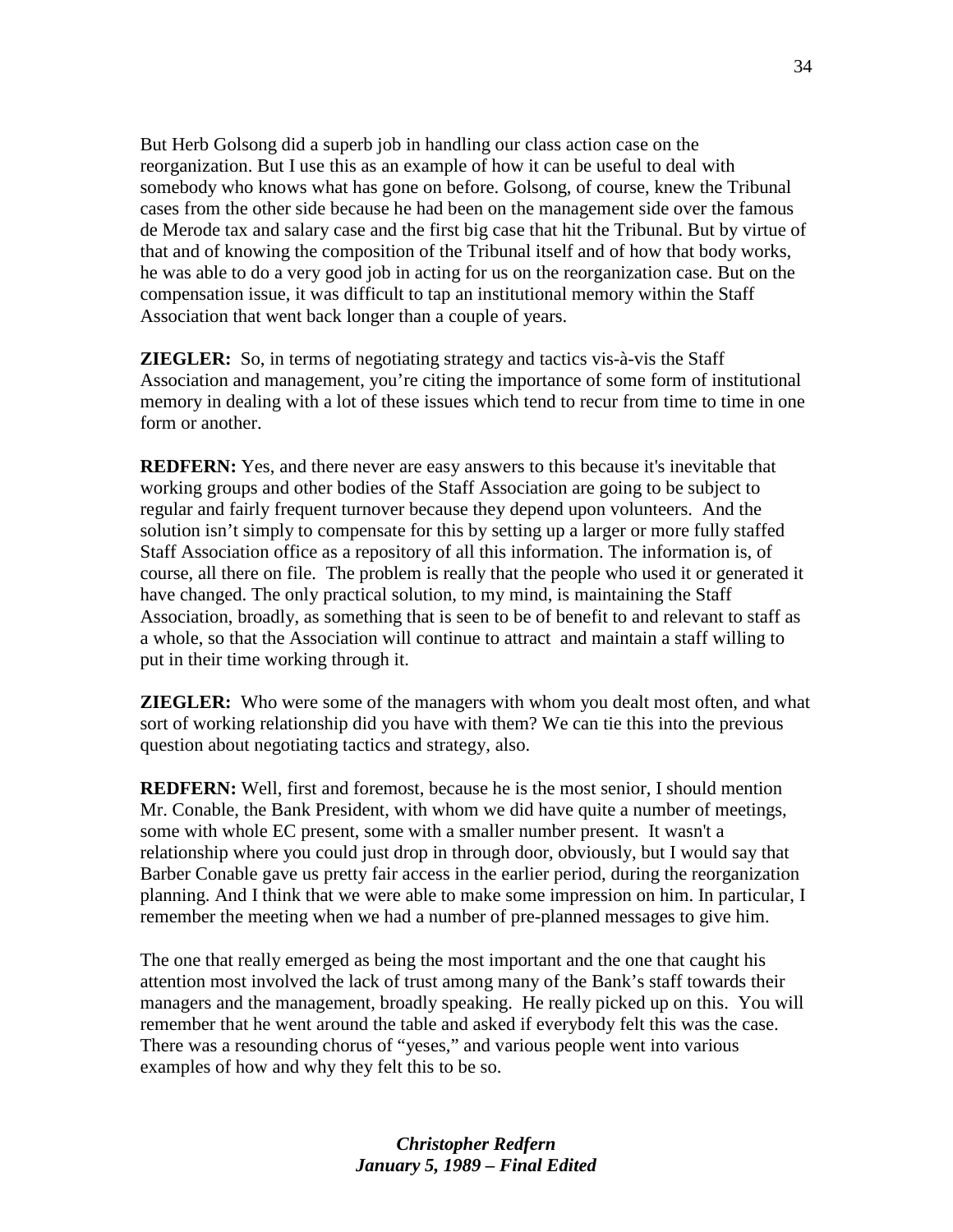The meeting was on Good Friday just before an Easter weekend. I heard later that Conable had come back from his Easter weekend up in New York State considerably troubled by what he had heard. The first item he raised during his Monday morning senior management meeting was this question of the degree of distrust that was apparently felt by many staff towards the management; of course, most of the senior managers present promptly put it down as typical Staff Association poppycock. But there was one who spoke up and said that perhaps we were not so far off the mark. I can't point to any particular way in which this perception, to the extent that Conable accepted it, actually changed the subsequent course of events, but it may be that it's something that filtered into his own thinking.

**ZIEGLER:** How would you characterize Conable's view of the Staff Association and his relationship with you and, through you, the Staff Association? As an example, when [Alden Winship] Clausen came into power, he pretty much said he had no use for the Staff Association.

**REDFERN:** Well, I think there's no comparison. I think Conable had accepted the role of consultations with the Staff Association in a way that no previous Bank President had done. In all his circulars to staff describing any of the studies or initiatives that are going on--whether it's Kafka II or actions on the support staff side—it is noted that consultations with the Staff Association are to take place. And he's given a number of specific instructions to managers on this in a way that I don't know that any previous Bank President had done. Martijn Paijmans as VPA [Vice President, Personnel and Administration] had been assiduous in reminding his colleagues, from time to time, of the importance of consultations with the Staff Association. But, previously, other senior managers saw the Staff Association and the things that it had to deal with as very largely confined to the personnel and the administration complex and as something that they really didn't need to have much to do with. Someone like Ernie Stern--if he's ever had to talk with the Staff Association before in his life [inaudible] as Senior Vice President for Operations or Finances, as he became after reorganization. Whether he found it a useful experience or not, I can't say, but it was certainly new.

So I would say that we had good access to and good relations with Conable. Bill Stanton, his principal adviser in his office, was very useful in facilitating this, as well as access to Kim Jaycox on the Steering Committee. During our term, Martijn Paijmans had been initially the focal point of my relations with management, and I didn't know Martijn before that. He didn't know me either, but I would say that we got off to a good start and I found him very open and very helpful. And sometimes, if something appeared to be going wrong as regards a particular staff member, it would be sufficient to have a word with Martijn, and he would be able to get something done or looked into much more quickly than if one had gone up through all the regular channels.

**ZIEGLER:** My impression of Paijmans was always that he at least recognized--perhaps more so than many staff members—the potential and, in fact, actual value of the Staff Association. Perhaps this served his own purposes, if you will, but I've gone to a number of meetings with him, and I never got the impression he was antagonistic toward the Staff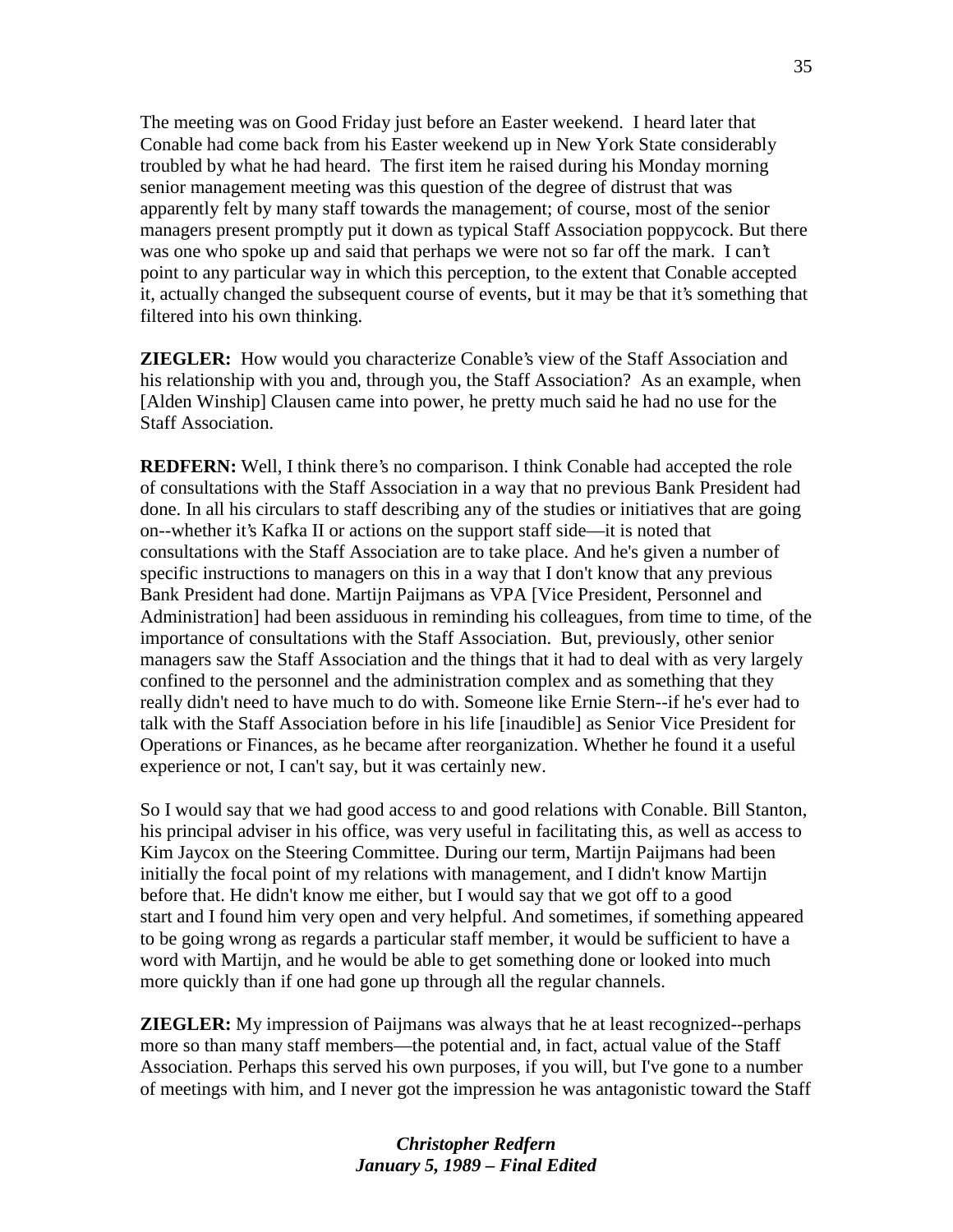Association. Certainly he may have disagreed with a number of issues, but I always found him, at bottom, to be supportive of the concept of this strong Staff Association, if for no other reason than as a counterpoise to the Board. This would be one means by which the management would say, "Well, there's also the Staff Association and they think whatever," citing the Staff Association as supporting the views of management.

**REDFERN:** Yes, he was supportive of the Staff Association, and he would often be of great help to it. It's also my impression that Martijn was a superb manager. He was very smart, very hard working and he was very much on top of his own job and of the people who reported to him. He was, if you like, a good example of the old style of very senior Bank managers who are mandarins in a sense and very much in command of the detail as well as the breadth of their jobs. So, inevitably, he must have been sometimes prone to how shall I say it--using the Staff Association, and the indications that it could provide about staff morale and staff opinion on various subjects, to some extent, for his own ends, for his own agenda vis-à-vis his colleagues on the senior management councils. He was a patrician rather than a democrat, if you will, in terms of the way in which he saw the Staff Association. But I certainly enjoyed dealing with him. I admired him greatly for his acumen and his knowledge. And I think that there are probably people who work today or have worked recently in the personnel area who sometimes harken back to Paijmans' era, saying, "Well, this wouldn't have happened like this in the days of Paijmans." This is ironic, in a sense, because not all those people have necessarily been totally vocal in their support of Paijmans.

But there was one thing about him, while we're talking about Martijn, which I could never agree with, and I told him so. He seemed to have it very firmly in his mind that the reorganization was almost predestined to be a disaster for the staff. In that, I suppose, I have to give him credit as having greater prescience than we had, in that we had proceeded, perhaps more naively, on the assumption that we would be able to help make it better. He was firmly of the view that the thing was going to be a disaster right from the beginning, and he was very little involved in—and was barely consulted, I think, by Conable--in the planning of the reorganization.

But the thing that I could never quite understand and certainly could never agree with, was that he believed that the reorganization was largely prompted by dissatisfactions expressed by the staff themselves. When I pressed him to elaborate on this, he seemed to think that during the previous years, many staff had complained to their Executive Directors about this or that aspect of their work or their employment with the Bank, and that it was largely this complaining that had prompted, in the minds of some of the Board members, the need for reorganization. Well, if this was the case, I was certainly unaware of it, and I found no confirmation from any of the people with whom we worked that there had been a stream of complainers going to their Executive Directors demanding that the Bank be reorganized. But it was something he seemed to believe firmly.

**ZIEGLER:** Did he give any evidence or it was just, perhaps, anecdotal?

**REDFERN:** No, he never gave any specific evidence of this that I can I recall.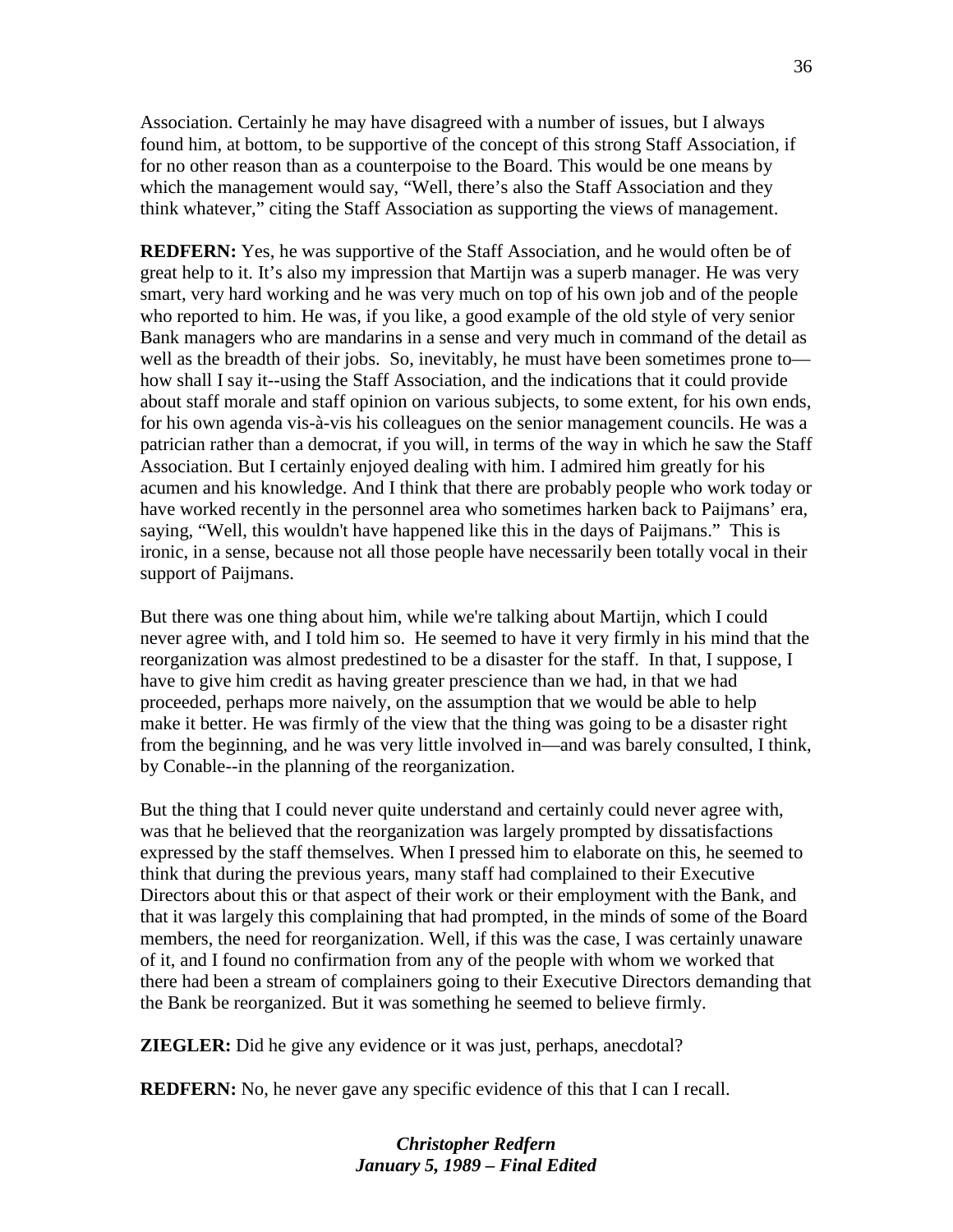**ZIEGLER:** The two other managers with whom you probably dealt most often would be Willi Wapenhans and Bill Cosgrove. Any thoughts on the two of them?

**REDFERN:** Bill Cosgrove replaced Paijmans, in a sense, when he was elevated from Director of Personnel to take over the Vice Presidency for Personnel Administration, including compensation, which Reg Clarke previously been handling. And Willi Wapenhans replaced Paijmans at the top as the senior manager over all this.

About Wapenhans first. We did not have a lot of dealings with him. My very first dealings with him--as you recalled in our earlier discussion over the breakdown of consultation, as we saw it, over Rule 5.09--were . . .

## **ZIEGLER:** Less than friendly?

**REDFERN:** Well, they were certainly not very fruitful. It was rather like the unstoppable meeting the unmovable. I guess it's fair to say that we were unstoppable in this case and that we didn't stop. And he was unmovable in that he did not move. Under the pressure of what constraints, one can only speculate. So it wasn't an easy start. But I think that despite one or two hiccups—there was a further one when we weren't allowed to comment on the Blue Book on the reorganization—we generally found that Wapenhans became increasingly open and certainly seemed to be very fair minded in his willingness to listen to us. And I believe from Ann [W. Hammond] and our successors that he's continued to be accessible to the Staff Association in his role. He's another example of somebody who had never had to deal with the Staff Association before and most likely had never previously been very much aware of it.

With Bill Cosgrove, of course, we dealt with him right from the beginning of our term on personnel matters. He was always very accessible, and I think he was somebody who, obviously, had a very difficult load to bear during the reorganization because he was, after all, responsible for planning the implementation procedures, for reporting to Mr. Jaycox. And then, of course, he and his personnel people had to administer and police the thing, and that was something for which I think they were hopelessly ill-equipped.

I felt that, on a personal level, we always got on very well, but we had a number of difficulties and things that we couldn't agree on. But I'll say this for him. He's somebody who was willing to discuss right up to the last minute; he was always working on weekends, and you could call him up and he was willing to get our comments. I think he believed in consultation, but I think the pressures on him were very great. And when it came to actually policing the implementation of the reorganization, I don't think he was really able to do a very effective job. It was just impossible.

**ZIEGLER:** It would have been impossible for virtually anybody.

**REDFERN:** It would have been impossible for anybody the way it was set up. And, in terms of the individual cases I'm familiar with, I know he went out of his way to consider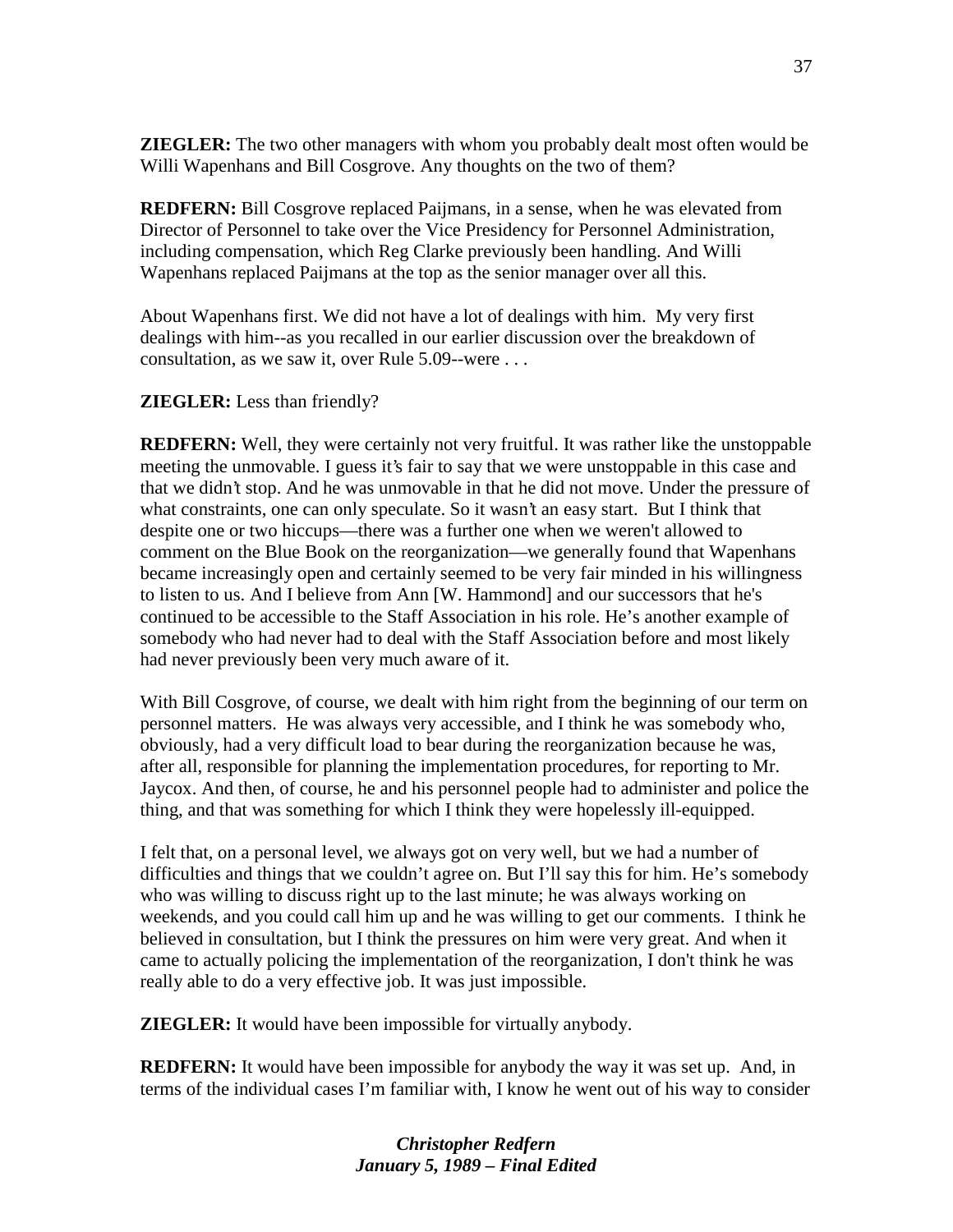them on an individual basis and try to be fair. But there were also times when he disappointed us. For instance, there were the times when he came to our Delegate Assembly meetings and was not able to give us all the answers that we were looking for, either about how things were supposed to work or what had, in fact, been going on. It was a very tough job he was in. I suppose the fact that Personnel has continued actually to have some post-reorganization reorganization, is evidence of the fact that they had not yet worked out a satisfactory way of organizing personnel policy and operations and other activities. But that's something I'm not greatly involved with nowadays.

## **[End Tape 2, Side B] [Begin Tape 3, Side A]**

**ZIEGLER:** In the course of your term as Chairman of the Staff Association, how did you go about trying to mobilize staff support, which is, of course, always a very crucial ingredient in the success, or lack thereof, of the Staff Association?

**REDFERN:** Well, this is a most important thing, Chuck, which formed one of the three planks, if you like, of our initial agenda. At the time when we took office in mid-1986, all available objective indicators of membership seemed to indicate there had been quite a weakening of staff support for the Association. I'm not quite clear over what period this occurred, nor am I clear exactly why this happened. We were never able to establish as good a database on the past membership trends as we would have liked, although we did get our membership database overhauled and up to snuff with help from David Delmonte during the year. But the dues-paying membership had been down to as low as 55 percent when we took over.

So, we made it one of our objectives to strengthen this and to strengthen the Association more generally. One of the ways, if you recall, was that we launched a membership campaign that went on during the year. Godwin Agodo was one of the leading lights and most active people involved in this. We held various functions and meetings in the different units--tea parties and briefings and so forth--with varying degrees of success. But we did boost our membership statistics quite substantially during the year. I think we got that percentage up from under 55 percent to around 63 percent, or something like that, by the end of July, 1987.

Another initiative was to send out newsletters to the staff. I was neither well versed nor initially particularly comfortable with this form of communication. As a normally cautious Bank staff member, I initially found it quite hard to write a memorandum that had to go to the print shop, be reproduced in 8,500 copies and land on everybody's desk. But as time went on, one got the hang of it and, with help from reviews in the EC and so forth, tried to get these things clear and to the point. I hope that the newsletters did help mobilize support for the Staff Association and interest in the reorganization. We used to issue these things quite frequently.

During the reorganization, too, we held one general meeting of the staff in the courtyard. It occurred probably toward the end of April 1987, at a time when negotiations with the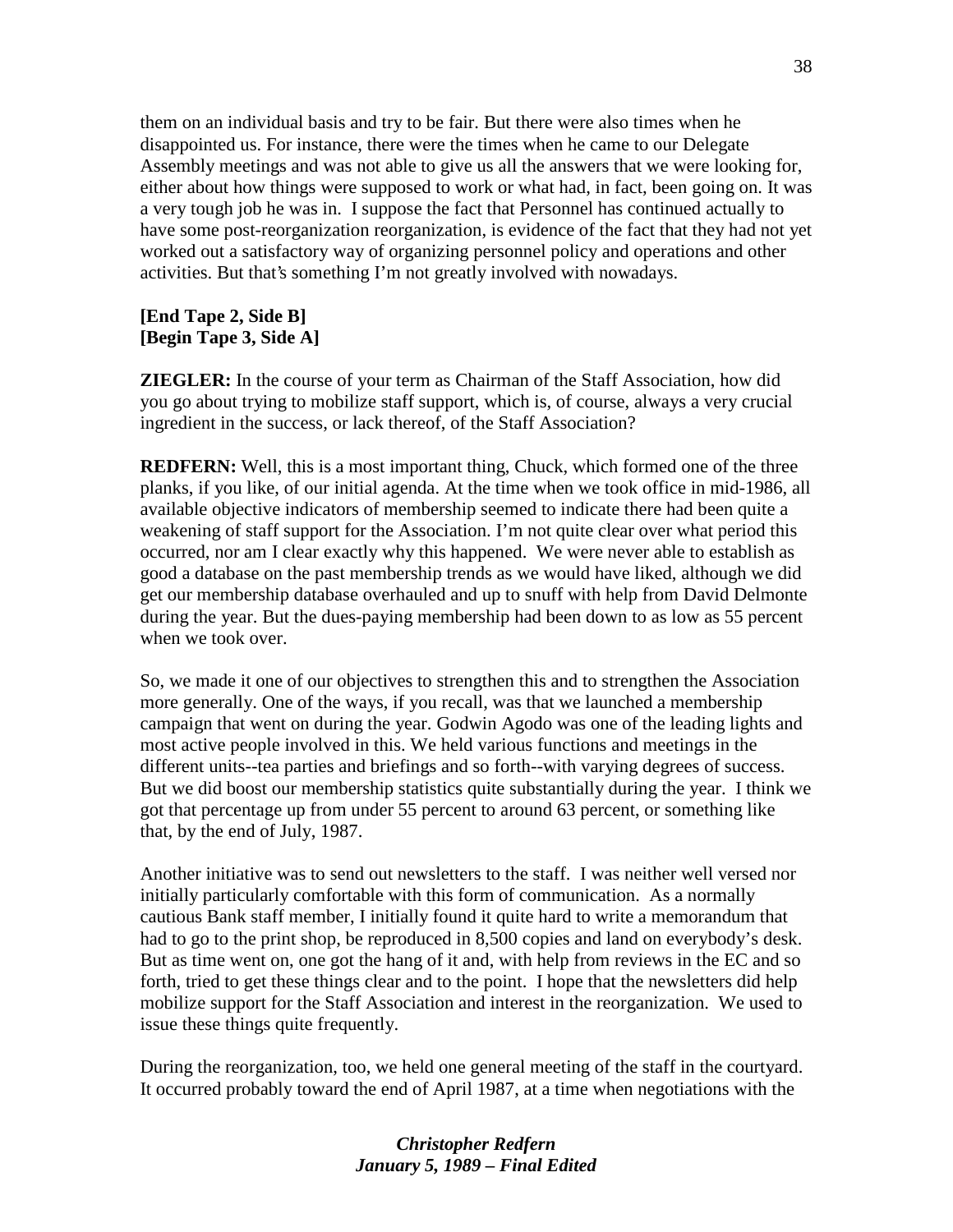Steering Committee and Conable were nearing the crucial point over the implementation procedures. We still hoped that we might be able to persuade them to adopt entirely our proposed way of doing it. The staff was getting increasingly restless, because they had not been told anything by the management about how this reorganization was going to take place; they hadn't been given one single piece of paper, apart from a one-page circular from Conable, in which he announced he had accepted the recommendations of the Steering Committee. But the staff had received nothing at all telling them how the implementation was going to take place.

So that general meeting, as I recall, was taking place against an atmosphere of growing uncertainty and apprehension, and we wanted the staff at large to know that we were on the ball and were pressing for a number of changes to the draft implementation procedures that we had seen, which were very unsatisfactory. And secondly, we wanted the senior management and, above all, the Board, to know that we had considerable support among the membership, among the staff at large, so that when we told the Board the staff was very worried, the meeting would have demonstrated that. I think we got that support, although there were problems. It was a rainy day, and there was some uncertainty about where the meeting would take place, but we still managed to fill the courtyard with a reasonable number of people, around 1,000.

**ZIEGLER:** Well, as we're getting toward the end of this interview, Chris, I'll give you a chance to wax philosophical. What do you feel was your greatest accomplishment in your term as Chairman of the Staff Association and what would you like to have done better?

**REDFERN:** Well, I don't want to get too philosophical about it, Chuck. It was, as I said, I think, very much a team effort within the Executive Committee. I feel, above all, that we were able to do our best and that we held up the Staff Association as being professional, responsible and responsive and representative of the Bank's staff opinion at large. I think that the general line that we took was seen by the majority of the staff, not all, but by the majority, as being reasonable and the right one. I think we acted when we had to, that we took legal action in defense when we thought that staff's fundamental rights and basic fairness were being transgressed over the staff rule and the lack of right of recourse. We were not able to prevent or to correct many of the injustices or unfair decisions that took place, and I don't think we ever could have done it. But I think we acted expeditiously and honorably, and I think we behaved in the best traditions of the Staff Association. And I think that we clearly outlined to our successors some of the more important issues regarding the role of the Staff Association in the Bank that needed to be followed up on, and still need to be pursued, notably over consultation and the rights of the staff, through their elected representatives, to be consulted before changes are introduced that affect their conditions of employment and the way in which they work.

I think that we demonstrated, too, that you don't have to be a very senior manager or bigwig in the Bank in order to be able to make a valuable input and contribution to the design and implementation of the Bank's personnel and management policy. I was impressed many times at how a group of regular staff of all levels and backgrounds was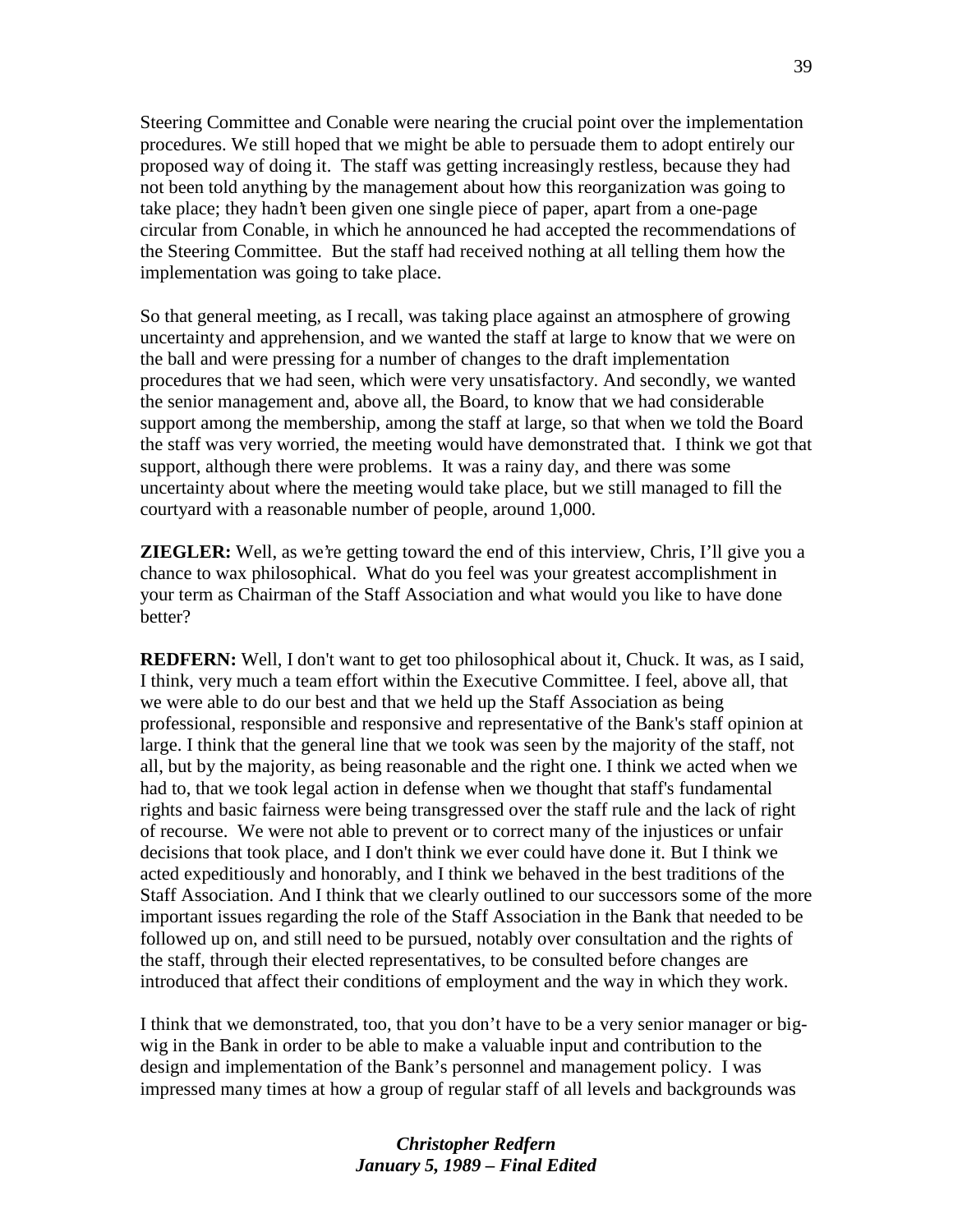able to come up with well thought out comments and suggestions on many of the subjects that we touched on during the year. And so that, it seemed to me, provided an important reinforcement of the value of consultation and of the value that bringing staff into these things can make. And it seems to me that many of the lessons that we learned about the Bank's culture, as it's described and the way it's organized, are still a far cry from being fully assimilated into the way in which the organization works.

**ZIEGLER:** What advice would you leave for your successors as Chairman of the Staff Association?

**REDFERN:** Well, I'm chary of trying to offer any sort of general advice because no two chairmen, probably, have faced exactly the same sort of problems in the same context. But I think that if there's one thing, it is to maintain the strength of the Staff Association by making sure that it can capture as wide a spread of support as possible among the staff. The most dangerous thing is if the Staff Association is perceived as being overly interested in only purely sectional interests, which affect just one group of the staff at the expense of another, whether it's support staff versus higher level staff, or American staff versus non-American staff. It's terribly important that breaks and fractures along those lines be avoided. Otherwise, the position the Staff Association takes on anything risks being weakened and discredited as being unrepresentative.

And on the subject of representation, I do think that there are some things that can be done to strengthen that. It strikes me there's one very basic but important thing that deserves some attention. And that involves the way in which our Delegates come to be elected. I was taking a look the other day through our Delegate list for the last two or three years, and I noticed that in very few cases had elections actually taken place within the different electoral units for delegates. Nine times out of ten, or thereabouts, delegates are simply appointed or are "elected," in quotes, because there's nobody to stand against them. And that leads one to ask on what basis they have been frankly nominated in the first place. I think that in too many cases, the job of delegate is seen as being a bit of a chore, which sometimes it is. And, therefore, delegates are nominated on the basis of a friend persuading them to do it, rather than of allowing and, indeed, requiring, the members in each unit to actually think about who could represent them best and electing that person or group of people best able to consult with them and pass on their concerns in the Delegate Assembly. And I think that weakens the importance and representativeness of the Delegate Assembly in a very fundamental way.

I recall that during our term that you, Chuck, were instrumental in carrying out a review of our Constitution, in which you identified not only a number of areas where the wording of the Constitution could be updated to better reflect the conditions of today, but also a number of more fundamental points affecting the tenure of delegates, the relationships between EC and DA and so forth. One possibility that it strikes me should be considered is the size of the electoral unit. The Bank is now, what, three times the size it was 17 years ago when the Staff Association was founded. Yet, the number of delegates and electoral units has barely changed because it's fixed in the Constitution at around 70. As a result, a delegate now has to represent--it depends on the size of the unit,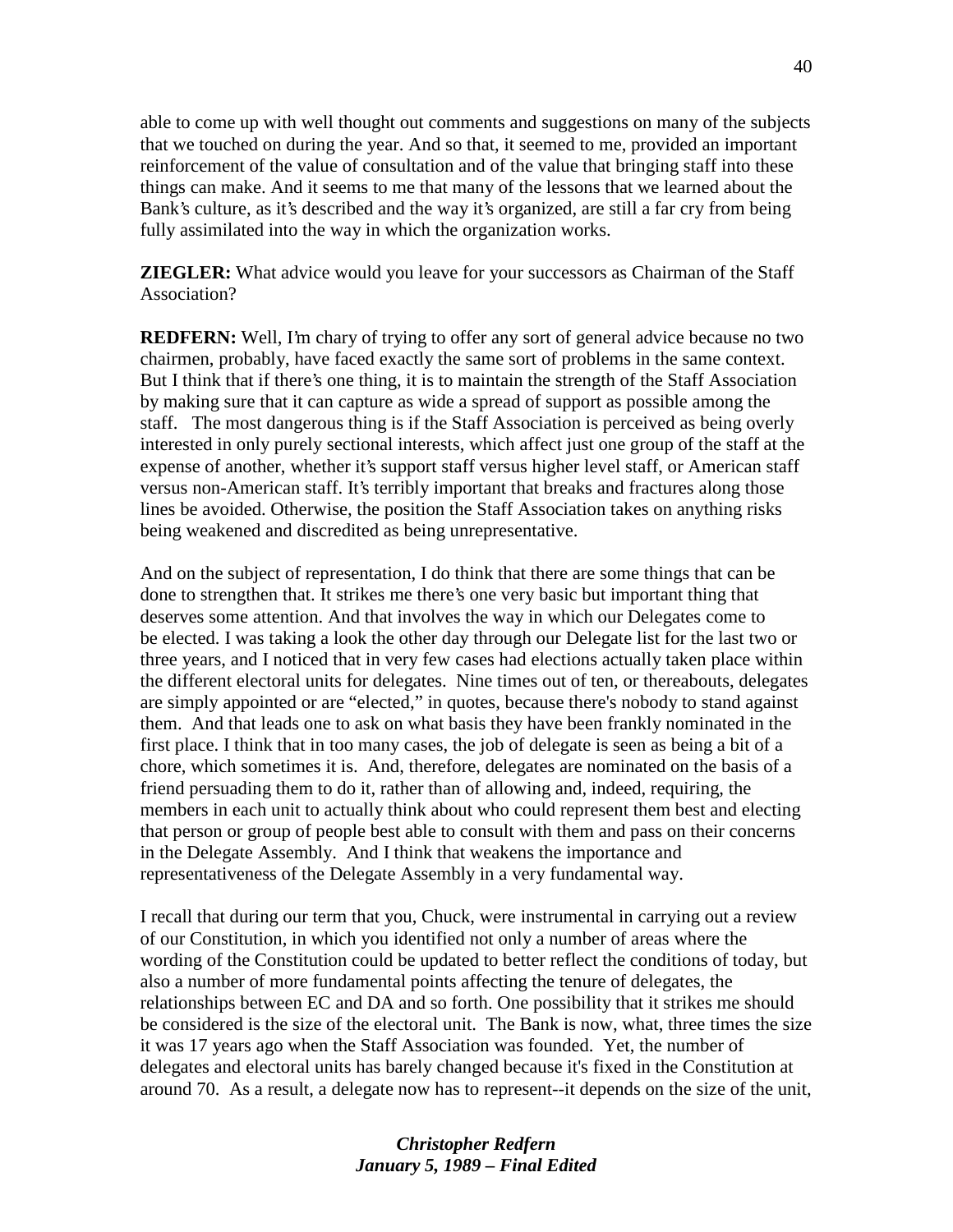but in many instances--over 200 people, or 150 people. This, to my mind, is an impossible job, because I don't think that you can really represent and be in touch with that many people. You can't be in touch with more people than you can easily see in the course of walking around people's offices in the time between one DA meeting and another. And, obviously, people have other things to do besides walking around offices. So, my idea would be for somebody to examine the implications of going for a larger number of units—each represented, shall we say, by one delegate. In other words, the objective would be to reduce the size of the electoral unit to a much more manageable number of people that one elected delegate could keep in touch with and could represent. And this is a two-way street; it means getting to hear what people think and also reporting back. If that were done, then I suspect that there might be more people interested in and willing to be nominated for the job of Staff Association delegate than is presently the case. As you know, at the moment, there are some very, very large units, in IFC, for instance, or indeed in the constituency that I'm delegate for, Asia, where I think it must be quite impossible for the delegates to stay in touch with their members. I think this is something that could be addressed without too much difficulty and that I think could make quite a difference in strengthening the organization.

**ZIEGLER:** In your view, then, what is the proper role of the Staff Association in the World Bank?

**REDFERN:** Well, I think the role is the same as it's always been. I think the reasons for its formation in the first place—which Bengt Sandberg and others have reported on—are equally valid today: to provide a representative body that can speak to management on more or less equal terms with the backing of staff opinion and that can also blow the whistle to senior management when things are being done that, in one sense or another, are wrong. I think it's very important to have internal safeguards like that because--at least until the grievance procedures and the Administrative Tribunal were introduced--the Bank staff had no formal recourse outside the Bank whatsoever. That has been improved to some extent, but as we well know, taking a case to the Tribunal is not the easiest or most expeditious way of righting a wrong in the Bank.

**ZIEGLER:** You may grow old and die before it's resolved.

**REDFERN:** You may well, indeed. So, I think the need for a Staff Association, an active one, is as great as ever. And its strength depends on it being in touch with the staff. And that, in turn, I think is related to some of the things that we were talking about earlier. It's a constant, never ending battle to maintain the interest of the staff in a Staff Association. And it's a problem which will never disappear. But there probably is time and scope for some of the constitutional changes that your group looked at and that we left for our successor body to study more closely now that the reorganization is behind it.

**ZIEGLER:** Well, this has been a very good interview, Chris. Is there anything else, as we wind up, that we haven't raised or that I haven't asked you about that you would care to mention?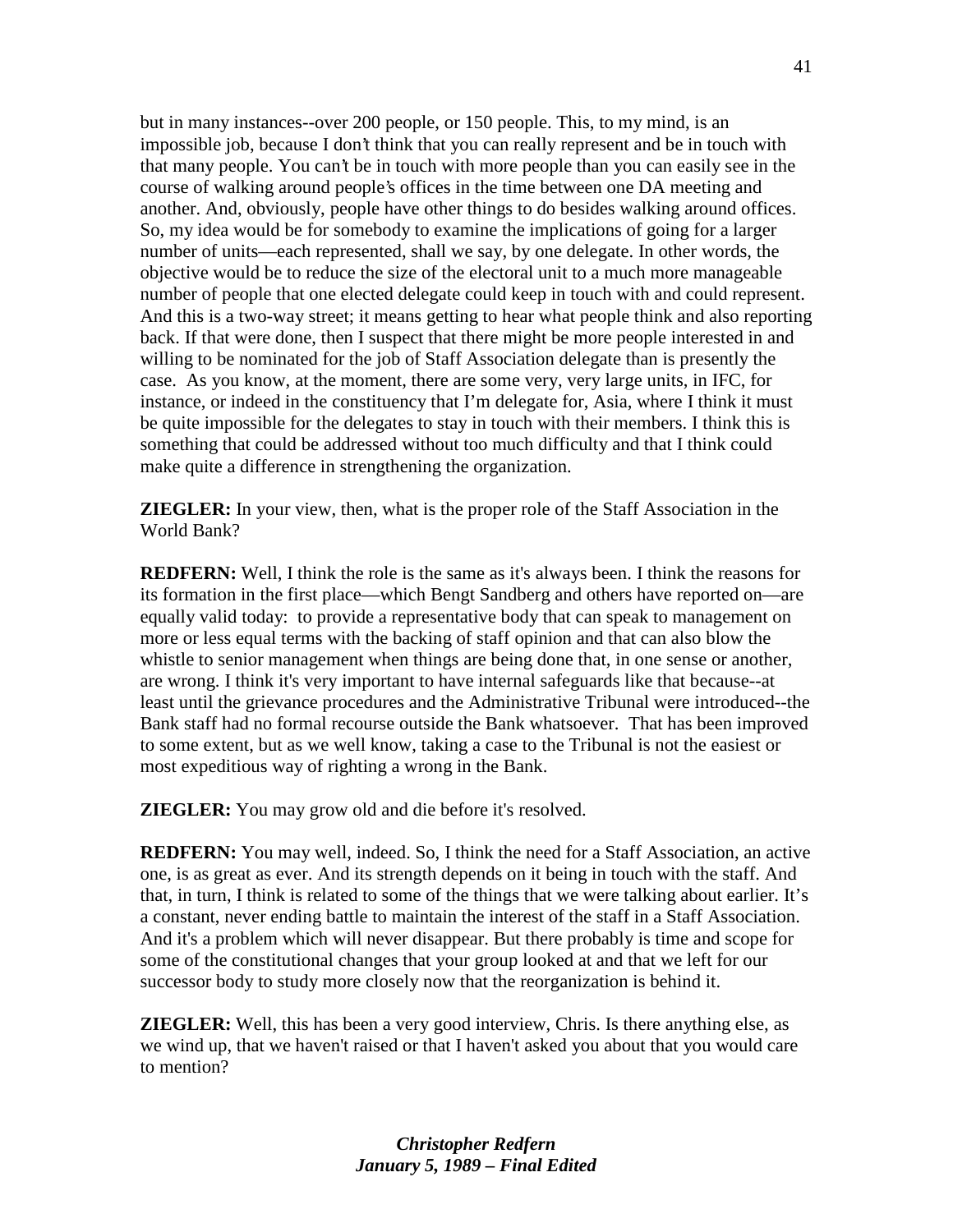**REDFERN:** Well, we haven't touched at all on one of the other issues that concerned us quite a lot, which had to do with the pension fund and the changes that were introduced following the reorganization in the way in which the Bank's pension fund would be managed. Those changes, in turn, raised a number of very fundamental questions--which were not entirely new but raised with greater urgency--about the legal status of the pension fund and what the rights of the actual future beneficiaries of that fund would be in the unlikely event that the Bank would ever wind up defunct, for whatever reason. These are issues that are being pursued actively, I think, by our nominees on the Pension and Finance Committee, and these are issues that led to some pretty tough exchanges with Ernie Stern and with the Legal Department.

Our relations with the Legal Department is another area that we also haven't touched on specifically, but indirectly, in relation to the class action suit that we brought over the reorganization. But I recall that that case and our views about the breakdown of consultation on the legal aspects did lead us to have very poor relations, if you like, with our counterparts in the Legal Department. And I think that underlines the importance for the Staff Association of being able to draw upon good advice from lawyers, whether inside the Bank or outside. But, there's a great advantage in being able to get advice from lawyers who have been on the Bank staff, because there are very few outside lawyers who understand well how an international organization like the Bank works. But in the last resort, taking legal action may often be the only thing that the Staff Association can do at the Bank, and that was, in the last resort, all that we could do over the reorganization.

Another channel that we learned to use with some success--and that might perhaps be used again on some future occasions by the Staff Association, but I would suggest with some caution—is using the press. As our concerns over the reorganization grew more acute, we were able to use talks with some gentlemen of the press occasionally to our advantage in having our point of view, particularly over these legal aspects, given at least equal prominence in the columns of the Washington Post, New York Times and some other journals.

**ZIEGLER:** Did they ring you up or did you ring them up?

**REDFERN:** Well, I think they rang me up. I was besieged with calls, and for quite a while, I wouldn't answer them. It was only with great caution and, really, trepidation, that I very gingerly began to talk with some of the press. But you've got to learn who you're talking with and be pretty sure how they're going to use what you tell them. And you've got to be sure that you don't step over the line of discrediting the institution as a whole, which is not going to do anybody, least of all yourself, any good.

**ZIEGLER:** Well, Chris, this has been a most interesting three sessions. And I thank you very much for taking time from what I know is a very busy schedule to participate in the Oral History Project of the World Bank Staff Association.

**REDFERN:** Thank you very much, Chuck. I've enjoyed it, too.